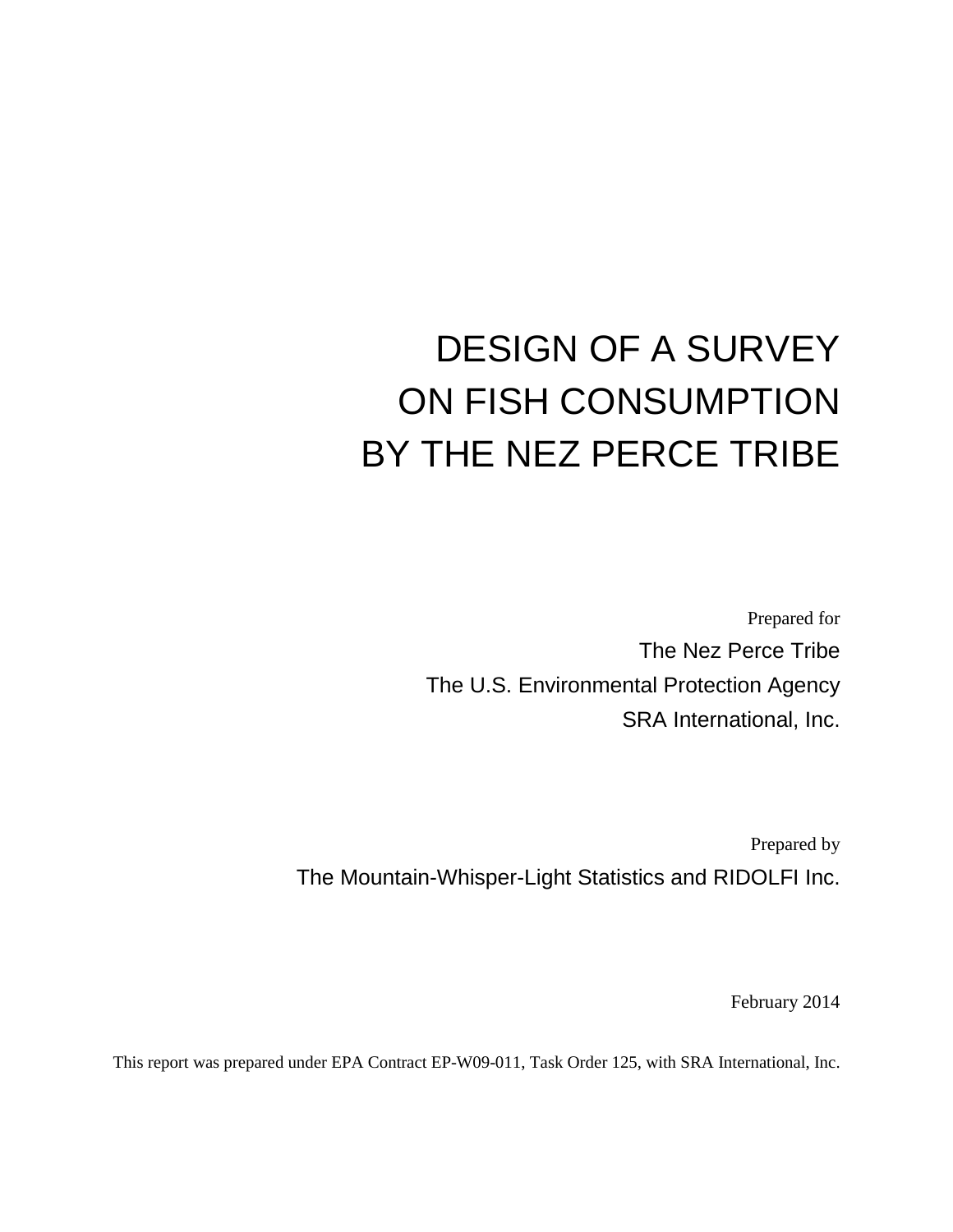Design of a Survey on Fish Consumption by the Nez Perce Tribe

Prepared for The Nez Perce Tribe The U.S. Environmental Protection Agency SRA International, Inc.

Prepared by

The Mountain-Whisper-Light Statistics and RIDOLFI Inc.

February 2014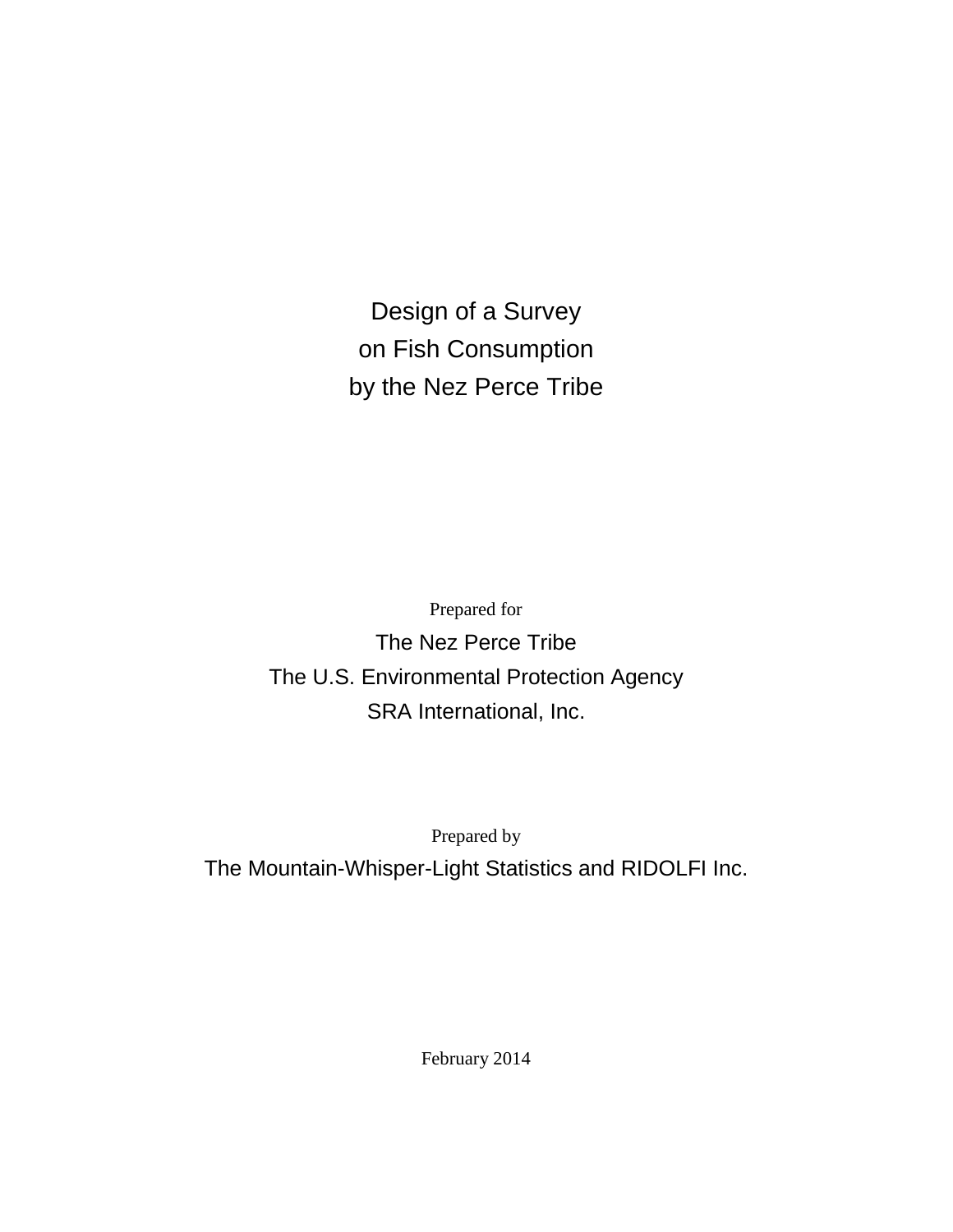# **EXECUTIVE SUMMARY**

#### **Survey Purpose and Approach**

The Tribal Governments in the State of Idaho are collaborating with the U.S. Environmental Protection Agency (EPA) Region 10, the State of Idaho, and other stakeholders to develop methods for gathering data on fish consumption rates (FCRs), which includes all freshwater and marine finfish and shellfish. A survey is being designed to obtain data necessary for determining fish consumption rates for the Tribes in Idaho, exploring both current and heritage rates. An additional objective of the survey is to determine how current fish consumption rates might increase if fisheries resources are improved. This information will be useful for developing water quality standards that are protective of the current and future health of the Tribes and of other Idaho residents. Water quality is of great importance to the Native American Tribes in Idaho, since a substantial portion of their diet is derived from aquatic sources, and water and aquatic resources play an important cultural and spiritual role for them. It has been documented elsewhere in the Pacific Northwest (e.g., Puget Sound and the Columbia River) that Tribes consume far more fish and shellfish than the general U.S. population. In addition, reported historic fish consumption rates are very high. EPA is therefore interested in investigating FCRs for Idaho Tribes to support development of Tribal ambient water quality criteria (AWQC) to protect high fish consuming populations.

Development of the survey design involved informational visits to the Idaho Tribes, including an open exchange of interests, concerns, and ideas; collection of relevant information on culture, history, fisheries, environment, and Tribal objectives; investigation of statistical methods and issues; development of an appropriate statistical methodology for the current fish consumption survey and an approach for documentation of heritage rates; preparation of a multi-part survey questionnaire, including screening, two 24-hour dietary recalls, and food frequency questionnaire; calculations to support a statistically valid design; and coordination with involved agencies, tribes, consortia, and consultants. This report describes the proposed survey design for the Nez Perce Tribe (NPT).

#### **Current Survey and Historic Assessment**

There are three eras of importance for a fish consumption study: the past, present, and future. Over an extended period of time, the Tribes have experienced environmental and social changes that have reduced fish abundance, access to fish, safety of fish consumption, and fish consumption itself. The Tribes are seeking to increase fish availability, fish safety (i.e., free from contamination), and fish consumption in the future. Thus, current consumption rates do not reflect the Tribe's past nor its future goals. Assessing consumption through a current, crosssectional survey will provide relatively precise information about current consumption only. For the overall goals of this survey project, the current consumption rates should not be considered in isolation. Assessing past consumption through an assessment of historical materials and, potentially, interviews with some older individuals whose history reaches back a long lifetime may be highly informative, but rates so derived are likely not as precise because they involve longer-term recall and unknown quality and completeness of past documentation.

Since the results of the survey may be used for water quality regulation, it is intended that rates and ancillary materials will support that use. The strength of the current rates is the methodology and the ability to compare them to contemporary rates for other populations. The strength of the historical rates is their relevance to the goals of the Tribe, which is to restore fish consumption to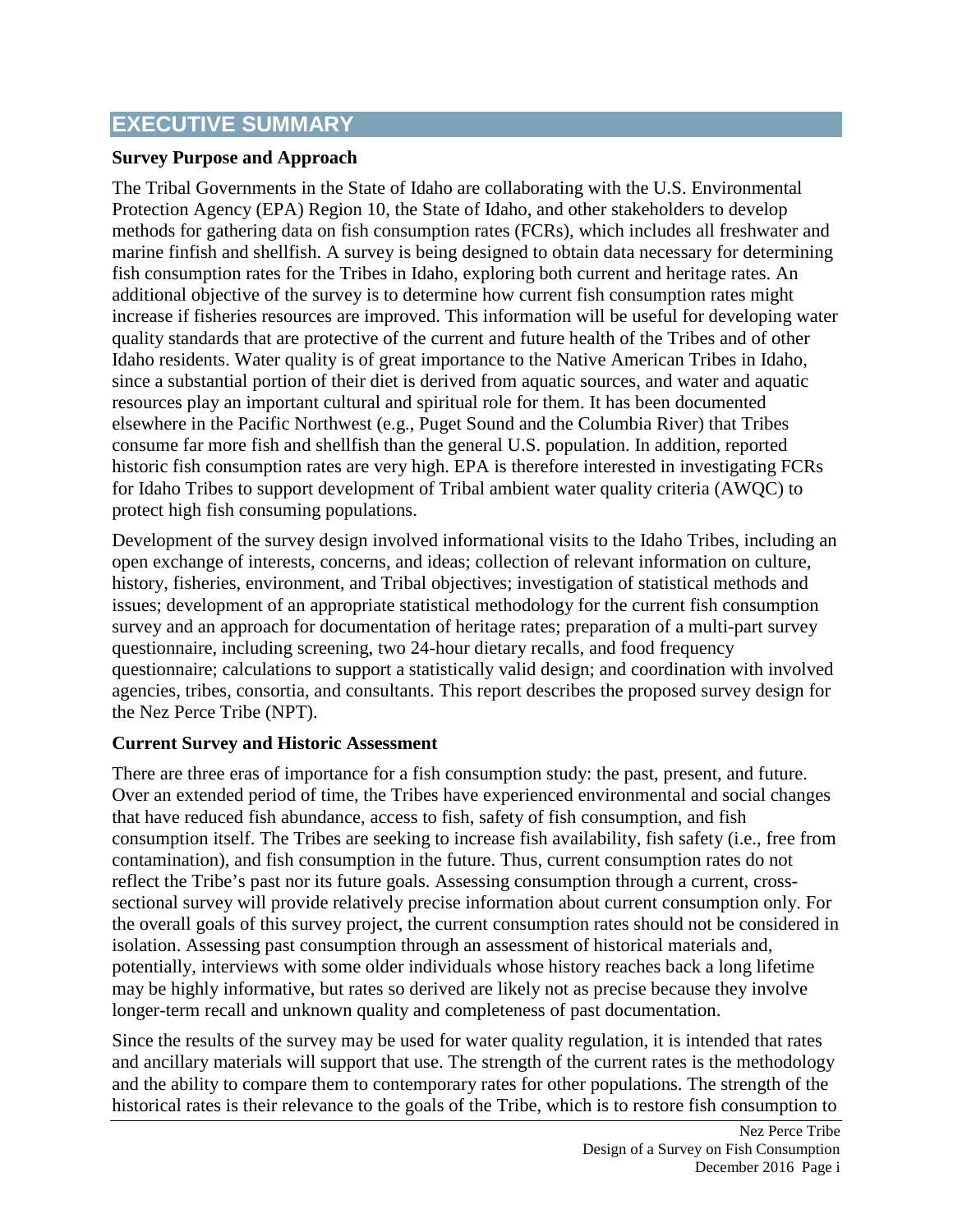past, higher levels. Future rates may be projected based on anticipated increases in fish populations resulting from planned or ongoing habitat restoration and supplementation efforts, and associated increases in fish consumption.

The draft survey design includes a description of the Nez Perce Tribe's story about suppression, based primarily on existing literature and supplemented with input directly from the Tribes. Historical fish harvest and fish consumption by Tribal members is presented, as well as causes of decline in the fish populations, and goals for the future. Additional research and discussion with Tribal representatives and experts will take place to implement the survey design. During the survey implementation phase, a more in-depth study of suppression will take place and its implications for future fish consumption will be considered.

#### **Suppression Effects and Their Implications**

According to the National Environmental Justice Advisory Council (NEJAC), a "suppression effect" occurs when a fish consumption rate for a given population, group, or tribe reflects a current level of consumption that is artificially diminished from an appropriate baseline level of consumption for that population, group, or tribe. The baseline level of consumption is suppressed, and cannot be characterized via a survey of current consumption.

There are circumstances in which suppression effects have implications for an environmental justice policy that seeks to sustain healthy aquatic ecosystems and to protect the health and safety of people consuming fish, shellfish, aquatic plants, and wildlife for subsistence, traditional, cultural, or spiritual purposes. First, a suppression effect may arise when an aquatic environment and the fish it supports have become contaminated to the point that humans refrain from consuming fish caught from particular waters. Were the fish not contaminated, these people would consume fish at more robust baseline levels. Second, a suppression effect may arise when fish upon which humans rely are no longer available in historical quantities (and kinds), such that humans are unable to catch and consume as much fish as they had or would. Such depleted fisheries may result from a variety of affronts, including an aquatic environment that is contaminated, altered (due, among other things, to the presence of dams), overdrawn, and/or overfished. Were the fish not depleted, these people would consume fish at more robust baseline levels. Third, a suppression effect may occur from loss of access to fisheries resources and changes in social structure such that individuals no longer harvest fish to the same extent as before, or do not harvest at all.

When environmental agencies employ a FCR that does not capture fully the consumption that is suppressed – under any scenario in which suppression effects occur – they may set in motion a sort of downward spiral whereby the resulting environmental standards permit further and further contamination or depletion of the fish and so diminished health and safety of people consuming fish, shellfish, aquatic plants, and wildlife for subsistence, traditional, cultural, or spiritual purposes. This survey is intended to develop the most precise FCRs possible while taking into consideration historical rates as they relate to restored future rates. An approach is presented for determining the Tribe's heritage rates based on a critical evaluation of existing historical literature.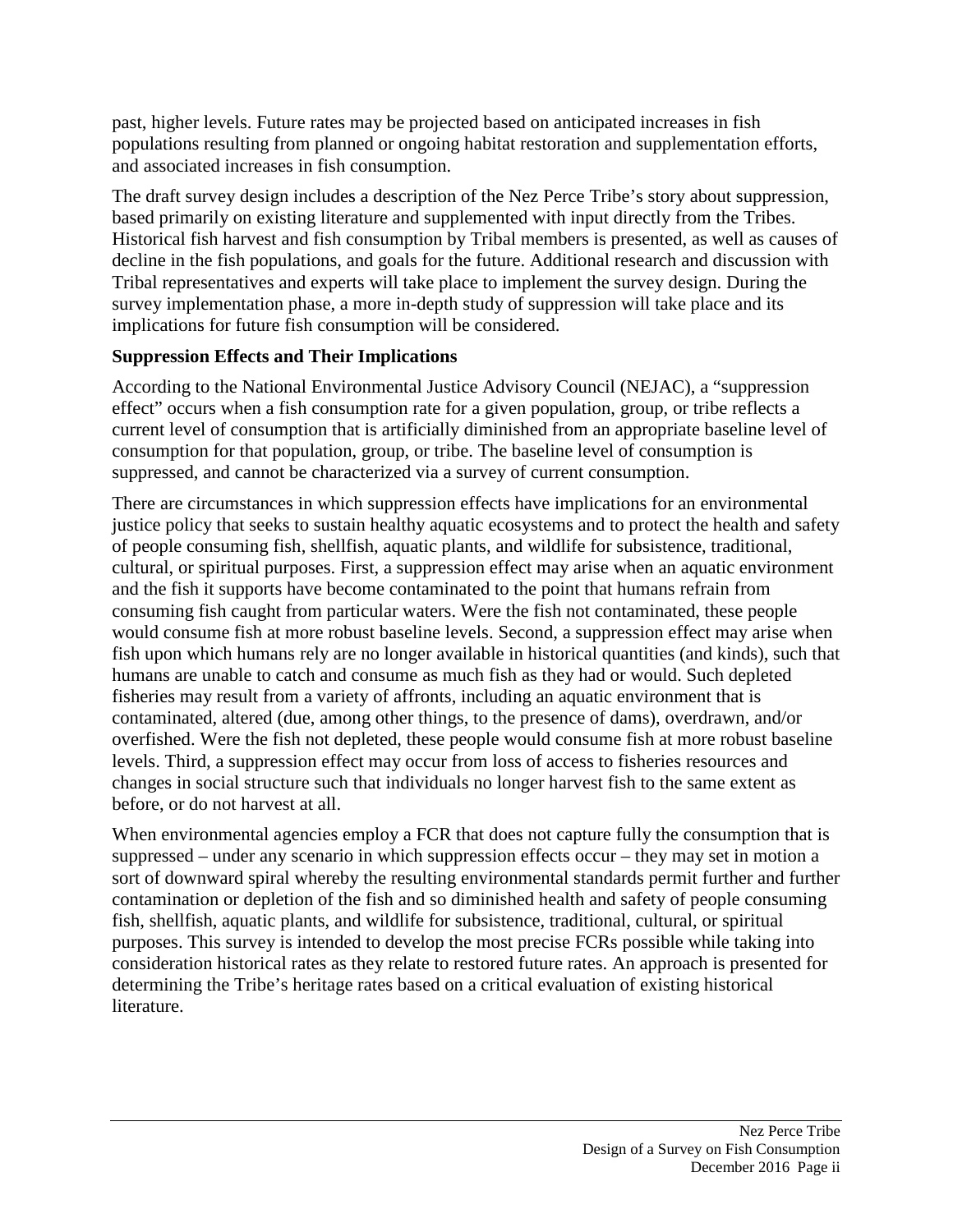#### **Survey Design and Questionnaire**

The target population for the current survey is adult (18+) enrolled Nez Perce Tribal members, a population which will be geographically defined (e.g., by zip codes within the reservation and within a reasonable travel distance of the reservation). Sampling will occur with the use of stratification; strata will be defined by the combination of age, gender, and frequency of consumption (determined through an initial phone screening process). Potential respondents will be selected randomly from each stratum and this screening list will include 3 to 5 times as many individuals as the ultimate effective sample size,<sup>[1](#page-4-0)</sup> which was statistically derived to achieve acceptably precise rates and support the use of modern survey methodology based on 24-hour dietary recall interviews. The proposed sample size is expected, conservatively, to provide an estimated mean consumption rate (all species combined, calculated from responses to the food frequency questionnaire) that has 95% probability of falling within 25% of the population mean, and to provide an estimated 95<sup>th</sup> percentile of consumption that has 95% probability of falling within 40% of the population  $95<sup>th</sup>$  percentile of consumption. The sample size is also likely to provide an acceptable number of respondents with fish consumption on both days of the 24-hour dietary recall interview, enabling use of the methodology for analyzing the recall data.<sup>[2](#page-4-1)</sup>

Trained Tribal representatives will conduct in-person interviews. Each individual surveyed will complete a food frequency questionnaire and a 24-hour dietary recall interview focused on fish consumption behavior. A subsample of individuals will subsequently be contacted by phone for a second 24-hour recall interview after several days. The food frequency questionnaire will ascertain species-specific frequency of consumption, typical quantities consumed by fish-eating period, sources of fish consumed, and preparation methods. Portion size characterization will be facilitated through use of models. Species identification will be facilitated by use of photographs. Hard copy and electronic data will be handled under strict confidentiality and quality assurance/quality control protocols.

In addition to the approach presented for critically reviewing existing literature to determine the Tribe's heritage rates and future aspirations for consumption, the survey questionnaire will include qualitative questions related to changes in fish consumption over time. The survey questionnaire presented to respondents during the in-person interviews will include questions related to changes in fish consumption and fishing activities compared to the past, reasons for changed fish consumption, and future consumption goals. These inquires will provide additional lines of evidence regarding heritage rates.

#### **Survey Data Analysis and Reporting**

 $\overline{a}$ 

In addition to data collection activities, the draft survey design includes a description of methods for data management, confidentiality, analysis, and reporting. The results of the suppression study for each Tribe (including fish consumption rates and supporting materials) will be presented in a final report along with the results of the current consumption survey. Reported fish consumption rates from the implementation of the current consumption survey will include the mean (average) and various percentiles of consumption up to the  $95<sup>th</sup>$  percentile—and beyond, if warranted. The precision (margin-of-error) for certain rates (e.g., mean, median,  $90<sup>th</sup>$  and  $95<sup>th</sup>$ 

<span id="page-4-1"></span><span id="page-4-0"></span><sup>&</sup>lt;sup>1</sup> See subsections "FFQ Sample Size" and "24-Hour Dietary Recall Sample size" for details on sample size methodology.<br><sup>2</sup> The "NCI method", described later, will be used to analyze the 24-hour dietary recall data. The NC there is a sufficient number of respondents with fish consumption on both days of the 24-hour recall interviews.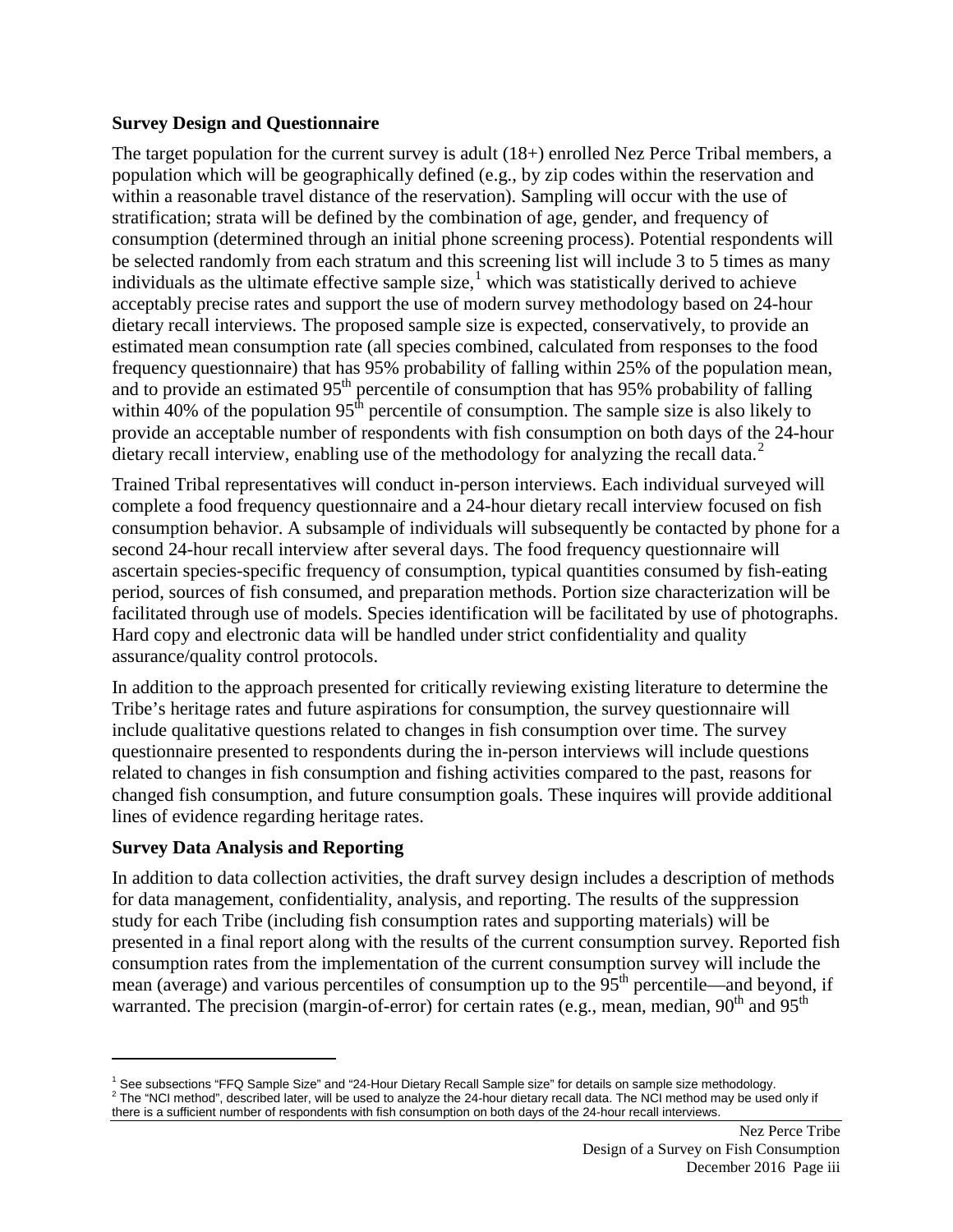percentiles) will also be presented. Rates based on the food frequency questionnaire will be presented for population sub-groups defined by age, gender, and other characteristics in grams per day (and for some analyses, in grams per kilogram of body weight per day). Rates for fish species groups (e.g., anadromous, resident freshwater, and marine species) will also be presented. Data from the 24-hour recalls will be used (and assessed by the 'NCI method' where possible) to provide rates for all species combined and, if supported by the data, for population sub-groups and for some species groups. The report of findings will include a description of the survey operations performed and statistical analyses, results of both the current survey and heritage rate study, a discussion of the data, including a comparison of the fish consumption rates derived from both the FFQ and the 24-hr recall surveys, and supporting materials.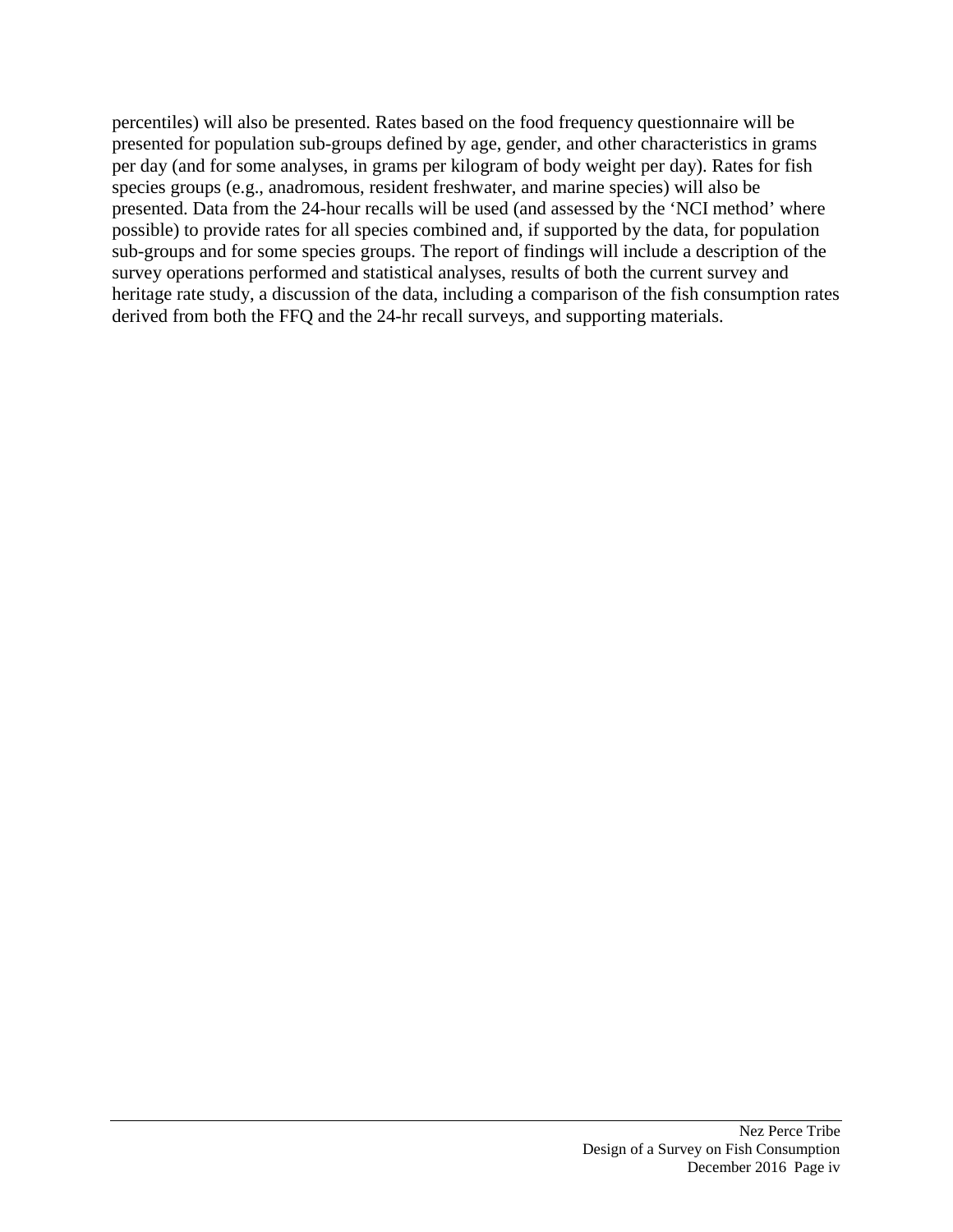# **TABLE OF CONTENTS SURVEY DESIGN REPORT**

| 1.0 |     |    |  |  |  |
|-----|-----|----|--|--|--|
|     | 1.1 |    |  |  |  |
|     | 1.2 |    |  |  |  |
|     | 1.3 |    |  |  |  |
|     | 1.4 |    |  |  |  |
| 2.0 |     |    |  |  |  |
|     | 2.1 |    |  |  |  |
|     | 2.2 |    |  |  |  |
|     | 2.3 |    |  |  |  |
|     | 2.4 |    |  |  |  |
|     | 2.5 |    |  |  |  |
| 3.0 |     |    |  |  |  |
|     | 3.1 |    |  |  |  |
|     | 3.2 |    |  |  |  |
|     | 3.3 |    |  |  |  |
|     |     | 1. |  |  |  |
|     |     | 2. |  |  |  |
| 4.0 |     |    |  |  |  |
|     | 4.1 |    |  |  |  |
|     |     | 1. |  |  |  |
|     |     | 2. |  |  |  |
|     |     | 3. |  |  |  |
|     | 4.2 |    |  |  |  |
|     | 4.3 |    |  |  |  |
|     |     | 1. |  |  |  |
|     |     | 2. |  |  |  |
|     |     | 3. |  |  |  |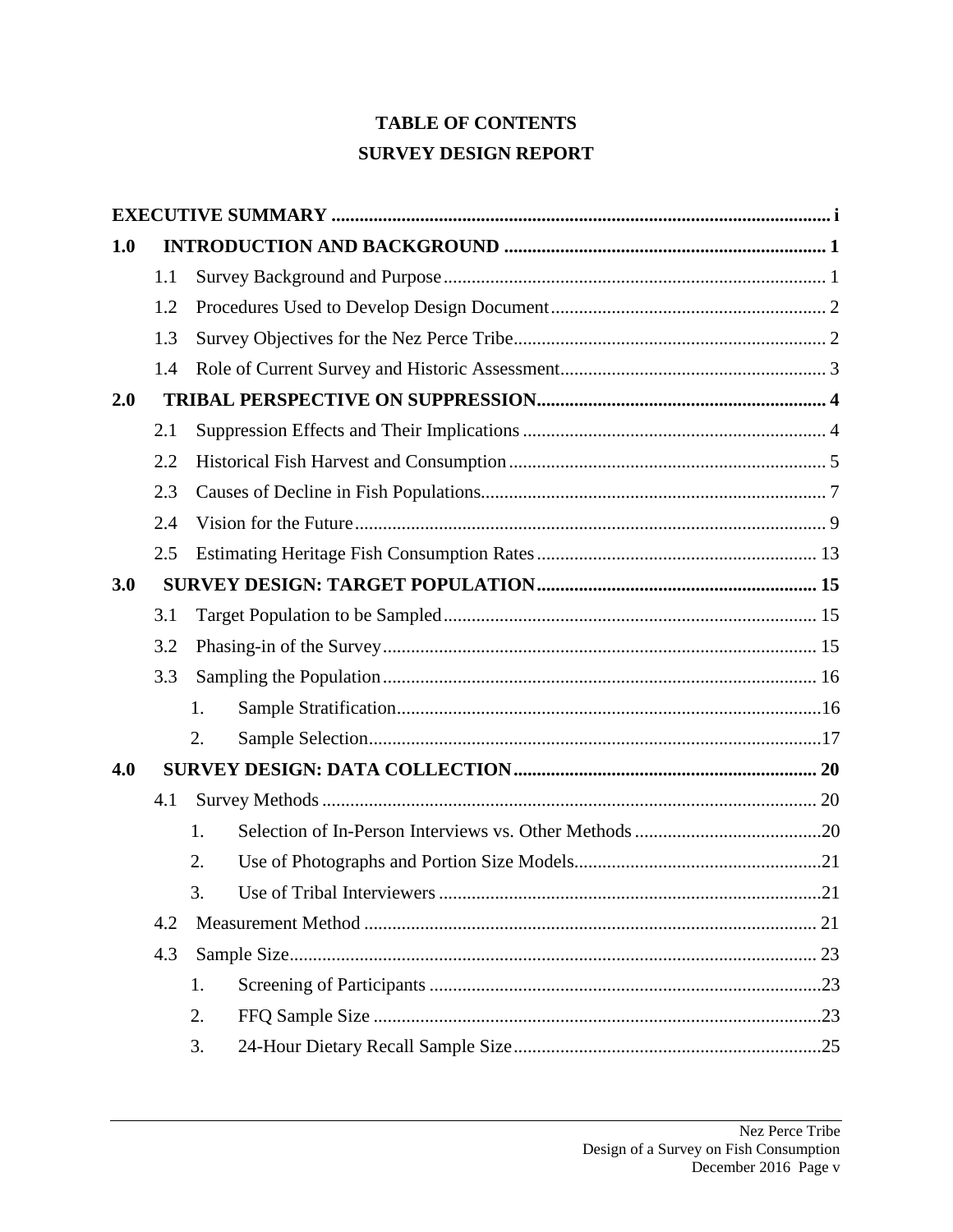|     | 4.4 |    |                                                                   |                 |
|-----|-----|----|-------------------------------------------------------------------|-----------------|
|     |     | 1. |                                                                   |                 |
|     |     | 2. |                                                                   |                 |
|     |     | 3. |                                                                   |                 |
|     |     | 4. |                                                                   |                 |
|     |     |    |                                                                   |                 |
|     |     |    |                                                                   |                 |
|     |     | 7. |                                                                   |                 |
|     |     | 8. |                                                                   |                 |
|     | 4.5 |    |                                                                   |                 |
|     | 4.6 |    |                                                                   |                 |
| 5.0 |     |    |                                                                   |                 |
|     | 5.1 |    |                                                                   |                 |
|     |     | 1. |                                                                   |                 |
|     |     | 2. |                                                                   |                 |
|     |     | 3. | Procedure Manual and Training for Interviewers and Supervisors 33 |                 |
|     |     | 4. |                                                                   |                 |
|     |     | 5. |                                                                   |                 |
|     |     | 6. |                                                                   |                 |
|     | 5.2 |    |                                                                   |                 |
|     |     | 1. |                                                                   |                 |
|     |     | 2. |                                                                   |                 |
|     |     | 3. |                                                                   |                 |
|     | 5.3 |    |                                                                   |                 |
|     | 5.4 |    |                                                                   |                 |
|     |     | 1. |                                                                   |                 |
|     |     | 2. |                                                                   |                 |
|     |     | 3. |                                                                   |                 |
|     |     | 4. |                                                                   |                 |
|     | 5.5 |    |                                                                   |                 |
|     | 5.6 |    |                                                                   |                 |
|     |     | 1. |                                                                   |                 |
|     |     | 2. |                                                                   |                 |
|     |     |    |                                                                   | Nez Perce Tribe |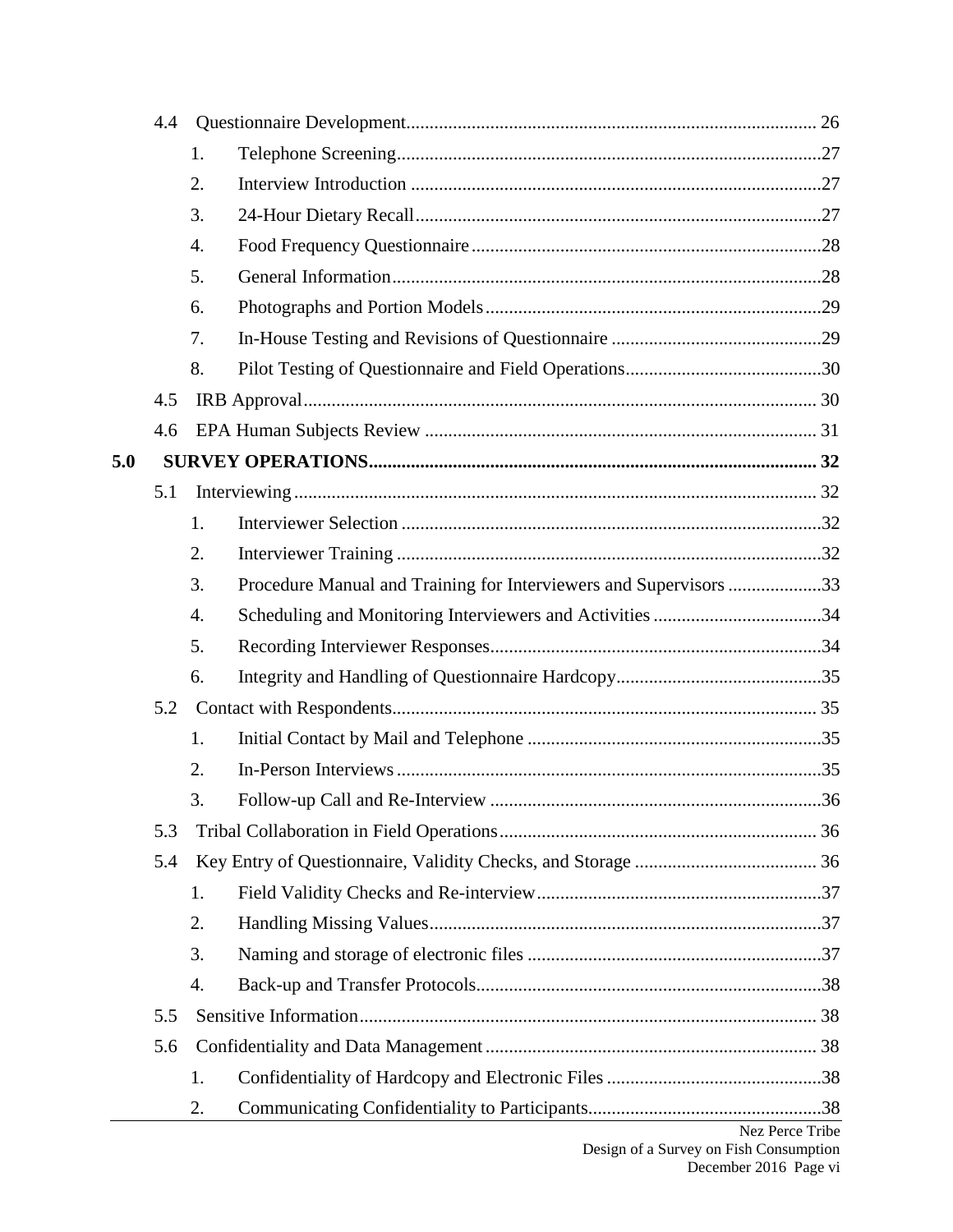| 6.0 |                                                        |    |  |  |  |  |
|-----|--------------------------------------------------------|----|--|--|--|--|
|     | 6.1                                                    |    |  |  |  |  |
|     | 6.2                                                    |    |  |  |  |  |
|     | 6.3                                                    |    |  |  |  |  |
|     | 6.4                                                    |    |  |  |  |  |
|     | 6.5                                                    |    |  |  |  |  |
| 7.0 | <b>DESIGN TEAM, ACKNOWLEDGEMENTS, AND RESOURCES 44</b> |    |  |  |  |  |
|     | 7.1                                                    |    |  |  |  |  |
| 7.2 |                                                        |    |  |  |  |  |
|     | 7.3                                                    |    |  |  |  |  |
|     |                                                        | 1. |  |  |  |  |
|     |                                                        | 2. |  |  |  |  |
|     |                                                        | 3. |  |  |  |  |
| 8.0 |                                                        |    |  |  |  |  |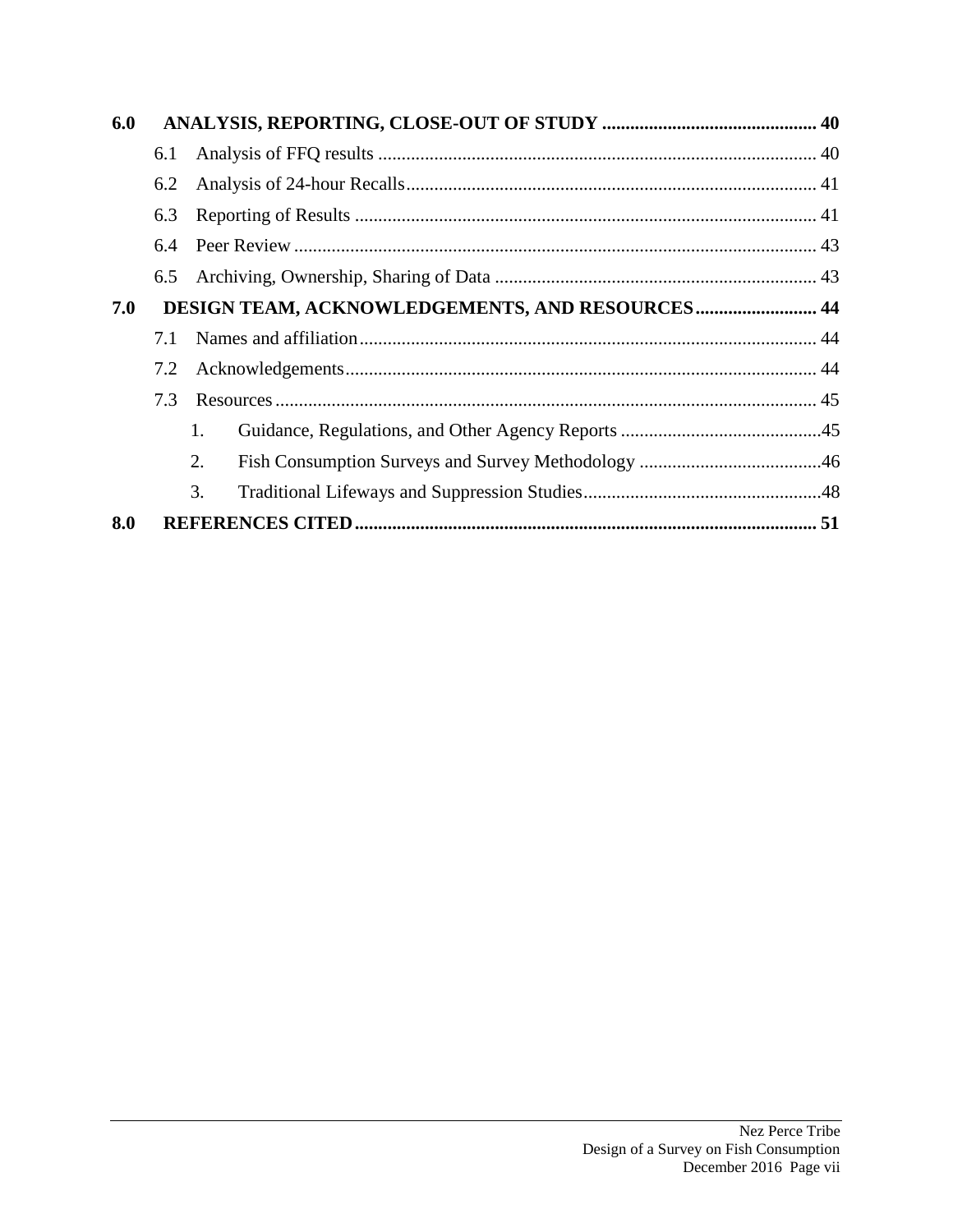#### **LIST OF FIGURES**

- Figure 2-1 Abundance-Based Tribal Harvest Goals
- Figure 4-1. Precision of mean and selected percentile estimates vs. sample size

# **LIST OF TABLES**

- Table 2-1 Abundance Thresholds for Certain Snake River Anadromous Fish
- Table 3-1. Number of adult Tribal members by distance from Tribal Reference point defined by zip code of residence
- Table 3-2. Hypothetical strata based on three stratifying factors: age, gender and frequency of fish consumption

#### **LIST OF APPENDICES**

Appendix A. Survey Questionnaire

Note: In the Nez Perce design document as originally issued, Appendix A referred to the survey questionnaire, contained in a separate file. References to Appendix A in this design report now refer to the latest version of the questionnaire, found in Appendix A of Volume III.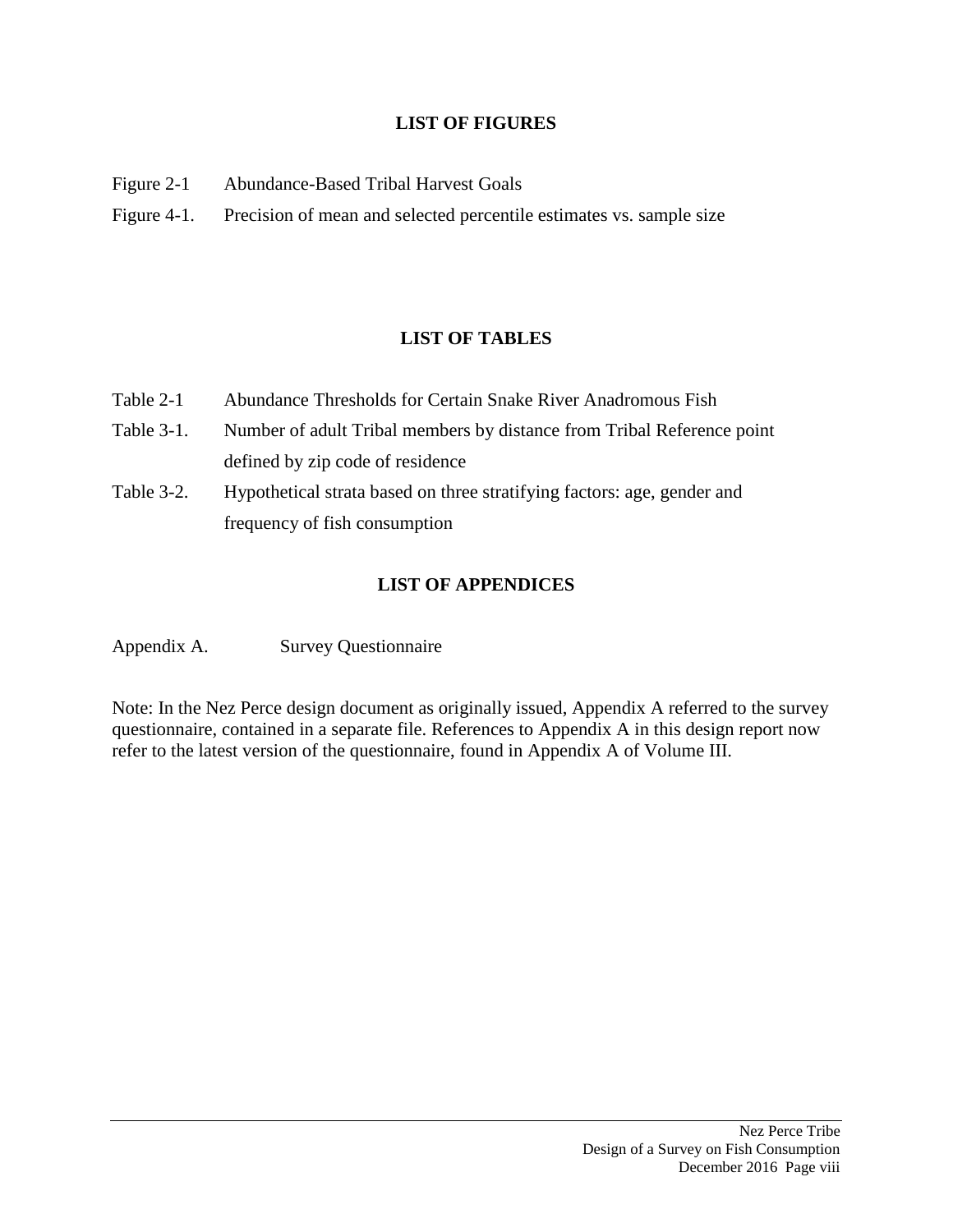#### **LIST OF ABBREVIATIONS AND ACRONYMS**

AWQC ambient water quality criteria CDC Center for Disease Control and Prevention CV Curriculum vitae CWA Clean Water Act EPA U.S. Environmental Protection Agency ESA Endangered Species Act FCR fish consumption rate FFQ food frequency questionnaire FOIA Freedom of Information Act HSRRO Human Subjects Research Review Official **ICC** Indian Claims Commission IRB Institutional Review Board NCI National Cancer Institute NEJAC National Environmental Justice Advisory Council NHANES National Health and Nutrition Examination Survey NPDES National Pollutant Discharge Elimination System NPT Nez Perce Tribe NPTEC Nez Perce Tribal Executive Committee PHI Protected Health Information PI Principal Investigator PII Personally Identifiable Information SFTP Secure File Transfer Protocol USDA U.S. Department of Agriculture

# **LIST OF UNITS**

- g/day grams per day
- g/kg-day grams per kilogram of body weight per day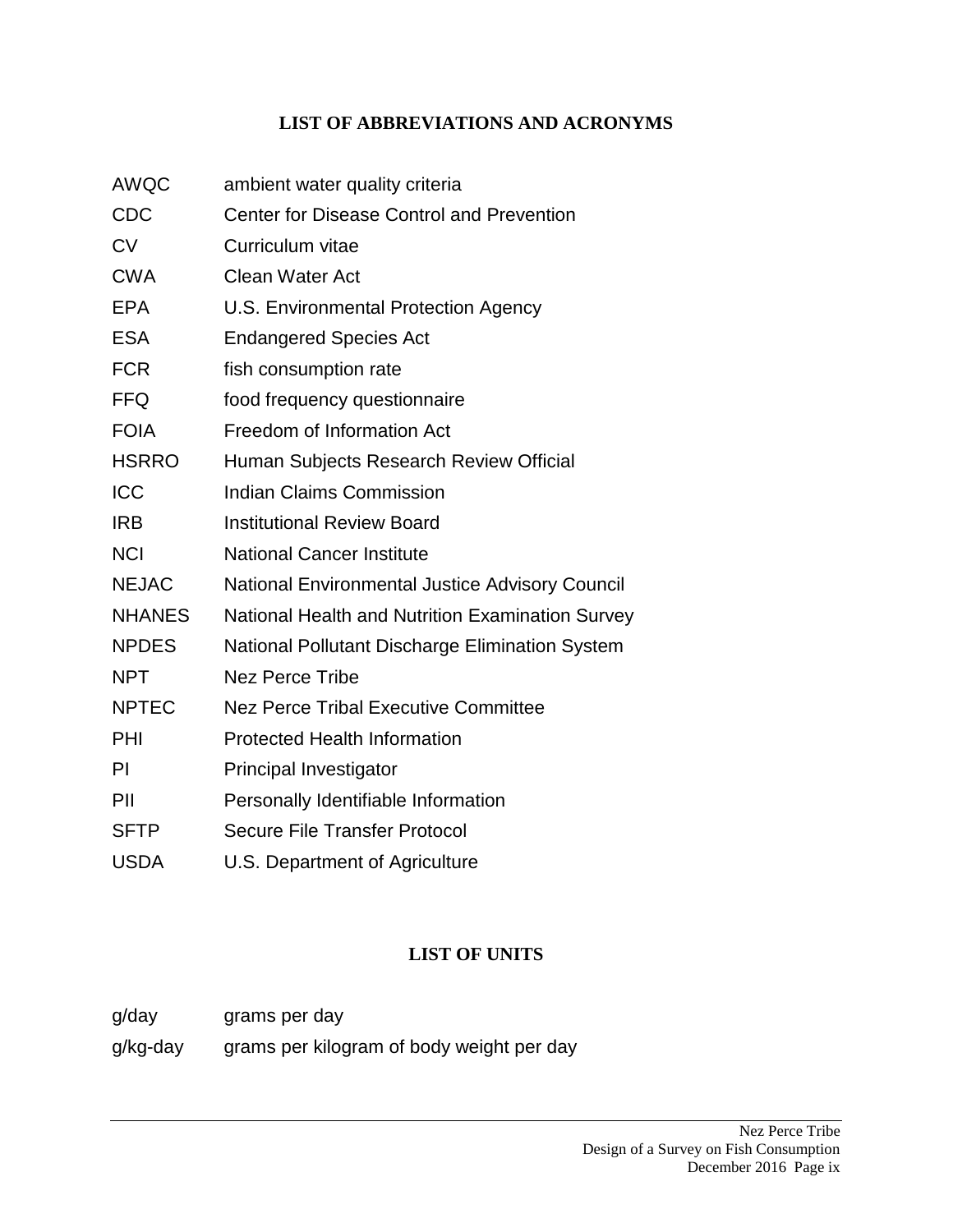# **1.0 INTRODUCTION AND BACKGROUND**

The Tribal Governments in the State of Idaho are collaborating with the U.S. Environmental Protection Agency (EPA) Region 10, the State of Idaho, and other stakeholders to develop methods for gathering data on fish consumption rates (FCRs) in Idaho. This effort is underway to support development of water quality standards. This survey has been designed to obtain data necessary for determining fish consumption rates for the Nez Perce Tribe (NPT). The survey is focused on both current and heritage rates. This information will be useful in developing water quality standards that are protective of the health of Tribal members as well as of other residents of Idaho.

#### **1.1 Survey Background and Purpose**

 $\overline{a}$ 

Water quality is of great importance to the Native American Tribes in Idaho, since a substantial portion of their diet is derived from aquatic sources, and water and aquatic resources play an important cultural and spiritual role for them. EPA Region 10 is conducting fact finding to assist Tribal governments in Idaho to identify fish consumption rates<sup>[3](#page-11-0)</sup> that are appropriate for use in setting Tribal ambient water quality criteria (AWQC) to protect human health. Idaho Tribal FCRs may also be of use to the State of Idaho as Idaho AWQC undergo revision.

The numeric value for a particular AWQC is inversely dependent on the FCR used to derive it. As the FCR increases, the AWQC becomes lower, or more stringent (and, therefore, more protective of human health). This is particularly true for bioaccumulative chemicals (i.e., chemicals that dissolve in fat and increase in concentration at higher levels of the food chain).

It has been documented elsewhere in the Pacific Northwest (e.g., Puget Sound and the Columbia River) that tribes consume far more fish and shellfish than the general U.S. population. EPA is thus interested in investigating FCRs for Idaho Tribes to support development of AWQC to protect high Tribal fish consuming populations.[4](#page-11-1)

EPA has a national goal, established by the Clean Water Act (CWA), to protect water quality so that fish and shellfish thrive and can be safely eaten by humans. AWQC serve as an important tool in these efforts. AWQC are used by the CWA National Pollutant Discharge Elimination System (NPDES) to establish permits for allowable levels of contaminant discharge to the Nation's waters as well as other water quality management tools to reduce toxics and protect human health. Protection of tribal health is an important consideration for these regulatory efforts.

The purpose of this report is to provide a survey design for collecting Tribal fish consumption information for the Nez Perce Tribe. The information resulting from implementation of the survey can be used to set AWQC for Tribal waters. This survey effort will help Tribes build capacity for measuring FCRs, inform tribal fisheries management, and document the importance of fish in tribal culture and lifeways. The survey results may also be useful for the State of Idaho in its decision-making process for development of water quality standards.

<span id="page-11-0"></span> $3$  A fish consumption rate (FCR) is the amount of fish and shellfish (by weight) that is consumed by a person on a daily or annual

<span id="page-11-1"></span>basis.<br><sup>4</sup> EPA is also interested in protecting the health of other high fish consuming populations (e.g., recreational anglers or ethnic minorities). The State of Idaho is currently preparing a survey to determine FCRs for recreational anglers.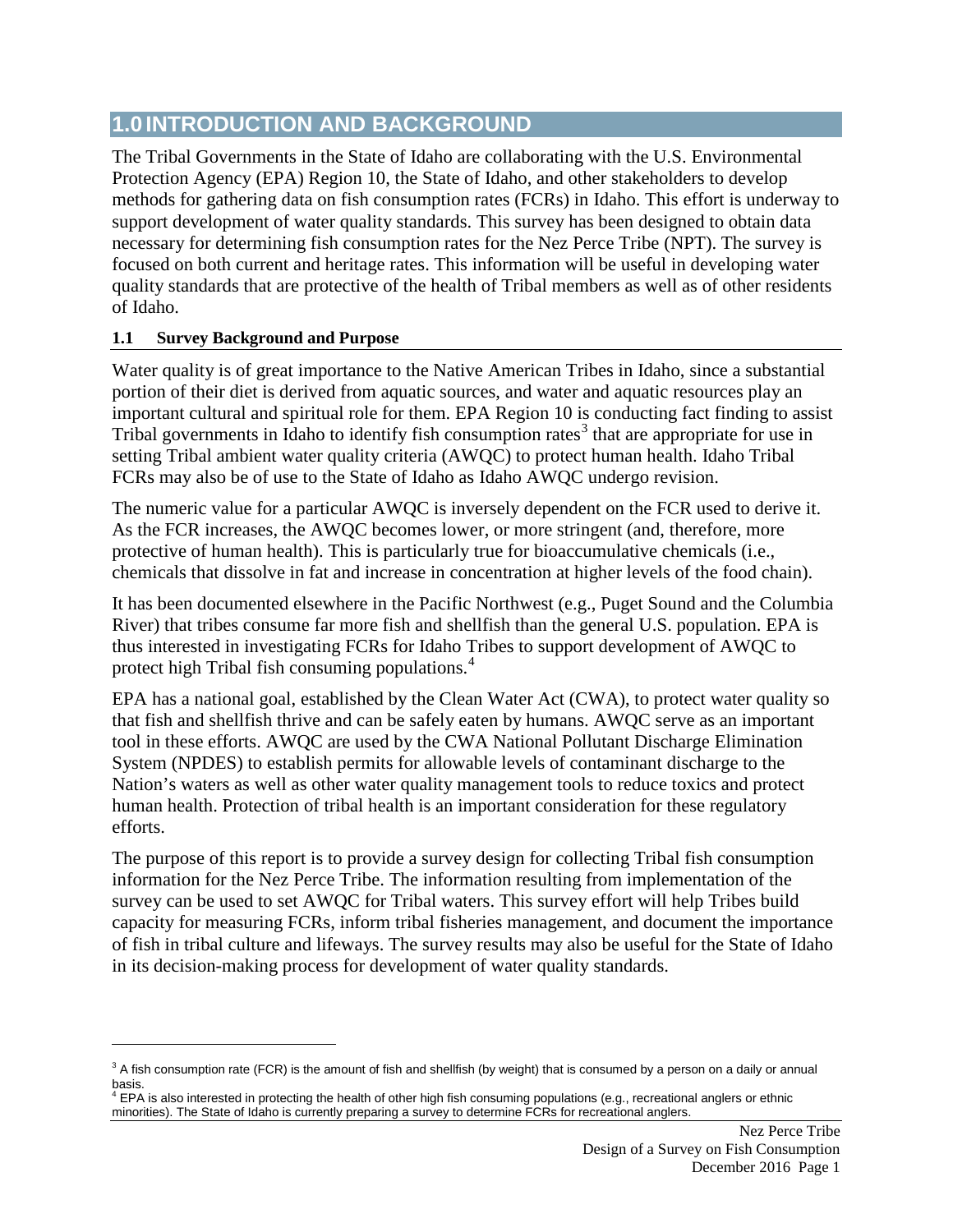#### **1.2 Procedures Used to Develop Design Document**

The development of this survey design included informative visits with the five Idaho Tribes on their reservations, including an open exchange of interests, concerns, and ideas; collection and review of relevant information on culture, history, fisheries, environment, and Tribal objectives; investigation of statistical methods and development of an appropriate approach for the fish consumption survey; drafting a multi-part survey questionnaire, including questions on past, current, and future consumption patterns; calculations to support a statistically valid design for each of the Tribal surveys; and coordination with involved agencies, tribes, consortia, and consultants.

The Tribal visits helped the survey team develop a working relationship with each of the Tribes and provided critical information for the survey design. The type of information gathered included the Tribes' objectives for the survey; the type of data compiled in their tribal registers (to be used for sample selection); existence of and content of historical records on fisheries resources; issues on language, travel and communication; planning for tribal hosting of and publicity around the surveys; issues of confidentiality of Tribal data and future survey records; and discussion of tribal capabilities for carrying out duties during the implementation phase.

Historical reports, past questionnaires, guidance documents, literature articles, and study methodologies were reviewed. Specific topics of interest relevant to this work included fish species, preparation methods, ceremonial uses, and suppressed consumption. As available, ethnographic information for each Tribe was reviewed. A list of additional resources related to this effort are provided in Section 7 of this report.

Design development included the evaluation of appropriate methodologies for a fish consumption survey; defining the population of interest; drafting a questionnaire based on survey objectives; performing calculations to support a statistically valid design for each of the Tribal surveys; incorporating methods to account for the effect of suppressed consumption; and specifying key elements of the survey operation.

The State of Idaho is also planning to implement fish consumption surveys. Coordination with the State of Idaho survey involved periodic conference calls with the survey design teams, agencies, Tribes and consultants to discuss technical topics related to the survey design. For example, methods of accessing survey participants, sampling frames, sharing of questionnaires and documentation from past surveys, defining consumers and non-consumers, species lists, and identification of survey components were discussed and may promote comparison of the final results from multiple surveys.

# **1.3 Survey Objectives for the Nez Perce Tribe**

The Nez Perce Tribe has treaty reserved fishing rights within the Columbia Basin and Snake River basins. In the Snake Basin, the Nez Perce Tribe has quite possibly the largest number of tributary salmon and steelhead fisheries which can often occur year- round across the states of Washington, Oregon and Idaho. The Nez Perce Tribe has usual and accustomed fishing places throughout 13 million+ acres that have been found to been exclusively used and occupied by the Tribe (including the major portions of the Snake, Tucannon, Imnaha, Grande Ronde, Salmon and Clearwater Rivers and their drainages); the mainstem Columbia River; and other locations in the Columbia/Snake Basin.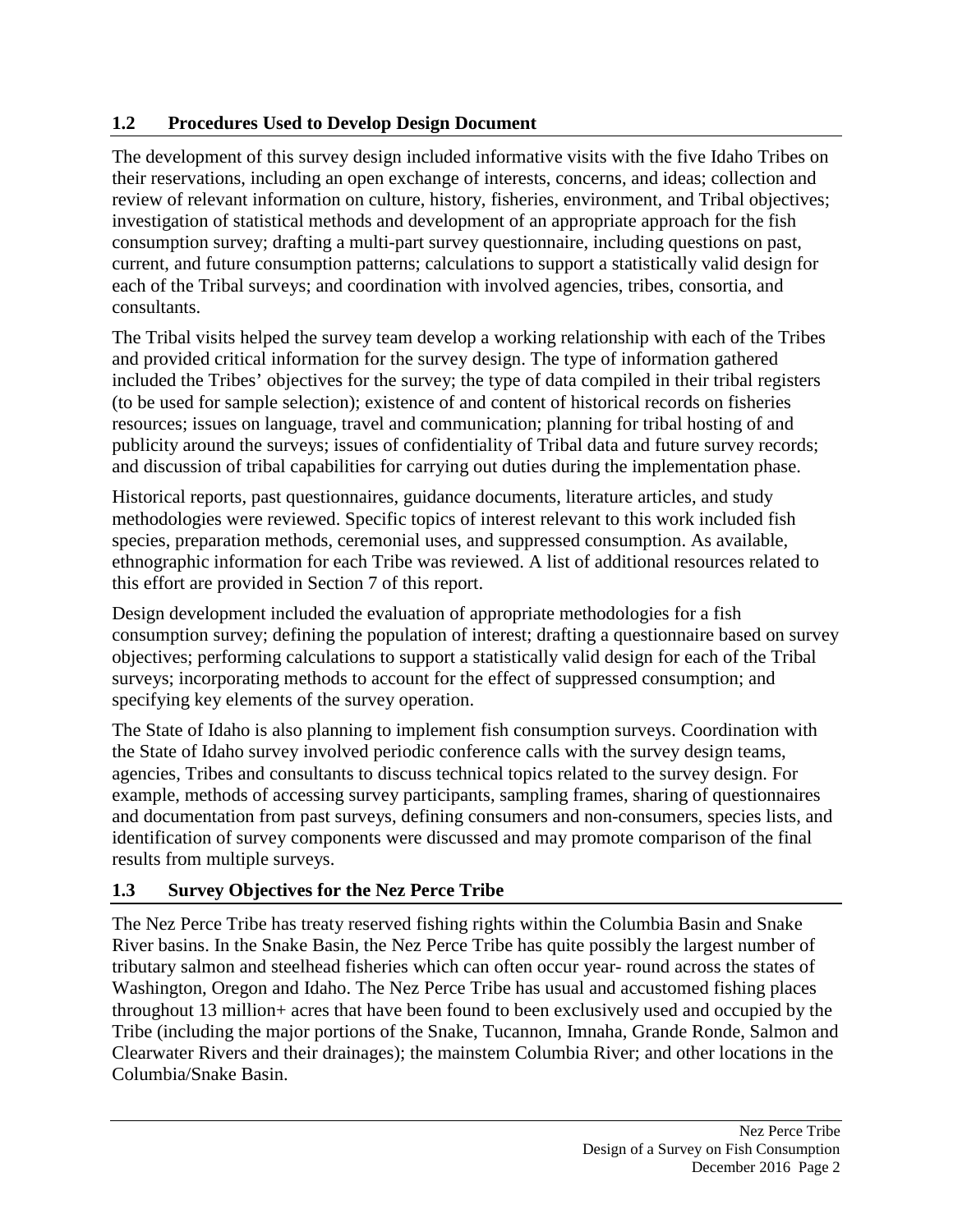The Nez Perce Tribe's primary objective for the fish consumption survey is to support development of more stringent water quality standards that are protective of tribal members' consumption of fish. The Tribe's culture is and always has been intimately tied to fish, which is a staple of their diet and an integral part of their society; poor water quality impedes fish survival and can affect both the quantity and availability of fish that can be harvested and safely consumed by tribal members. The NPT has a vision of restoring fish species native to the Nez Perce Treaty Territory. To accomplish this vision, the Tribe has engaged in managing the resident and anadromous fish species in the streams, lakes, and watersheds within their management authority in an effort to rebuild habitat and restore opportunities for fish harvest. Their goal is that fish will be found in all available habitats and will provide fishing opportunities for present and future generations. An objective of the Tribe is that results of this survey and the resulting water quality standards should support the Tribe's expectation of an enhanced fishery and should be adequately protective of fish consumption by the Tribe in the future.

#### **1.4 Role of Current Survey and Historic Assessment**

There are three eras of importance for a fish consumption study: the past, present, and the future. Considering the past, over an extended period of time the NPT has experienced environmental and social changes that have reduced fish abundance, access to fish, safety of fish consumption, and fish consumption itself. The Tribe is seeking to increase fish availability, fish safety (i.e., free from contamination), and fish consumption in the future. Thus, current consumption does not reflect the Tribe's past nor its goals. Assessing consumption through a current, crosssectional survey will provide relatively precise information about current consumption only. For the overall goals of this survey, the current consumption rates should not be considered in isolation. Assessing past consumption through an assessment of historical materials and, potentially, interviews with some older individuals whose history reaches back a long lifetime may be highly informative, but rates so derived are likely not as precise because they involve longer-term recall and unknown quality and completeness of past documentation.

The rates and supporting materials generated by this study will be used in water quality regulation. The strength of the current rates is that they are derived via a technically defensible methodology and that these rates can be compared to those of other populations. The strength of the heritage rates is their relevance to the goals of the Tribe. Future rates may be projected based on anticipated increases in fish populations resulting from planned or ongoing habitat restoration and supplementation efforts, and associated increases in fish consumption.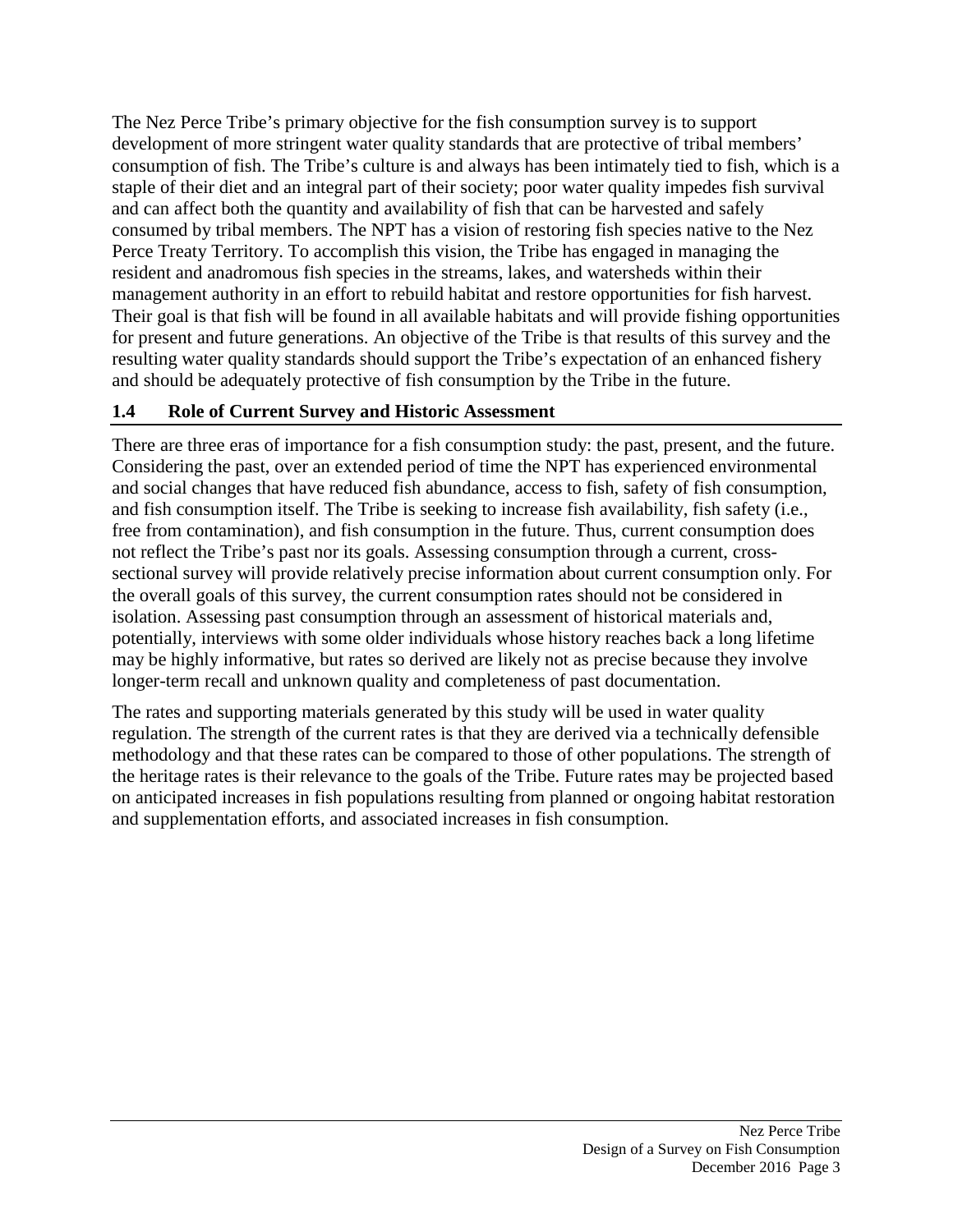# **2.0TRIBAL PERSPECTIVE ON SUPPRESSION**

This section describes the Nez Perce Tribe's perspective on suppression, based primarily on existing literature and supplemented with input directly from the Tribe. Historical fish harvest and fish consumption by Tribal members is presented, followed by causes of decline in the fish populations, and vision for the future. Additional research and Tribal input will be required during the survey implementation phase to account for suppression and the implications for future fish consumption.

# **2.1 Suppression Effects and Their Implications**

According to the National Environmental Justice Advisory Council (NEJAC, 2002), a "suppression effect" occurs when a fish consumption rate for a given population, group, or tribe reflects a current level of consumption that is artificially diminished from an appropriate baseline level of consumption for that population, group, or tribe. The more robust baseline level of consumption is suppressed, inasmuch as it does not get captured by the current FCR.

There are circumstances in which suppression effects have implications for an environmental justice policy that seeks to sustain healthy aquatic ecosystems and to protect the health and safety of people consuming fish, shellfish, aquatic plants, and wildlife for subsistence, traditional, cultural, or spiritual purposes. First, a suppression effect may arise when an aquatic environment and the fish it supports have become contaminated to the point that humans refrain from consuming fish caught from particular waters. Were the fish not contaminated, these people would consume fish at more robust baseline levels. Second, a suppression effect may arise when fish upon which humans rely are no longer available in historical quantities (and kinds), such that humans are unable to catch and consume as much fish as they had or would. Such depleted fisheries may result from a variety of affronts, including an aquatic environment that is contaminated, altered (due, among other things, to the presence of dams), overdrawn, and/or overfished. Were the fish not depleted, these people would consume fish at more robust baseline levels. Third, a suppression effect may occur from loss of access to fisheries resources and changes in social structure such that individuals no longer harvest fish to the same extent as before, or do not harvest at all.

The implications for environmental justice policy will depend in part upon which of these scenarios accounts for the suppression effect observed. They will also depend upon how the more robust "baseline" level is defined – an exercise that itself raises important environmental justice issues. This question of an appropriate "baseline" will in turn be related to the particular group affected. In some cases, for example, a tribe will be able to cite a historical "point of reference" that would describe an appropriate baseline in terms of environmental quality, geographic delineation, and treaty rights. In each case, there may be important questions of history, culture, and aspiration to be considered in determining an appropriate baseline; that is to say, an appropriate baseline might mean examination of what people had consumed as well as aspiration for what people would consume were there "fair access for all to a full range of resources," (NEJAC, 2002) or were the conditions fulfilled for full exercise of treaty- and trustprotected rights and purposes.

When environmental agencies employ a suppressed FCR – under any scenario in which suppression effects occur – they may set in motion a downward spiral where inappropriately lax environmental standards permit further and further contamination or depletion of the fish and so diminish health and safety of people consuming fish, shellfish, aquatic plants, and wildlife for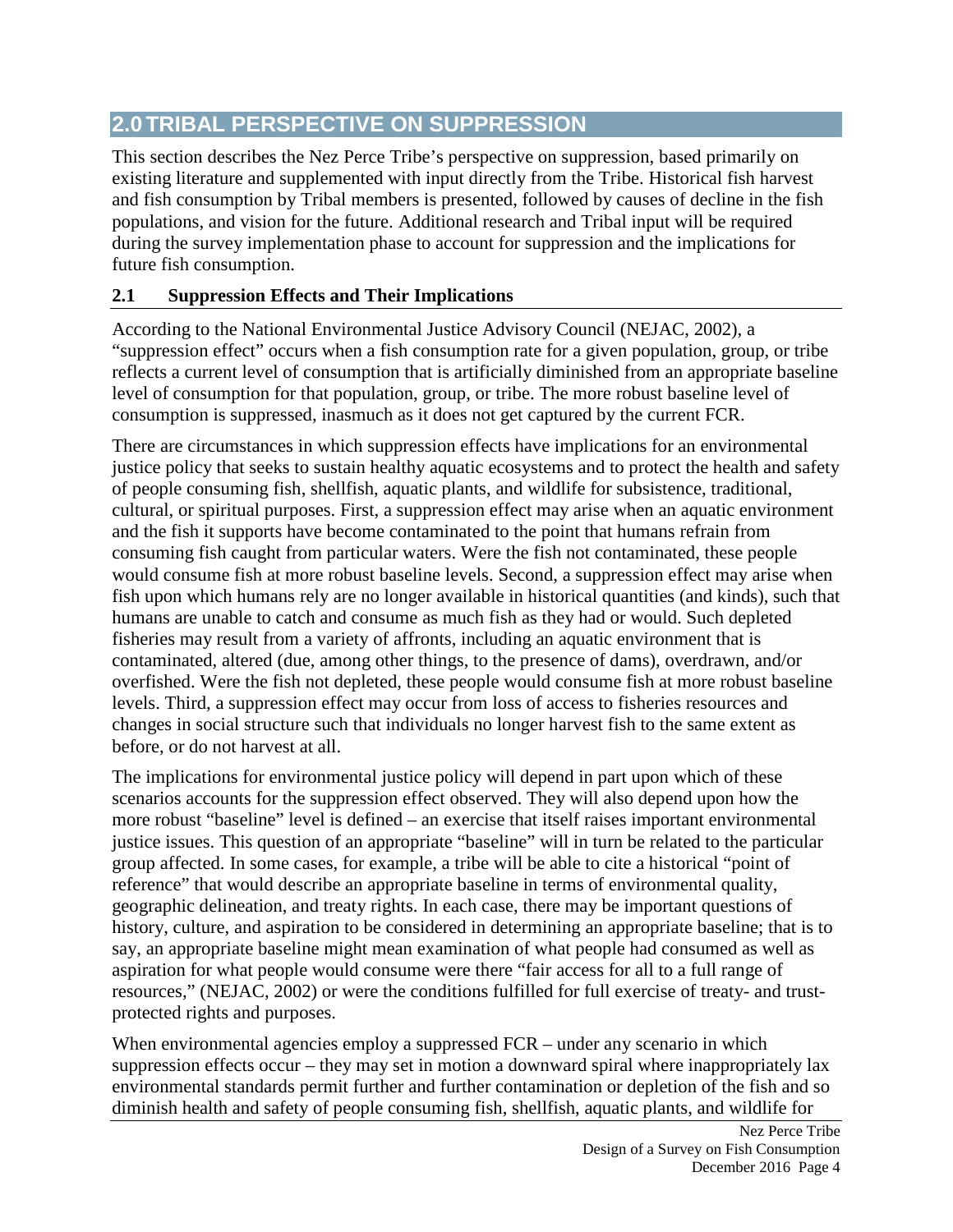subsistence, traditional, cultural, or spiritual purposes. This survey is intended to develop the most precise FCRs as possible while taking into consideration heritage rates as they relate to aspired future rates. An approach is presented for determining the Tribe's heritage rates based on a critical evaluation of existing historical literature. Results of the heritage rate study will be presented with supporting materials in the final survey results report.

# **2.2 Historical Fish Harvest and Consumption**

The Nez Perce are a large Northwest tribe with a culture tied closely to fish. Since time immemorial, the Tribe occupied a territory covering more than 13 million acres that included what is today north central Idaho, southeastern Washington, and northeastern Oregon. The Nez Perce subsistence cycle involved traveling year to year on the same well-traveled routes through the canyons of the Snake, Tucannon, Clearwater, Grande Ronde, Imnaha and Salmon Rivers, primarily to follow the salmon runs. In addition to those rivers and their tributaries, the Nez Perce historically took part in the fishing and trading that occurred between several of the region's tribes at Celilo Falls on the Columbia River, among other locations of the Columbia Basin.

The Tribe has always fished. Their economy and culture evolved around Northwest fish runs. Their persistence can be attributed in large part to the abundance of fish, which has served as a primary food source, trade item and cultural resource for thousands of years. Settlement by others in the last 150 years has disrupted people of the Tribe and the natural resources (NPT, 2005).The degree to which the Tribe is culturally coupled to fish was recognized in treaties signed between the Tribe and the United States Government. The same treaties that confined the Tribe to a fraction of their former territory also guaranteed their access to fishery resources. Article III of the Treaty of 1855 guarantees to the Tribe:

"The exclusive right of taking fish in all the streams running through or bordering said reservation … as also the right of taking fish at all usual and accustomed places in common with citizens of the Territory." Treaty with the Nez Perces, 12 Stat. 957 (1859).

The 1855 Treaty Council at Walla Walla and the Treaty negotiations reflect the Tribe's inherent tribal sovereignty and its "aboriginal title" to land. At the Treaty Council, the United States sought to clear title to lands; the Nez Perce sought to reserve and maintain a homeland ("Reservation") and reserve its aboriginal rights and way of life. The Nez Perce would not have signed this treaty without first receiving assurances that these rights, including the right to fish, would be protected into the future. Additional treaties between the two sovereigns have been made, but the reserved fishing right has remained unchanged since 1855.

In its 1855 Treaty, the Nez Perce reserved a significant portion of their aboriginal land (about 8 million acres). And, this Nez Perce homeland contained, as the United States recognized, many of the best fisheries:

*Gov. Stevens said: "Here (showing a draft on a large scale) is a map of the Reservation. There is the Snake River. There is the Clear Water river. Here is the Salmon river. Here is the Grande Ronde river. There is the Palouse river. There is the El-pow-wow-wee. This is a large Reservation. The best fisheries on the Snake River are on it…".*

Moreover, in addition to this homeland, Nez Perce leaders insisted on reserving off-reservation hunting, fishing, gathering, and pasturing rights. The minutes of the treaty negotiations reflect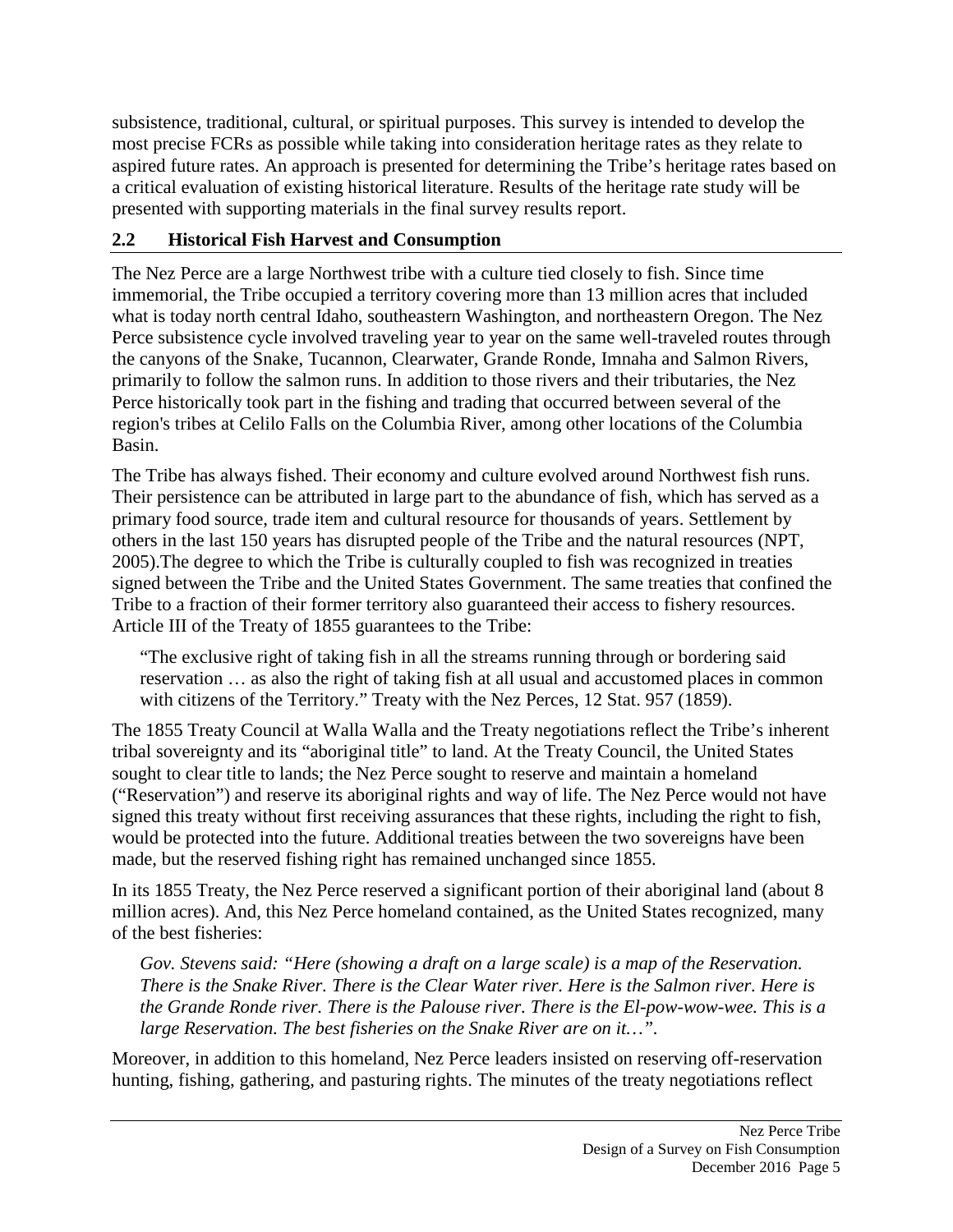Governor Stevens' repeated assurances, on behalf of the United States, that the treaty would reserve these off-reservation rights to the Nez Perce Tribe:

*You will be allowed to pasture your animals on land not claimed or occupied by settlers, white men. You will be allowed to go on the roads, to take your things to market, your horses and cattle. You will be allowed to go to the usual and accustomed fishing places and fish in common with the whites, and to get roots and berries and to kill game on land not occupied by the whites; all this outside the Reservation:"*

*Gov. Stevens said: "I will ask of Looking Glass whether he has been told of our council. Looking Glass knows that in this reservation settlers cannot go, that he can graze his cattle outside of the reservation on lands not claimed by settlers, that he can catch fish at any of the fishing stations, that he can kill game and can go to Buffalo when he pleases, that he can get roots and berries on any of the lands not occupied by settlers…".*

Fish, as a staple of the Nez Perce diet, have always been an integral part of the Nez Perce society. Principal to the Nez Perce diet were the anadromous fish species that inhabit the rivers of the inland northwest. This is corroborated by other existing information such as those from federal court proceedings.

For example, in its 1967 decision concerning the Nez Perce Tribe, the Indian Claims Commission (ICC) made comprehensive findings based on detailed anthropological evidence from both the United States and the Nez Perce Tribe, of the Tribe's area of "exclusive use and occupancy" and "aboriginal ownership". The ICC determined that the Nez Perce had "exclusive use" and occupancy of 13,204,000 acres of land and "that salmon fishing was one of the major sources of subsistence since the main rivers through the area, which include the Snake, the Clearwater, the Salmon, and their branches, were well supplied with this fish in aboriginal times." It also concluded that their seasonal "cycle consists of specific times of the year for fishing for salmon, digging camas and other roots, hunting the game"; this "economic cycle can generally be summarized as ten months salmon fishing and two months berry picking, with hunting most of the year."<sup>[5](#page-16-0)</sup>

During the time that the treaty was negotiated, the salmon resource reserved by the Nez Perce came from "…river systems that were biologically functional and fully productive…" (Meyer Resources, Inc., 1999). The decline of salmon productivity since the mid-1800's to present, does not alter, change, or abrogate the Nez Perce treaty right to take fish. This right to take fish represents an inherent right that the Nez Perce have held since time immemorial. The fishing right is as important to the Nez Perce today as it was before contact with non-Indians.

The Nez Perce governed where fishing occurred, how many fish were to be harvested, who could participate, how to use the resource, and ways to honor and perpetuate the resource. They developed ways to harvest large amounts of fish. These were documented as proven methods to catch the substantial numbers of salmon and steelhead (as well as other species of fish). The complex, elaborate, and efficient Nez Perce fishing techniques described below document the

 $\overline{a}$ 

<span id="page-16-0"></span><sup>&</sup>lt;sup>5</sup> The ICC was created by Congress in 1946 to hear claims by Indian tribes for, among other things, compensation for the taking of aboriginal lands by the United States without fair payment. Compensable aboriginal title was required to be based on "actual and exclusive use and occupancy 'for a long time' prior to the cession, transfer, or loss of the property." It provided historical information regarding Nez Perce village sites, uses of natural resources, and range and extent of natural resource use.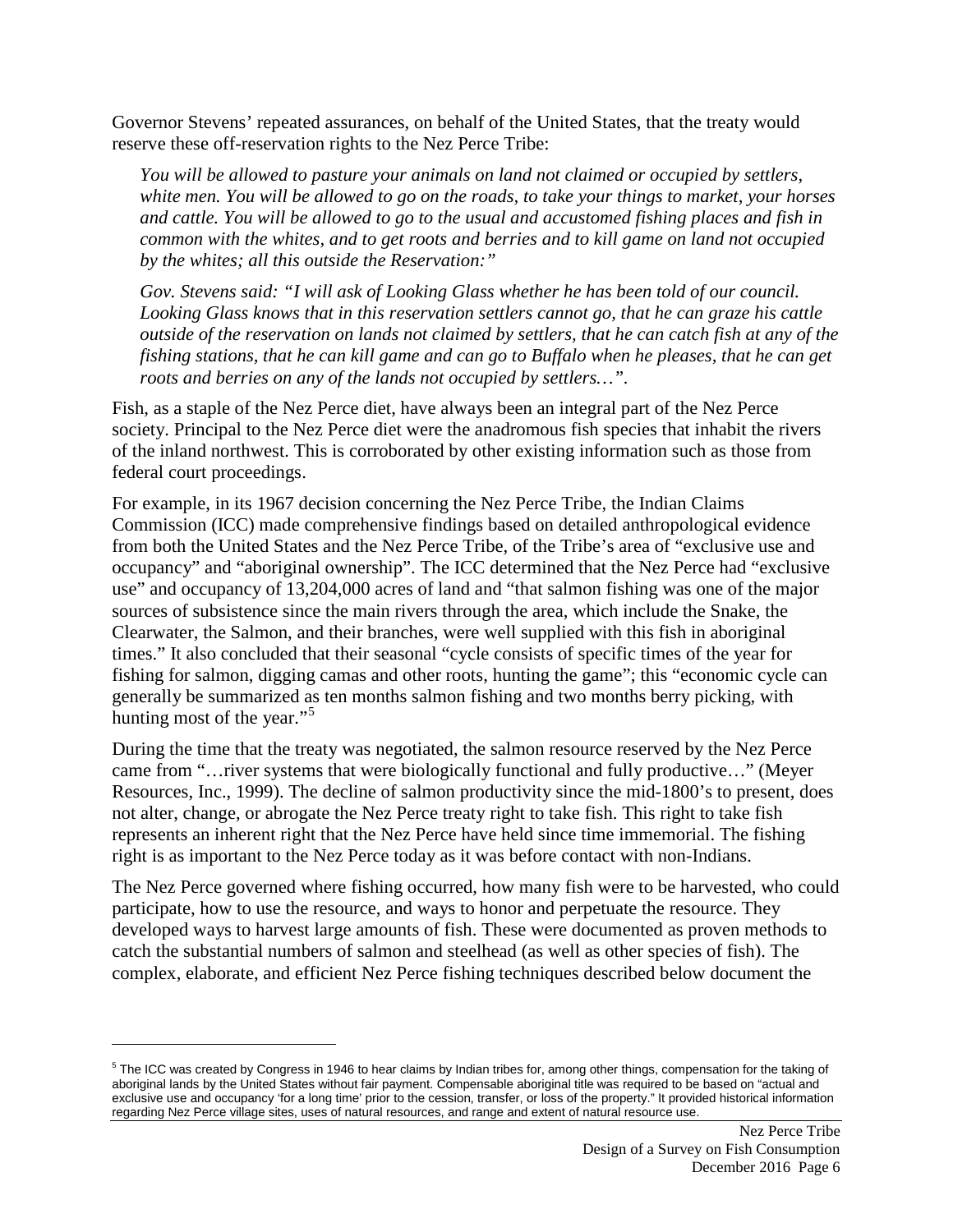extent of their reliance on this valuable resource and the importance of fish to its society and cultural identity.

Whenever possible, the Nez Perce historically and contemporarily have regularly fished for the following species: Chinook, Silver, Coho, and Sockeye varieties of salmon; Dolly Varden, Cut Throat, Brook, Lake, and Rainbow varieties of trout; several species of suckers, white fish, sturgeon, squaw fish, lampreys, and some shellfish (freshwater clams). In order to harvest these fish species, the Nez Perce developed a number of fishing techniques and methods: weirs and traps; dipping platforms (either natural or man-made); fish walls and dams; canoes; spears; hook and line; gaffs; and variety of nets (dipnets, set nets and throw nets).

The expansive territory of the Nez Perce people was rich in rivers and streams abundant in fish life. Bands fished from the Snake, Salmon, Clearwater, Imnaha, Grand Ronde, Selway, Tucannon, Rapid River and many other rivers within and outside its homeland and territory. As with other tribes, the Nez Perce did not limit their fishing to salmon. Research has been conducted by a number of people in an effort to determine how many fish were historically harvested by the Nez Perce. There are a number of methods to estimate amount of fish harvested and consumed by the Nez Perce (commonly expressed in numbers of fish harvested and annual per capita consumption). Anthropologist Deward Walker, Jr. estimated that each Nez Perce consumed over 500 pounds of fish each year (CCRH, 2013).

Others (as cited in Scholz et al., 1985) have estimated an annual per capita fish consumption for the Nez Perce Tribe of 1,000 pounds per year. This range of rates is equivalent to fish consumption rates of about 620 to about 1,240 grams per day. These values are represented as "pounds per capita". While estimates, this illustrates the general magnitude of harvest that occurred.

In addition to salmon and steelhead, the Tribe has traditionally harvested Snake River white sturgeon for subsistence purposes. Tribal elders confirm the historical presence of white sturgeon throughout the Snake River, mainstem Salmon River, the Clearwater River from its mouth to above Orofino, Idaho, as well as seasonal migrations into the Grande Ronde River (Elmer Crow, Nez Perce Tribe Department of Fisheries Resources Management, Personal Communication, 2014). In addition to being an important food source, white sturgeon served many purposes in the culture of the Tribe. White sturgeon blood was used to make glue; the hides were used for bow cases and quivers, and for water proofing footwear. However, subsistence fishing has been severely limited as a result of low white sturgeon numbers between Hells Canyon and Lower Granite dams (all as cited in NPT, 2005).

The traditional way of life for the Nez Perce (e.g. gathering, harvesting, ceremonies, and traditions) depends on continuance of the circle of life for all native species (plants and animals). To the Nez Perce the rights reserved under the Treaty of 1855 must be protected such that the enjoyment of these rights resembles that envisioned by the treaty signers and Nez Perce leaders.

#### **2.3 Causes of Decline in Fish Populations**

Nez Perce tribal elders believe that one of the greatest tragedies of this century is the loss of traditional fishing sites and Chinook salmon runs on the Columbia River and its tributaries. They believe the circle of life has been broken and ask us to consider what the consequences of breaking that circle may mean for future generations. In many ways the loss of the salmon mirrors the plight of the Nez Perce people. The elders remind us that the fates of humans and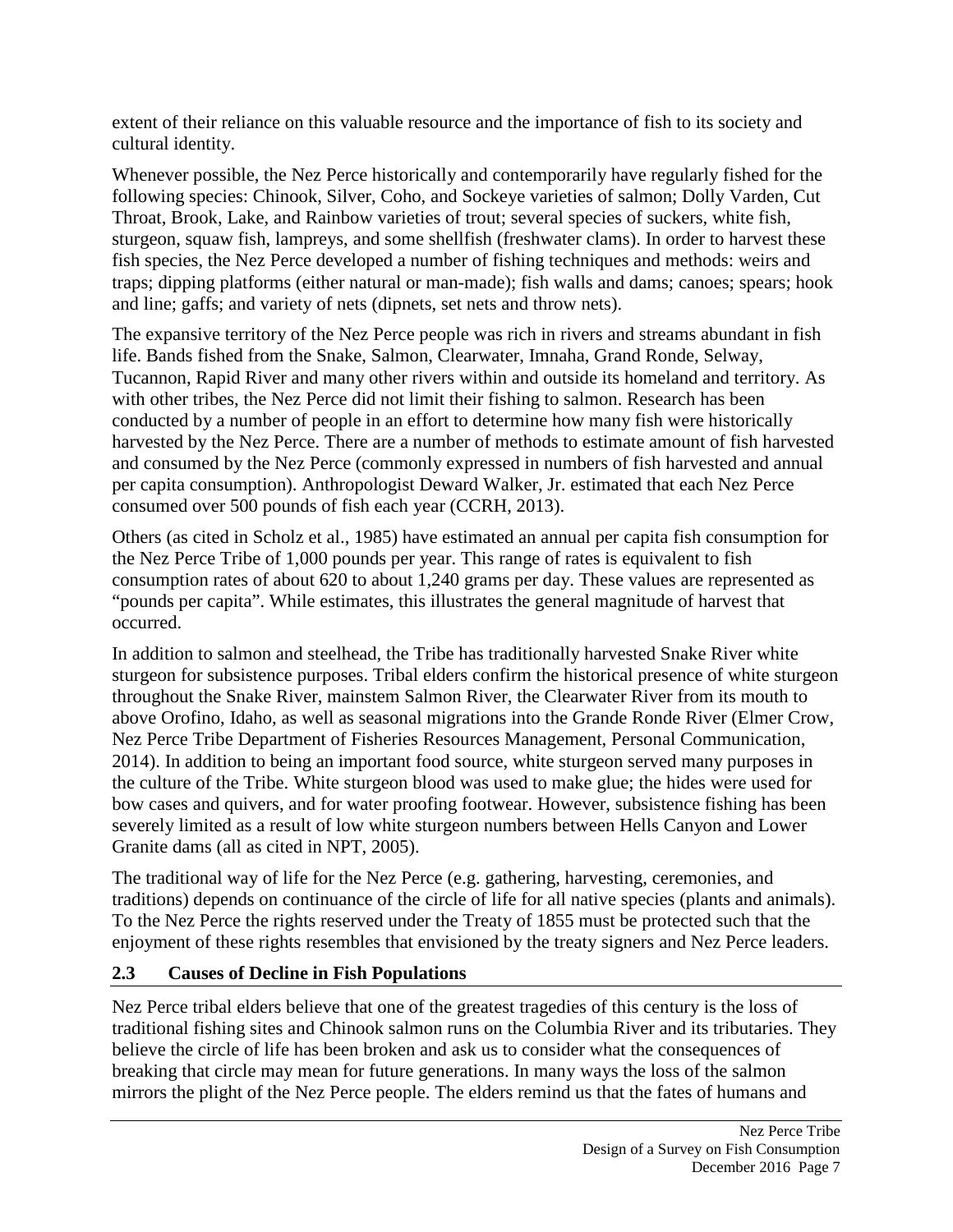salmon are linked (Landeen and Pinkham, 1999). This dependence on fish to meet dietary, spiritual, and basic subsistence needs is still a prevailing necessity of Nez Perce life. To this day, the right to a "fair share" of the salmon harvest by the Nez Perce Tribe does not occur because of the impacts to these fish by non-Indian activities and development in the Columbia and Snake basins.

The Nez Perce lived in the heart of salmon country – along the Salmon, Snake, Grande Ronde, Imnaha, Clearwater and Tucannon rivers; which historically were major salmon and steelhead producers. The Nez Perce have lived through and experienced the extirpation of entire populations of fish by blocking and altering of thousands of miles of rivers and streams as result of dams. The Hells Canyon, Oxbow and Brownlee on the Snake River, Wallowa Lake Dam on the Wallowa River, Dworshak Dam on the North Fork Clearwater, the eight major dams on the Columbia and Snake rivers, and the many other smaller projects, have individually and collectively impacted fish, and thus the Nez Perce ability to fish for them.

The environment and water that support fish has been altered due to human development and enterprise over the past century and a half. This human progress has come at a cost to the fish species and "salmon people." Current productivity of salmon- producing streams is much lower than it was historically. Many of the fish species either face extinction or are in seriously depressed conditions. As a result, tribal harvest in the present day is only a very small fraction of what the Nez Perce harvested in the mid- 1800's. Although hard to quantify, it is probable that until recently harvest has been less than 1% of historic harvest levels prior to 1855.

Causes contributing to salmon and steelhead decline encompass a variety of human activities and anthropogenic and natural phenomena. These include the following: commercial, recreational and subsistence fishing; freshwater and estuarine habitat alteration due to urbanizing, farming, logging, and ranching; dams built and operated for electricity generation and flood control; water withdrawals for agricultural, municipal, or commercial needs; stream and river channel alterations; hatchery production; predation by marine mammals, birds, and other fish species; competition with other fish species; diseases and parasites; and reduction in annual nutrient distribution from spawned-out salmon to the local ecosystem. These activities continue to affect fish.

Salmon and steelhead runs in the Snake Basin are not as abundant or productive as they were historically. Snake River Chinook salmon (spring, summer and fall runs, and sockeye) and steelhead are listed under the Endangered Species Act (ESA). Coho and Chinook salmon were extirpated in the Clearwater River subbasin in the 1990s, and steelhead were at very depressed levels.

Snake River spring/summer Chinook salmon were historically found spawning in the Snake River tributaries of the Clearwater, Salmon, Weiser, Payette, and Boise Rivers. A review of run size for Snake River of spring/summer Chinook salmon is provided by Matthews and Waples (1991). Their summary of research on run size reports historic runs in the Snake River probably exceeded one million fish annually in the late 1800s. By the mid–1900s, the abundance of adult spring and summer Chinook salmon had greatly declined to near 100,000 adults per year in the 1950s. Since the 1960s, counts of spring and summer Chinook salmon adults have declined considerably at the lower Snake River dams (IDFG, 2013).

The construction of hydroelectric dams on the main stem Snake and Columbia Rivers blocked access to nearly half of the historic spawning habitat and reduced survival of juveniles and adults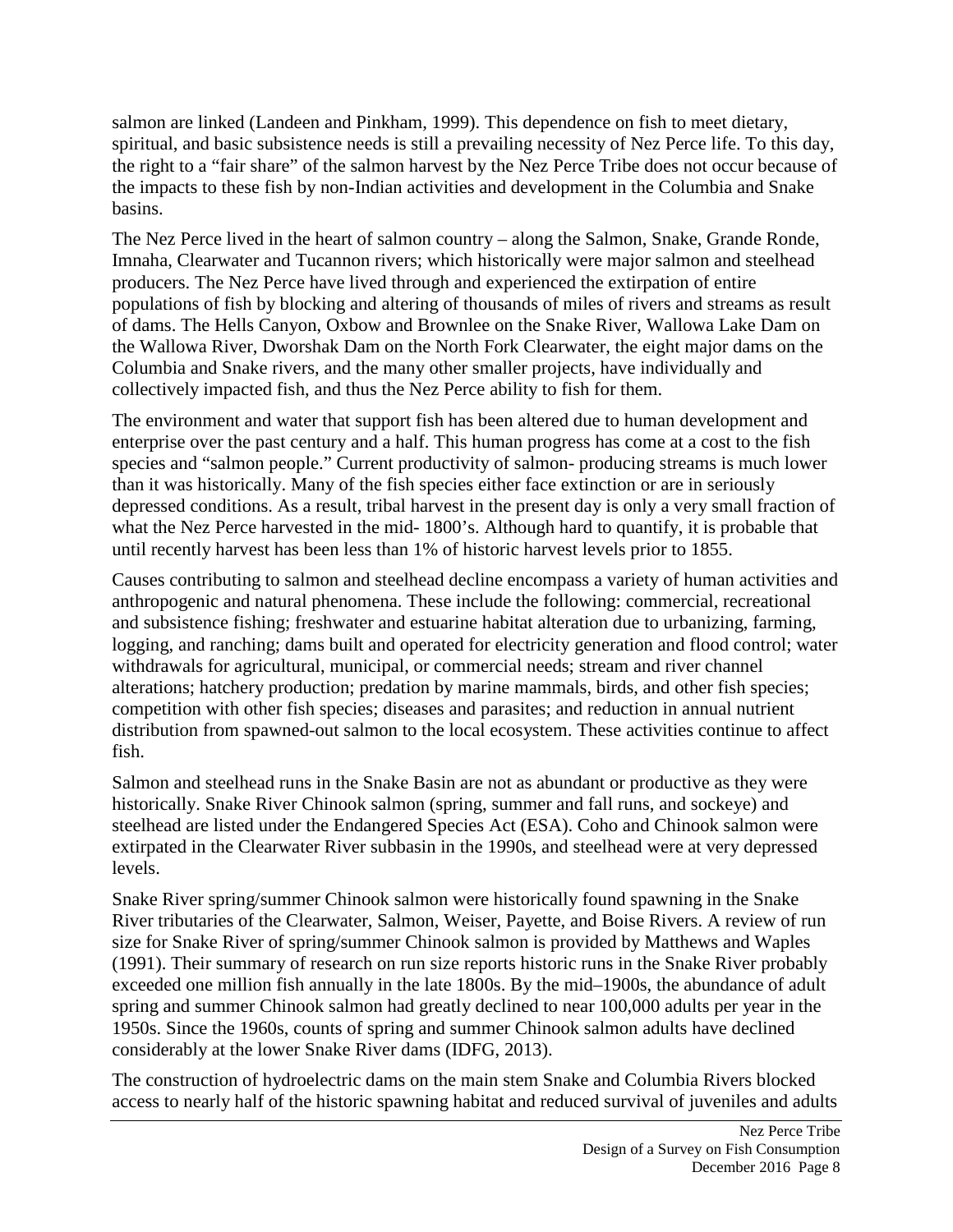migrating to and from the ocean. Additional effects from hydroelectric dams and water storage projects have resulted in altered hydrographs and water temperature regimes affecting run timing of juveniles and adults. Diversions in spawning and rearing streams have caused direct mortality, loss of habitat and migration barriers. Land management activities have resulted in degraded habitat with the loss of riparian cover, sedimentation and artificial barriers to passage. The addition of hatchery programs to mitigate for lost habitat and survival of fish have introduced genetic concerns about effects to wild stocks. Declining water quality from increasing development in and along river and tributary streams can affect fish populations. Introductions of non–native fish in some waters can increase predation and competition with juvenile fish (IDFG, 2013).

Salmon runs in the Clearwater River Subbasin were virtually eliminated by the construction of hydroelectric dams (Mathews and Waples, 1991). In 1910, the Harpster Dam, constructed on the lower South Fork Clearwater River, prevented all fishes from returning upstream of Harpster, ID, and eliminated access to over 95% of the watershed and its high quality spawning grounds (Schoning, 1940). In 1927, the Washington Water Power Diversion Dam constructed just above the mouth of the Clearwater River eliminated all upriver salmon runs (Parkhurst, 1950; USFWS, 1962). A crude fish ladder was built on the lower Clearwater River dam, which allowed steelhead passage during higher flow periods, but proved almost impassible during lower flows when salmon arrived (Parkhurst, 1950). The ladder was not modified for a period of 12 to 14 years; eliminating all late returning fish, like coho and fall Chinook salmon (all as cited in Everett et al, 2006).

The cumulative loss of anadromous fish to the Nez Perce Tribe as a result of these two dams was substantial (Cramer et al., 1993). The Harpster Dam was removed in 1963 and the lower Clearwater River dam was removed in 1972, making available most of the salmon production areas in the drainage. However in 1971, Dworshak Dam was built just upstream of the mouth of the North Fork Clearwater River. Dworshak Dam lacks fish passage, resulting in the permanent loss of productive salmonid spawning aggregates and high quality habitat. The lower Clearwater River temperature regime continues to be altered by Dworshak Dam, resulting in warmer water in the winter and cooler water in the summer (Arnsberg et al., 1992, Arnsberg and Statler, 1995; all as cited in Everett et al., 2006).

Currently, a majority of the fisheries that occur in the Snake River basin are supported by hatchery programs. All of the anadromous fish hatcheries in the Snake River basin are mitigation hatcheries for the development of hydroelectric dams. All of the returns from these hatcheries pass through or return to the Nez Perce Tribe's usual and accustomed fishing places.

#### **2.4 Vision for the Future**

The Nez Perce Tribe has a vision of restoring all fish species native to the Nez Perce Treaty Territory. To that end, the Tribe has engaged in management of all fish species- both resident and anadromous - for all streams, lakes and watersheds within their management authority. The Tribe is involved in these efforts to protect implementation of treaty rights, to restore species and conditions consistent with the treaty, and to protect the long-term productivity of their natural resources.

Today, maintaining a healthy 13-plus million acre watershed and improving survival of salmon and steelhead under the auspices of the 1855 Treaty, rests with the Tribe's Department of Fisheries Resources Management program and policy direction from the Nez Perce Tribal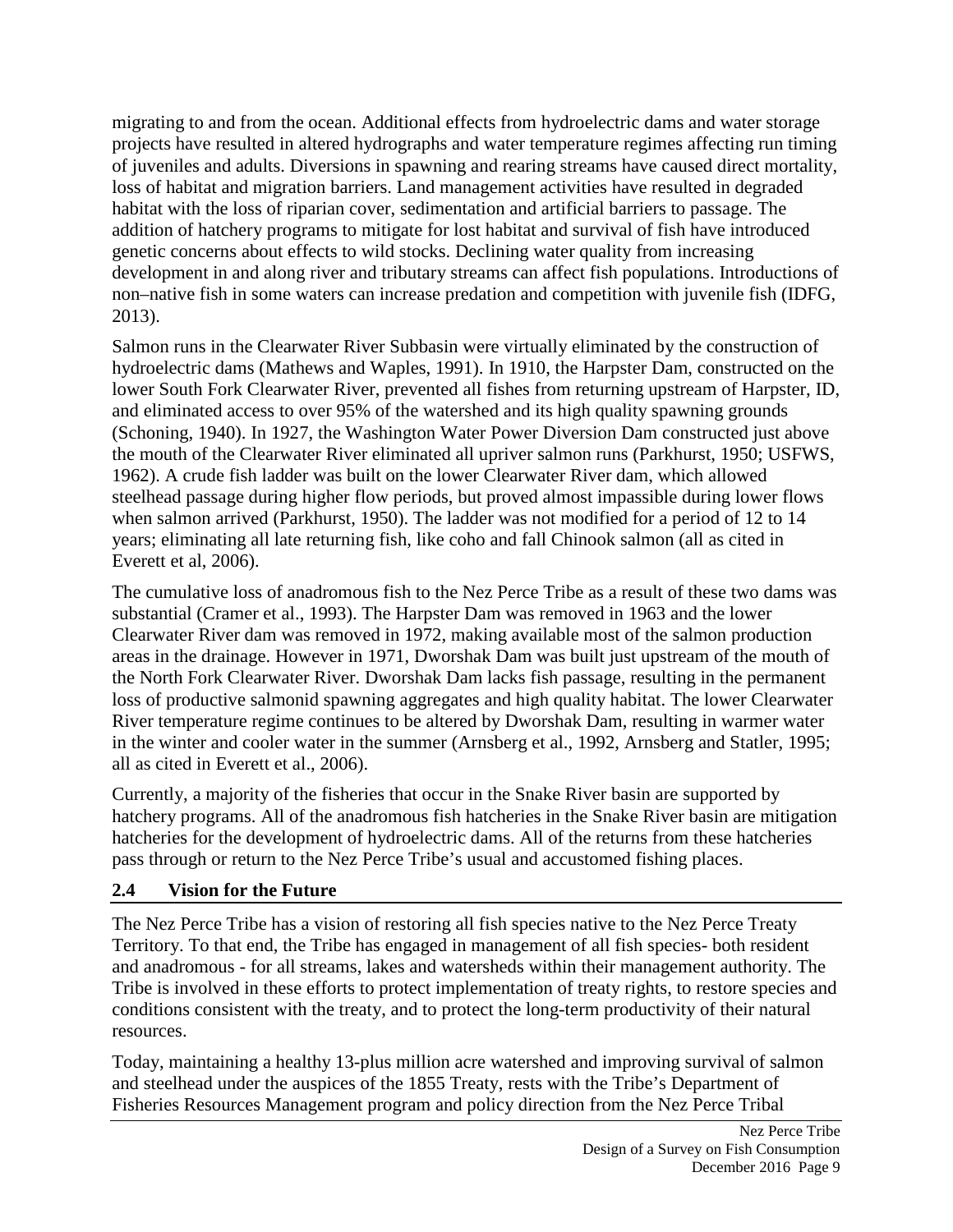Executive Committee (NPTEC), the governing body of the Nez Perce Tribe. Native fish within the Nez Perce Country depend on healthy habitats, healthy watersheds, and healthy ecosystems. Sound fisheries and habitat management actions will be implemented to improve survival, production, recovery and restoration of all populations of native anadromous and resident fish species and their habitats throughout the Nez Perce Tribe's usual and accustomed fishing places. It is the Tribe's desire that all species and populations of anadromous and resident fish and their habitats will be healthy and harvestable throughout the Nez Perce Tribe's usual and accustomed fishing places.

As described in the Department's Strategic Management Plan (NPT, 2013), Tribal member use of and access to all treaty rights and resources guaranteed under the Treaty of 1855 guide's the department's restoration program and actions:

- All native anadromous fish and resident fish have had long-standing cultural significance to the Nimiipúu, including: subsistence value, ceremonial and spiritual value, medicinal value, economic or commercial value, and intrinsic value.
- Native fish populations thrive best under natural or normative conditions to which they are best adapted.
- Natural ecosystems have been and will continue to be increasingly stressed and altered by human activities and population levels.
- When historic natural conditions are not achievable, altered ecosystems should function adequately enough to maintain harvest opportunities.
- The entire life cycle of a species must be successfully carried out (from egg through adulthood) for that species or population to persist.
- Failure to serve a species' needs, at any life history stage, can lead to extirpation of populations.
- Federal governmental agencies have treaty trust responsibilities; their actions must recognize the treaties as federal commitments and their actions must be taken in support of a tribe's ability to exercise rights guaranteed in the treaties.

The following goals seek to secure the integrity of populations and habitat features essential to anadromous and resident fish:

- Achieve and maintain fish abundance in tributary-specific areas at levels sufficient to support: 1) population persistence, 2) harvest, and 3) ecological processes.
- Achieve and maintain diverse and productive ecosystems with species composition and productivity consistent with historic conditions.
- Achieve and maintain adult spawner distribution consistent with historically utilized tributaries (includes within and across tributary spatial scales).
- Achieve and maintain fish population genetic diversity at levels adequate for population persistence and consistent with historic conditions.
- Ridge top to ridge top watershed protection and restoration for rearing and spawning habitats and protection of water quality.
- Supplementation approach "putting fish in the rivers" with hatchery tool.
- Protection and providing flows, water quality and passage for upstream and downstream migrants.
- Participate in Pacific Salmon Treaty and US v Oregon for ocean and in-river harvest management.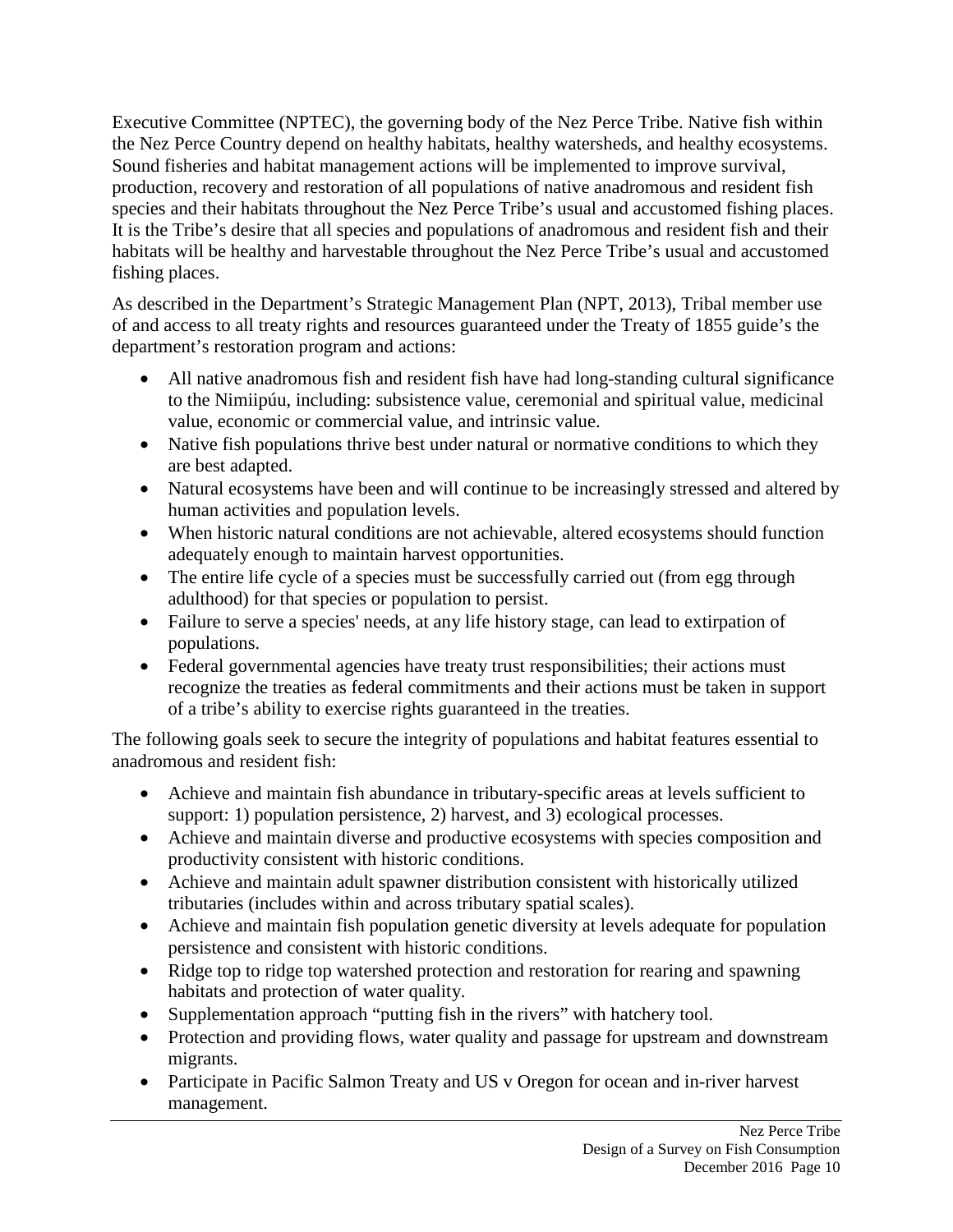- Allow an abundance of spawners to protect the resource for future generations.
- Monitor our activities and the runs to determine how things are faring.
- Harvest opportunities currently available will be protected and enhanced.

The Nez Perce Tribe continues to protect and enhance abundance of fish through natural production and artificial production in the form of hatcheries. Hatcheries for salmon and steelhead in the Columbia Basin were developed as a necessary mitigation tool to compensate for the fishery losses that resulted from the impacts of increased human settlement that began soon after ratification of the Treaty of 1855.

Accordingly, hatcheries represent a promise to those who have always depended on the salmon for culture, sustenance, and livelihood to replace the fish that are and were diminished as a result of human development of salmon habitats. In the Snake River Basin, all but one of the hatcheries (Kooskia), were built specifically to mitigate for the impacts of the development and operation of hydroelectric dams (Dworshak, Brownlee, Hells Canyon, Oxbow, Lower Granite, Little Goose, Lower Monumental, Ice Harbor, McNary, John Day, The Dalles, and Bonneville dams). These hatchery programs play a very important role in meeting congressionally mandated mitigation obligations and treaty trust responsibility to protect and maintain tribal treaty reserved fisheries.

The Department has been a leader in implementing supplementation programs and hatchery reform. Tribal goals for supplementation programs are: increased abundance (both total and natural origin) and spatial structure; maintenance of culturally and economically important tribal salmon fisheries; contribution to non-Indian fisheries; and restored ecosystem processes and health.

The Fisheries program has over 150 employees and operates on a budget derived from more than 50 contracts. There are 7 divisions within the program: Administration, Conservation Enforcement, Harvest, Production, Research, Resident Fish and Watershed. The Fisheries program works throughout the ceded lands and has offices in Powell, Red River, Grangeville, Orofino, McCall, Sweetwater, Lapwai and Joseph, OR. Tribal staff coordinate and interact with State, Federal and Tribal agencies and committees and private entities in assessing and implementing fish recovery and restoration plans and actions.

The Department has engaged in a significant body of work throughout its U&A areas – implementing more restoration actions within the Snake River basin than perhaps any other single entity or agency. The aquatic habitat is subject to a diverse array of natural and anthropogenic influences and impacts and given the synergistic effect of watershed health on aquatic habitat quality, the Department employs a "ridge-top to ridge-top" approach to restoration.

The Department adopted abundance-based reference points (thresholds) for certain anadromous fish to assist in development of long-term management strategies and to guide the implementation of short-term management actions to achieve both broad and population-specific salmon rebuilding goals. Adult salmon abundance (or escapement) objectives are our primary measure for quantifying goals and are generally defined as the number of adults and jacks in each population that return to their river of origin.

These identified abundance thresholds serve as useful decision criteria that trigger specific actions (e.g. harvest rates or initiation and other management actions). Populations at very depressed to critically low levels require "more aggressive actions and demand a more rapid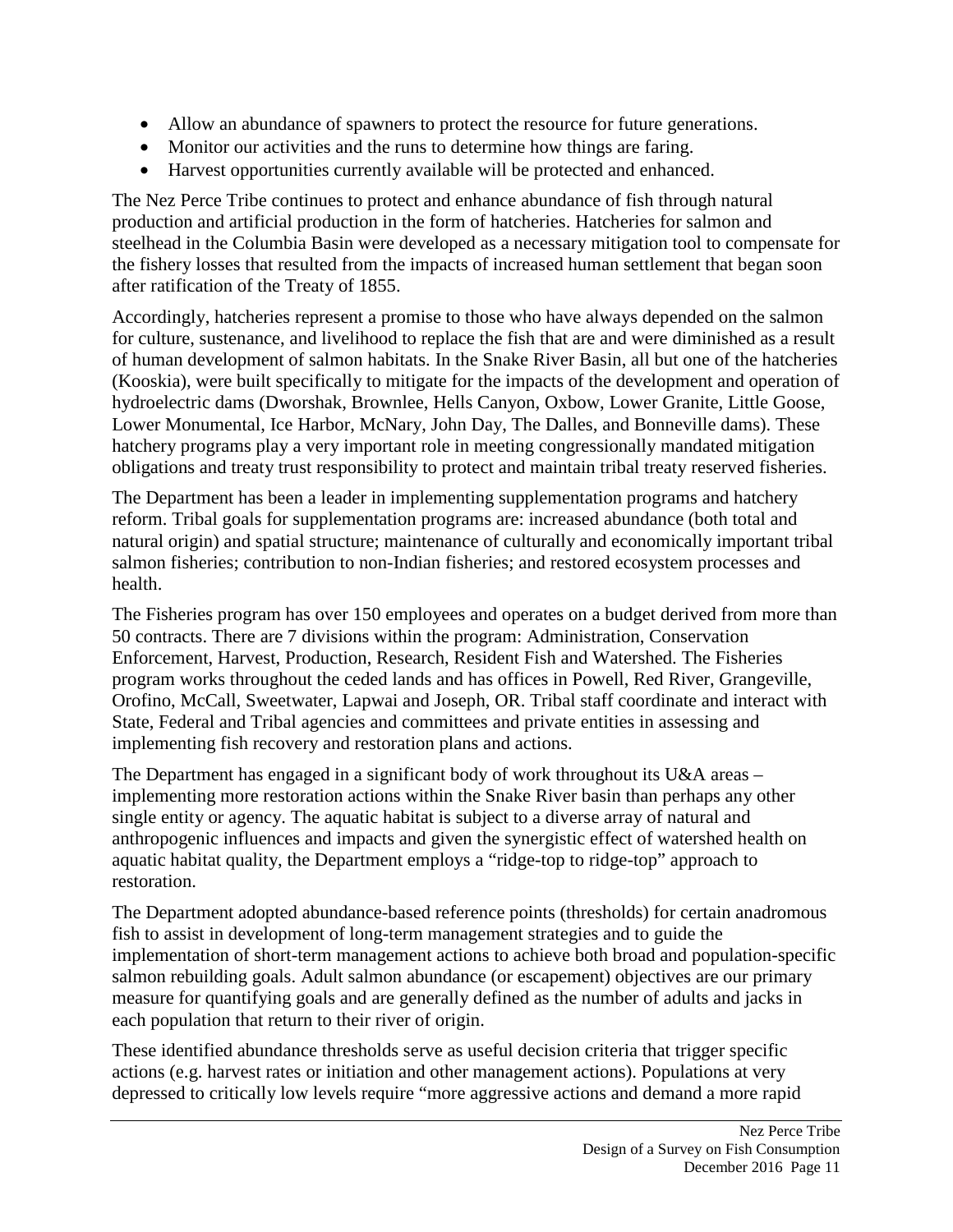population response than populations fluctuating at higher, less risky levels of abundance." Reference abundances or population designations specified in this section include the designated escapement objective, and the ecological escapement objective for four focal species, spring/summer Chinook, steelhead, and fall Chinook (see Table below). The following are descriptions for each threshold type.

- Viable abundance thresholds are considered the size at which a population maintains essential genetic diversity, and at which there is negligible risk of long-term extinction given contemporary levels of environmental variability. They are the minimum abundance for a healthy population.
- Sustainable Escapement Objectives describe the numbers of returning adults that would annually sustain substantial spawning as well as harvest for tribal and non-tribal fisheries. It is assumed that escapement sizes reflecting these values would also encompass healthy tribal and non-tribal fisheries downriver.
- Ecological Escapement Objectives refer to the escapement level at which sustainable spawning abundance is maximized within a population, the full utilization of available spawning and rearing habitat is promoted, and the ecosystem-level processes (e.g., nutrient redistribution) for multiple species are fostered. Historical salmon and steelhead escapement to the Columbia and Snake river basins was 8-16 million and 500,000 - 2 million, respectively (NPPC, 1986; CBFWA, 1990; Chapman, 1986; Fulton, 1968). According to tribal knowledge, escapement at those historic levels to tributary-specific areas resulted in "fish so thick you could walk across their backs."

The following table depicts these abundance thresholds for certain fish species.

| <b>Species</b>           | $#$ Major<br>Population<br>Group | #<br>Population(s) | Viable<br>Abundance | Sustainable<br><b>Harvest Goal</b> | Ecological<br>Escapement<br>Goal |
|--------------------------|----------------------------------|--------------------|---------------------|------------------------------------|----------------------------------|
| Spring/Summer<br>Chinook |                                  | 41                 | 31,500              | 215,900                            | 669,000                          |
| <b>Fall Chinook</b>      |                                  |                    | 3,000               | 39,110                             | 86,300                           |
| Steelhead                | 6                                | 25                 | 25,500              | 330,200                            | 602,000                          |

**Table 2-1. Abundance Thresholds for Certain Snake River Anadromous Fish**

The Nez Perce Tribe intends to increase and expand the level of harvest or fishing areas for salmon and steelhead at all Nez Perce usual and accustomed places, including those in the Snake Basin, in a way that balances conservation needs of the fish with the right to take fish. This can be achieved through a biologically-sound harvest management philosophy and harvest rate schedules keyed to the status and trends in abundance and productivity of fish resources. Generally, abundance-based tribal harvest strategies can be designed to account for annual variation in total fish run size and run composition. This is illustrated in the Figure below.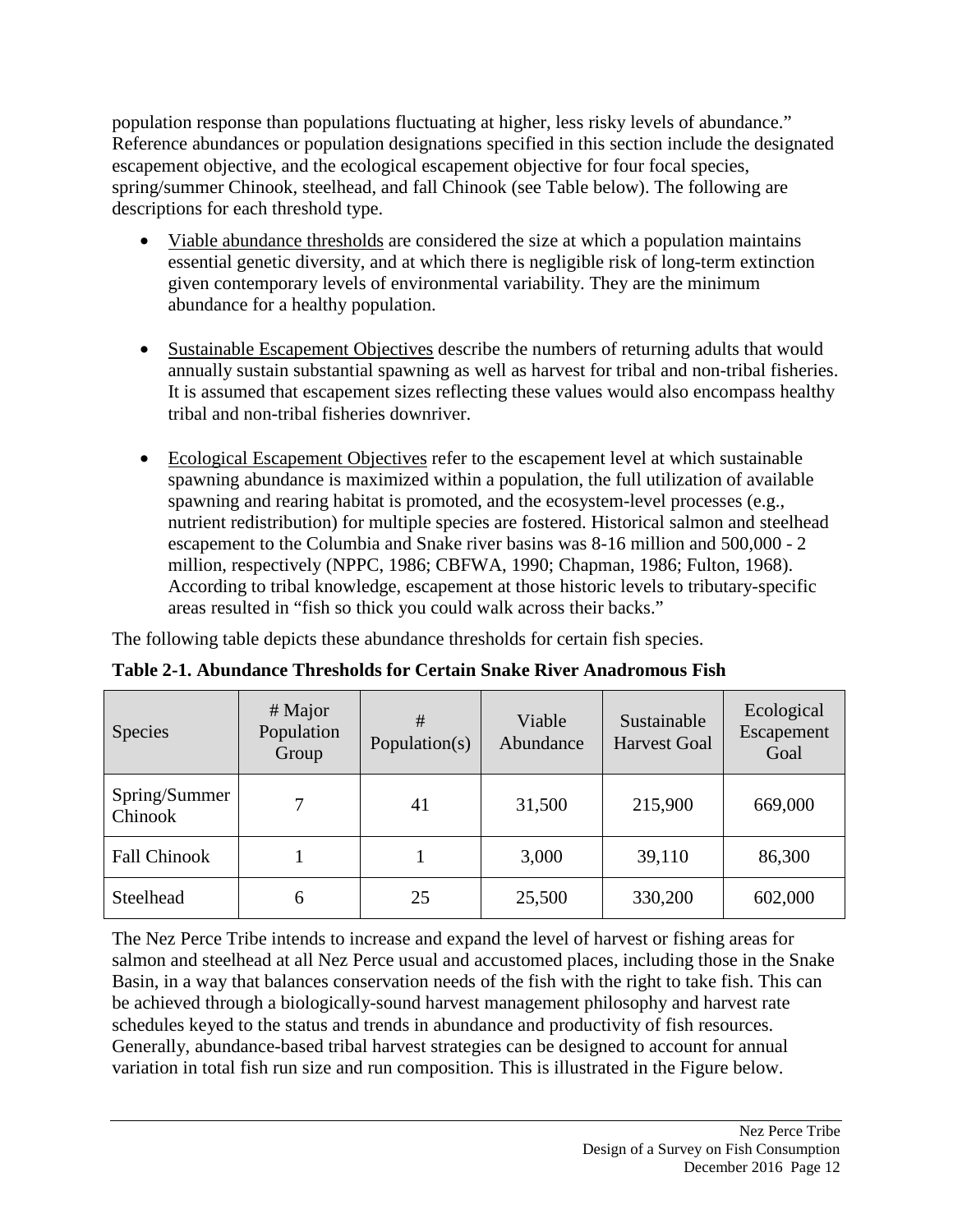

#### **Figure 2-1. Abundance-Based Tribal Harvest Goals**

As returns increase, the Nez Perce Tribe expects to increase the relative magnitude of tribal harvest and fishing effort and fish consumption.

When restoration efforts result in sustainable returns, the Tribe anticipates that Tribal harvest will increase and fish consumption rates will rise when fish populations attain "sustainable" abundance" and "ecological abundance" levels of adult escapement. Ultimately, the goal is to achieve a harvest consistent with pre-Treaty harvest levels. Simply put, the Tribe's goal is to rebuild the Snake River fishery to healthy, self-sustaining levels that will in turn support sustainable treaty fisheries.

# **2.5 Estimating Heritage Fish Consumption Rates**

Based on discussions with Tribal representatives and other experts on the issues of suppression and heritage fish consumption rates, the survey design team recommends that, as part of the survey implementation phase, heritage fish consumption rates be estimated for each of the individual Tribes. The design team believes that current survey respondents may provide useful information and context regarding heritage consumption rates, but that the approach to estimating heritage rates should be primarily based on a comprehensive review and evaluation of literature that is relevant to heritage rates, including historical accounts and modern studies of heritage consumption rates.

For Tribes that harvest fish from the Columbia River basin, there is a significant volume of literature to form the basis for quantitative estimates of fish consumption rates, or ranges of rates. Information includes ethnographic studies, personal interviews, historical harvest records, archaeological and ecological information, and nutritional and dietary information.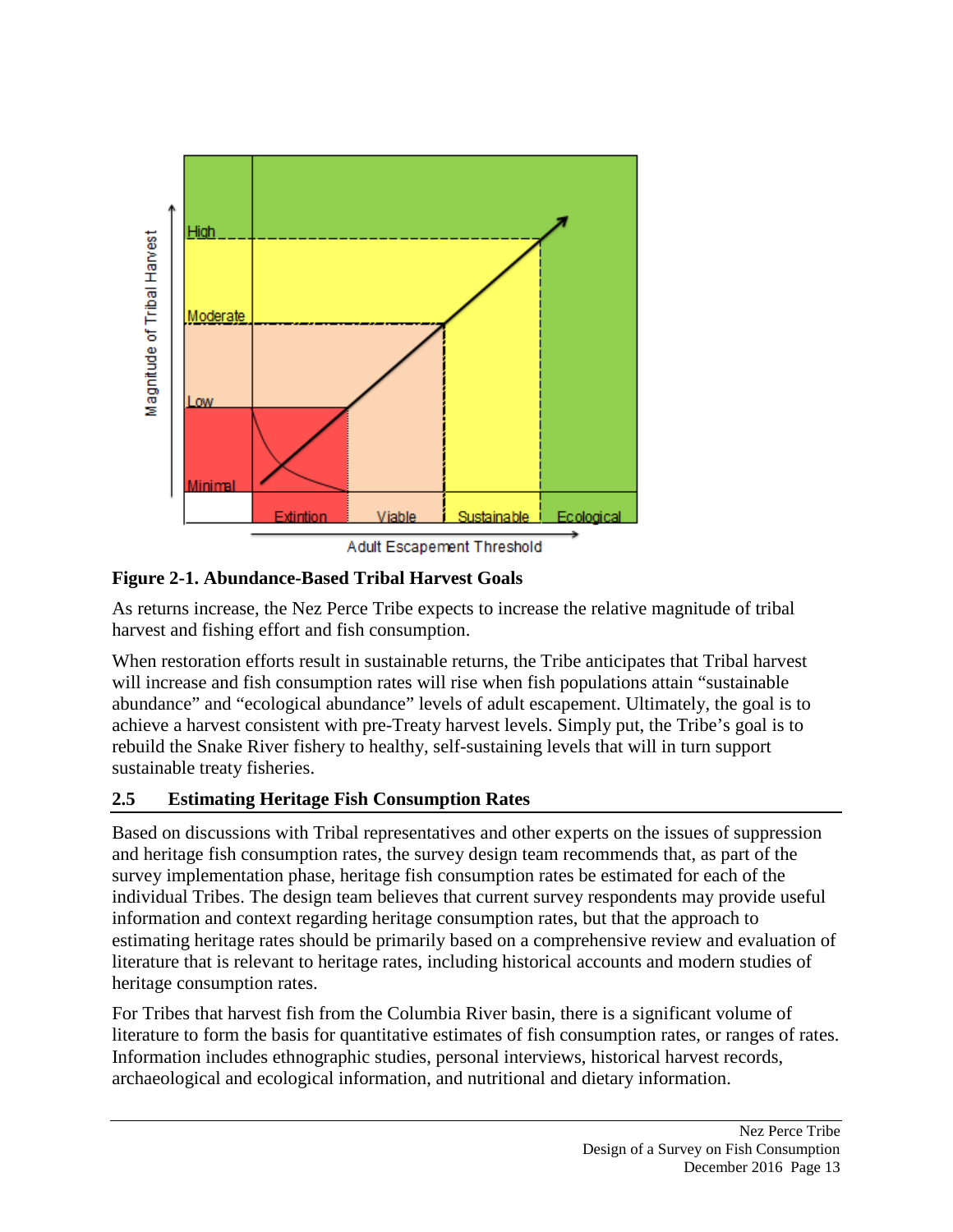During project implementation, the survey team will compile and evaluate relevant available information regarding heritage consumption rates specific to the NPT. The development of estimates of heritage rates should include a thorough discussion of the types of information available regarding consumption, a discussion of the methodologies used to develop the estimates, and a discussion of factors affecting the uncertainty associated with the estimates. Finally, the implementation team should develop a quantitative estimate of a heritage fish consumption rate or range of rates for the Tribe.

One aspect of the quantitative assessment will be a compilation and analysis of historic and heritage information across the region (primarily for the Idaho Tribes). The purpose of this compilation and analysis will be, to the extent possible, to reduce the uncertainty associated with individual heritage rates or update the rate calculations by a statistical methodology that uses data for multiple Tribes, locations, and times. An analysis which shows consistency in relationships among these variables will support the individual heritage rates. Further, it may be possible to estimate a range of rates for the Tribe based on a joint (multivariate) analysis of heritage, including tabular and graphical displays and numeric estimates of a plausible range.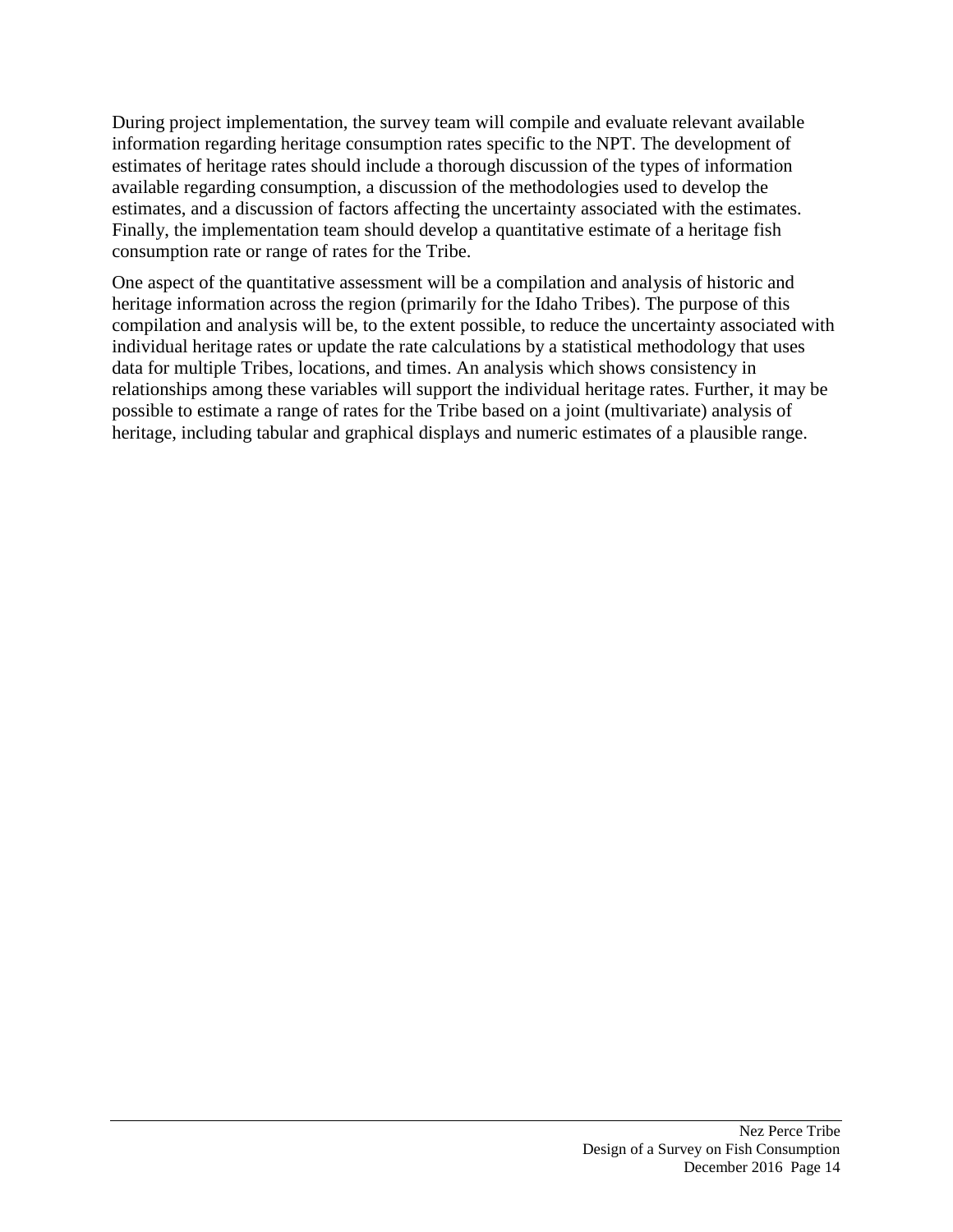# **3.0SURVEY DESIGN: TARGET POPULATION**

This section describes the survey design approach as it relates to the target sample population and sampling frame, including phasing in of multiple surveys.

# **3.1 Target Population to be Sampled**

The target population for the survey is enrolled adult members of the NPT, age 18 and over. The population to be sampled in this survey can be tentatively defined as enrolled adults (age 18+) who live within a specified geographic area around the NPT Reservation, e.g., a distance reflecting up to a reasonable drive time, such as 1-2 hours. While a distance cut-off may appear arbitrary for a population definition, some kind of practical cut-off is needed, since some tribal members may reside at great distances from the reservation. Distance will be defined by zip code or location of residence in relation to a central site for interviewing. The site or sites will be identified in cooperation with the Tribes. Due to the expected high correlation of diets and the substantial time per interview, the survey will be limited to enrolled tribal members and will not include non-tribal spouses or other non-tribal adults. The residential location of all members will be checked with the Tribes just prior to the sample selection. The specific tribal members in the population to be sampled will be identified from the Tribal enrollment roster in cooperation with the Tribal authorities.

Among the adult population, there will be a sub-population of non-consumers of fish, and these people would be detected in an initial telephone screening (described in Section 4.4.1). For the non-consumers, defined as those who have not eaten fish in the last year, the screening will determine the reasons for non-consumption, such as taste (dislike of fish), concern about advisories or pollution, or other reasons. No further information will be collected for nonconsumers (some demographic information will be available from the tribal enrolment roster), and the main focus of the effort on the fish consumption survey will be confined to fish consumers only.

An exclusion from the sample, if they should be selected in the sampling process, is persons living in an institutional setting (e.g., nursing homes). The reason for the exclusion is that in this special population, expected to be small, a totally different questionnaire and data collection method would be needed. Secondly, an institutionalized person is usually not free to make decisions about their fish consumption, and it is not clear to what extent that consumption represents the tribal way of life.

Another exclusion is the tribal sub-population of children and young adults (age <18 years). This demographic group has been excluded at this time to avoid a potential insufficient sample size in an effort to shorten an already detailed and lengthy interview process for each adult interviewed and collectively ensure an adequate number of adult interviews within the resources available.

# **3.2 Phasing-in of the Survey**

The design team recommends that the survey implementation be carried out in phases, with one or two Tribes selected initially to start. It is likely that a great deal will be learned about what works well and what does not work during the early part of the survey. While the survey design is certainly intended to provide an excellent framework for all of the Tribes, it is inevitable that important working points will be learned as the implementation team proceeds, collaborating with these unique populations. Thus, the survey might start with one or two Tribes and then proceed to a second and a third, etc., at short intervals. Alternatively, the survey may start with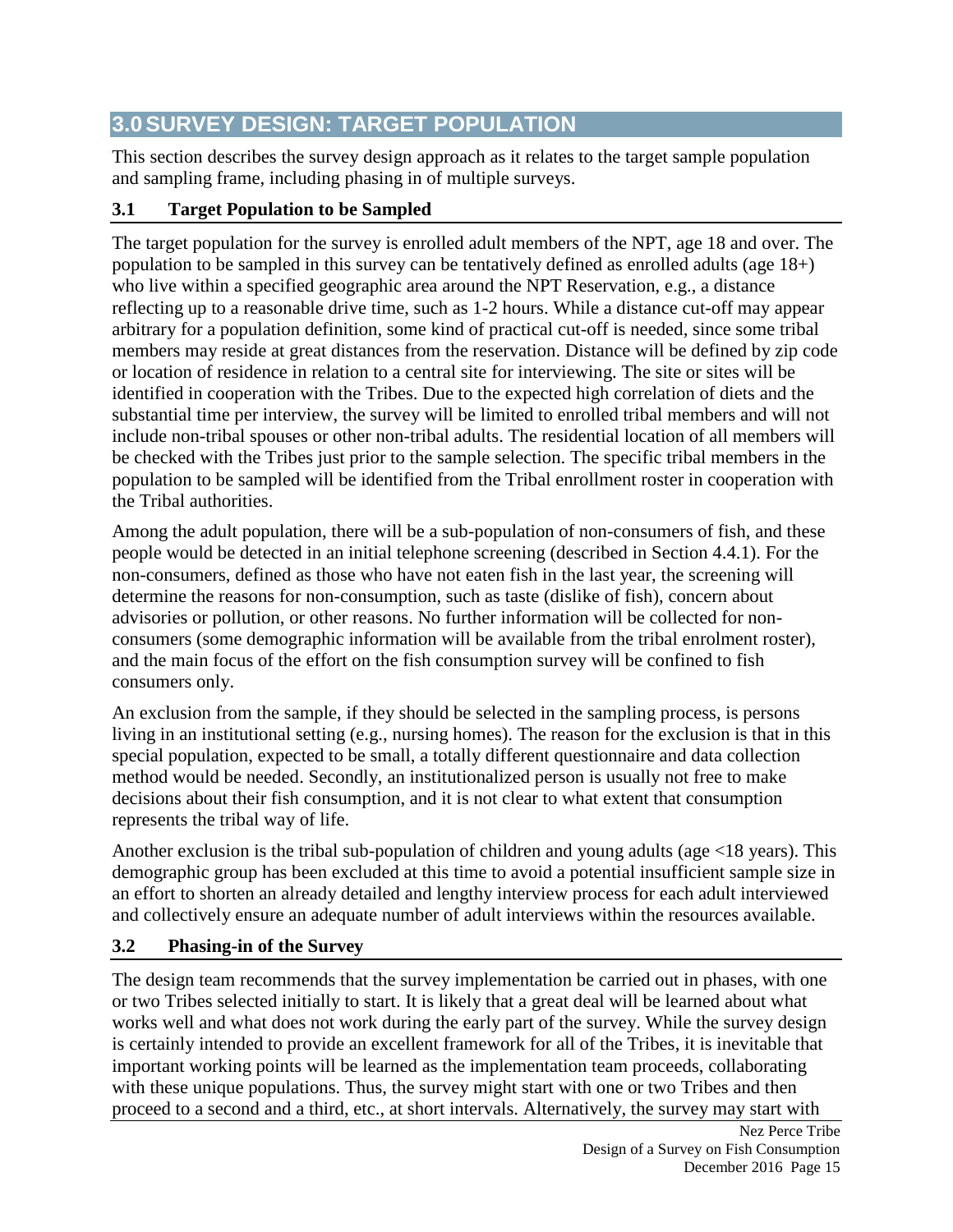one Tribe but then proceed with the other Idaho Tribes with a modest delay after that. This is a decision that is best made closer to initiation of the survey. The survey team will communicate with tribal fishery staff to determine the several seasons of fishing and fish consumption. The survey will be scheduled to overlap significant seasonal periods.

# **3.3 Sampling the Population**

The enrollment roster of the NPT will be the sampling frame and basis for sample selection. The roster is expected to be reasonably complete and up to date, since tribal membership includes benefits that motivate enrollment. The enrollment roster is expected to include age, birth date, gender, address (including zip code) and other fields.

The population to be sampled will be limited to specified zip codes or other location indicators. As noted earlier, the locations will be selected in order to accommodate a reasonable amount of travel time for members to attend a central site for interviewing. It may be possible for some interviews to be conducted closer to or at a respondent's home when there are issues of health and ability to travel.

The Nez Perce Tribe has supplied the data on their adult population counts by zip code of residence. The design team will use the data to fill in Table 3-1 for the NPT. The table will help the design team and the Tribes to decide on the geographic area from which survey participants will be selected.

| <b>Distance (miles)</b> | <b>No. of members</b> | Zip codes included        |
|-------------------------|-----------------------|---------------------------|
| $<$ 5                   | N                     | 11111, 22222, 33333, etc. |
| $5$ to $<$ 10           | N                     | 44444, 55555, etc.        |
|                         | $\cdots$              | $\cdots$                  |
| 40 to $<$ 50            | N                     | 88888, 99999, etc.        |
| Etc.                    |                       |                           |

#### **Table 3-1. Number of adult Tribal members by distance from Tribal reference point defined by zip code of residence**

# **1. Sample Stratification**

The eligible adult population (defined by age 18+ and an eligible zip code of residence) will be sampled using stratification. "Strata" are simply population groups defined by some characteristic. For example, six strata might be defined by age and gender to include young adults, the middle aged, and Tribal elders, classified separately by each of the two genders. One use of stratification is to insure that the sample will represent the population faithfully. For example, if six strata (not necessarily age-related) cover the whole population and have about one-sixth of the population each, then one-sixth of the sample can be drawn from each stratum.

An ideal stratifying factor for this survey would be defined by an *a priori* indication of level and frequency of fish consumption. High-level consumers are needed since there is particular interest in the higher percentiles of fish consumption, which the high consumers would tend to define.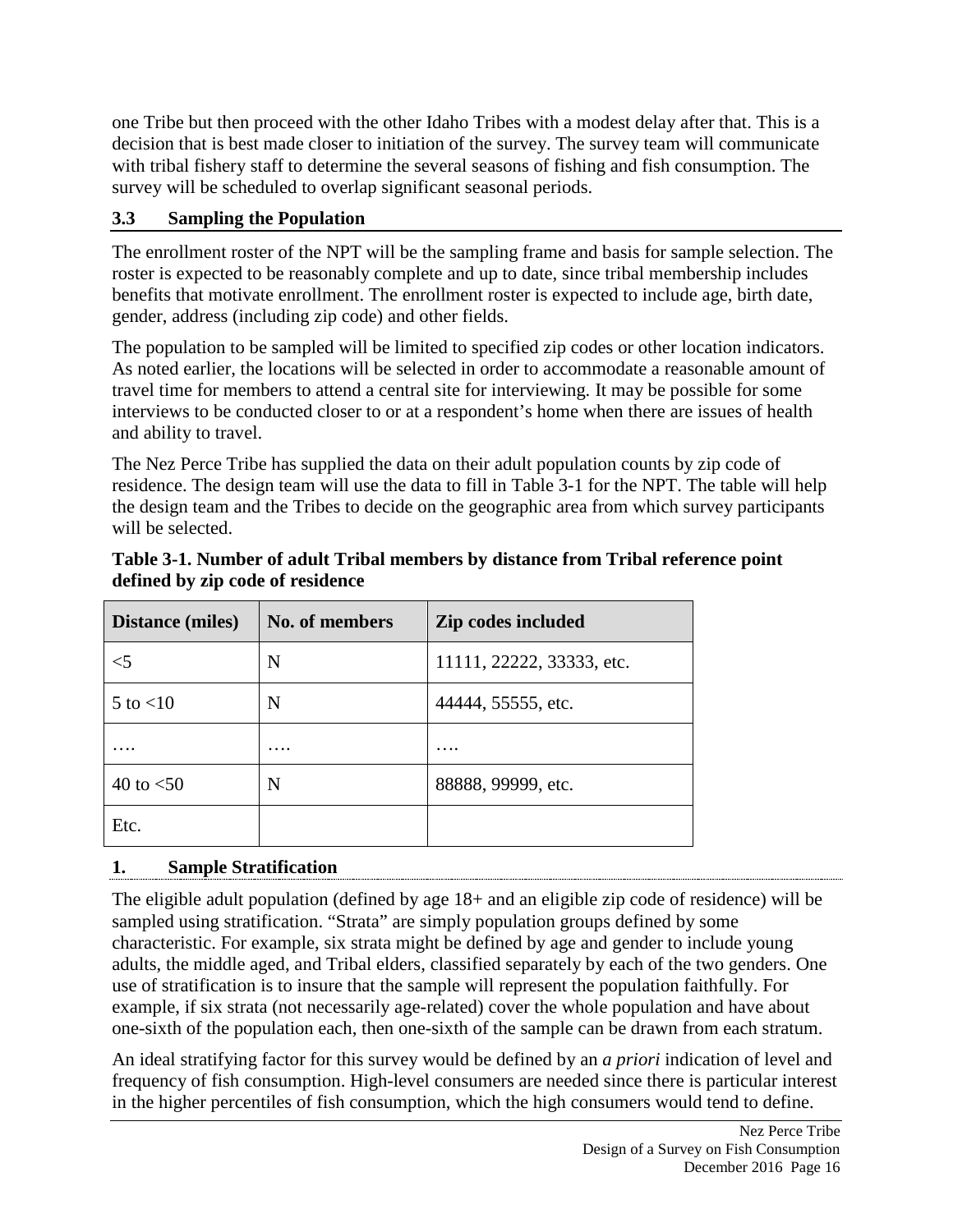Secondly, as explained later, frequent consumers (who also tend to be high-level consumers) are needed for the survey's planned use of a particular method (National Cancer Institute or NCI method) to estimate the fish consumption distribution from two or more 24-hour dietary recall interviews. In the use of the methodology to analyze the 24-hour recall interview data, it is important to have enough respondents with two days of fish consumption. Currently, age, gender, and location (defined by zip code) are the only candidates in the roster for the NPT that might define higher vs. lower level consumers. Fish consumption rates in relation to age show mixed results for the Native American surveys in the Pacific Northwest. Thus, the phone screening process (Section 4.4.1) is needed to identify frequent consumers who may, then, have a higher probability of consuming fish on the second of the two days of 24-hour dietary recall. The second interview will occur within a time window (yet to be specified) probably of one to four weeks after the initial interview. The time window will be selected to yield an independent eating occasion but not so long that seasonal effects (e.g., associated with fish availability) will influence fish consumption.

Strata will be defined by the combination of age, gender, and frequency of consumption, with frequency determined from the phone screening process. The age-by-gender composition of the NPT has already been provided by the Tribe. The age group breakdown will be helpful in forming initial strata, which will then be sub-divided by at least two frequency categories, such as consumption of fish 'two or more times/week' vs. 'less than twice per week.' Again, these strata will both insure that the population can be well represented by the sample selected, and in addition, allow over-sampling of the high-frequency strata. An oversimplified stratification is shown in the table below.

| <b>Stratum</b> | <b>Gender</b> | Age group | <b>Consumption</b><br>frequency |
|----------------|---------------|-----------|---------------------------------|
| A              | Male          | 18-44     | $<$ 2x per week                 |
| B              | Male          | 18-44     | $\geq$ 2x per week              |
| C              | Male          | $45+$     | $<$ 2x per week                 |
| D              | Male          | $45+$     | $\geq$ 2x per week              |
| E              | Female        | 18-44     | $<$ 2x per week                 |
| F              | Female        | 18-44     | $\geq$ 2x per week              |
| G              | Female        | $45+$     | $<$ 2x per week                 |
| H              | Female        | $45+$     | $\geq$ 2x per week              |

**Table 3-2. Hypothetical strata based on three stratifying factors: age, gender and frequency of fish consumption**

#### **2. Sample Selection**

Once the strata are defined in terms of age, gender and frequency of consumption, potential respondents for screening will be selected randomly from each age-gender stratum (combining the frequency strata). If there are appropriate non-disclosure agreements and adequate security and confidentiality procedures in place, and if the NPT agrees, a copy of the enrollment file with fields needed for sample selection can be transferred to the implementation team and then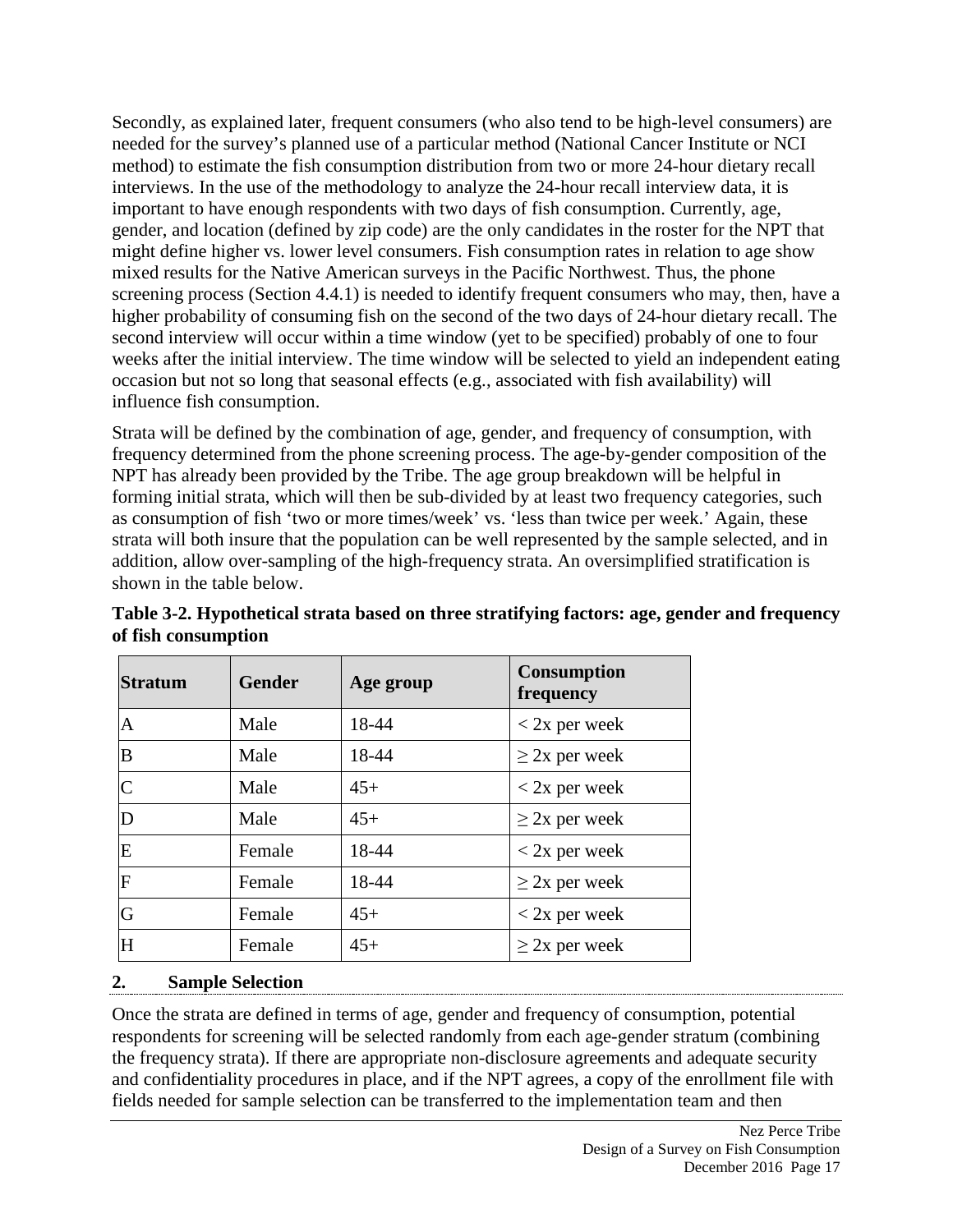deleted (including derived files) after there is no further need for the file or after a mutually agreed period has expired.

If the NPT does not wish to "loan" the enrollment file for sample selection purposes, an alternate procedure of sample selection can be used. In order to preserve the confidentiality of Tribal members listed in the electronic enrollment file, the enrollment office will be asked to take the following steps.

- 1. Apply any member exclusions (such as non-eligible zip codes and persons less than 18 years of age) and save a copy of the resulting file.
- 2. Add a field defining age and gender for each person. These strata labels will appear for each person in the file.
- 3. Sort the file in random order. Almost any random sort software can be used here.
- 4. Starting with the randomly sorted file from the previous step, add a field with a new sequential survey identification number ("surveyID"), which should be a sequential number, e.g., 1, 2, 3, .... The correspondence between this unique survey ID number and the Tribes' unique ID number will allow communication between the survey implementation team and the enrollment office, as needed. Due to the random sort prior to this step, the assigned survey ID number will be non-informative about any member characteristics—a helpful step in preserving confidentiality.
- 5. Save a file which contains only the new survey ID number, and selected demographic data (e.g., gender, age in grouped categories). Transfer this file to the implementation team.
- 6. The implementation team will select the sample from the file provided by the Tribe and return the file of the selected sample to the Tribe. The implementation team will work with the Tribe to generate a list of the sample suitable for phone screening (including names and contact information).

The implementation team will select the specified respondent count for screening from each stratum by random selection. This process should be carried out under the supervision of the statistician working with the implementation team. See the section on sample size for the specified sample count for the NPT.

The random selection process will generate a list of potential respondents for the screening step. This screening list will include 3 to 5 times as many individuals as the ultimate effective sample size, since a number of individuals may need to be screened to identify each frequent consumer. The screening list will be divided into 4 to 5 sections corresponding to waves of screening. Within each section, the age-by-gender composition of the list will be similar to the composition of the Tribe.

By screening in several waves, the implementation team can examine initial results to better understand the population as well as determine what screening methods will yield a higher percentage of frequent consumers from the first or early waves. This allows the team to refine a sampling plan so that resources are allocated most effectively. For the 24-hour recall component of the interviews, it is especially important to obtain a large enough number of people who consume fish on both recalls. The implementation team will need to focus the selection effort on identifying people who are likely to meet this condition in order to provide the best chance of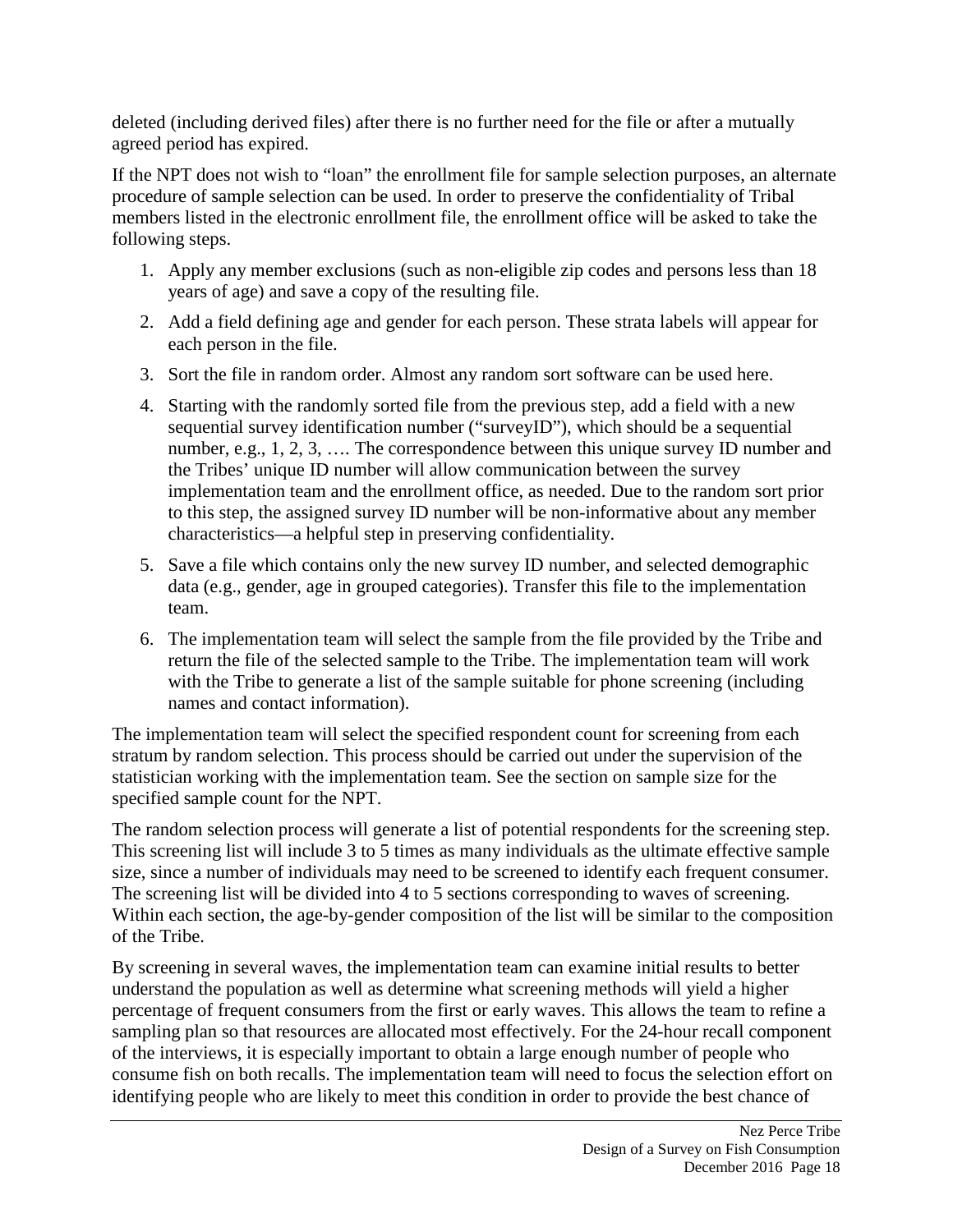obtaining data suitable for use with the NCI method. After the initial full interview, frequent consumers can be given a higher probability of selection for the additional second 24-hour recall interview. All initially interviewed respondents (supplying food frequency interview and an initial 24-hour dietary recall report) will have a positive probability of selection for the second 24-hour recall. However, frequent consumers will be assigned a higher probability of selection. While all respondents supplying an initial 24-hour dietary recall will have some probability of selection for the second 24-hour recall, not all of them will be selected. Nevertheless, all of those selected for the second 24-hour-recall will be selected on a probability basis from the first recall and not by a categorical selection that absolutely excludes some first-recall respondents.

A list of respondents to be interviewed in person (in waves, corresponding to the sections of the screening list) will be generated by the screening process. The initial screening list will be turned over to Tribal members hired to help with the survey, and they will carry out the screening process under the direction of the implementation team.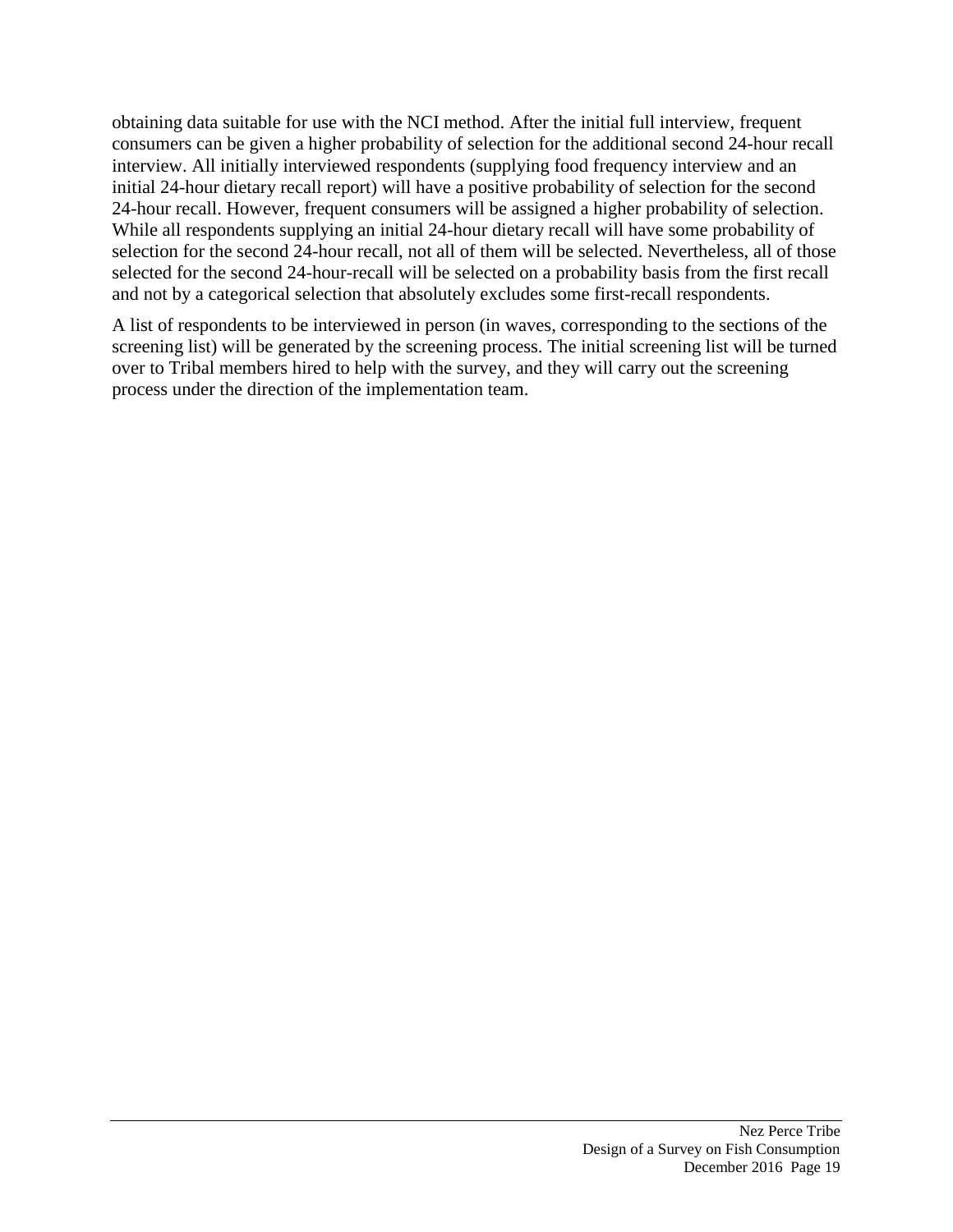# **4.0SURVEY DESIGN: DATA COLLECTION**

This section describes the survey design approach as it relates to the survey method, measurement method, sample size, and questionnaire development.

# **4.1 Survey Methods**

Based on our experience, in-person interviews are superior to many other survey research modes for many reasons; however, for most studies, in-person interviews are cost prohibitive and a compromise must be achieved between "best practices" and budget constraints. Inperson interviews allow the respondent to see survey aids (in the case of this study, photographs and models) and to establish a face-to-face connection with the interviewer. In addition, respondents generally tolerate longer in-person interviews than telephone or other interview modes (Doyle, 2005).

# **1. Selection of In-Person Interviews vs. Other Methods**

Based on a review of the literature and decades of experience, we have identified several possible modes for this study. Below is an examination of various modes but, in a summary, we recommend in-person interviews for this survey. They are a superior solution for this project due to their inherent cultural advantages and the expected length of the interview for this survey.

Although mail surveys are generally less expensive than other modes (in-person, telephone, online), they suffer from poor response rates. Without a staff member prompting the potential respondent to complete the interview, it is very easy for recipients to discard the questionnaire without opening it. Further, self-administered mail questionnaires are rife with opportunities for respondents to provide incorrect, improper, or no answers to questions that they do not understand or do not care to answer. A telephone interview, an in-person interview, and online interview can all be structured in a way to alert the respondent when they've failed to answer a question or gone outside the choice parameters—a mail questionnaire cannot do that. Based on our research, mail questionnaires are insufficient for high-quality data collection, especially for long interviews. (The anticipated length of this interview is approximately one hour.) Finally, mail surveys exclude members of the target population who are not literate.

Telephone studies are a popular mode of survey research, allowing for centralized management of the sample frame, the interviewers, and project administration. Telephone surveys, when programmed with computer-assisted telephone interviewing software, can include complex skip patterns and other calculations which are less feasible with mail surveys and in-person interviews. Telephone studies allow convenient monitoring and supervision of the interviewing staff, ensuring consistent administration of the questionnaire. However, telephone studies lend themselves to social desirability bias, the notion that a respondent seeks to provide answers which will increase the likelihood that the interviewer "likes" the respondent (Maguire, 2009). Further, telephone studies are limited to respondents with telephones, obviously; it is difficult to ensure 100% coverage within the sampling frame if it is based on the telephone alone.

The telephone approach also has another disadvantage for dietary surveys. With a telephone interview it is more challenging to use visual aids for identifying species and quantifying portions. While materials might be mailed or emailed in advance of the interview, that is another level of complexity for the survey and the respondent, and it may be difficult to have the proper conjunction of pre-sent materials and the specified interview appointment. Further, the planned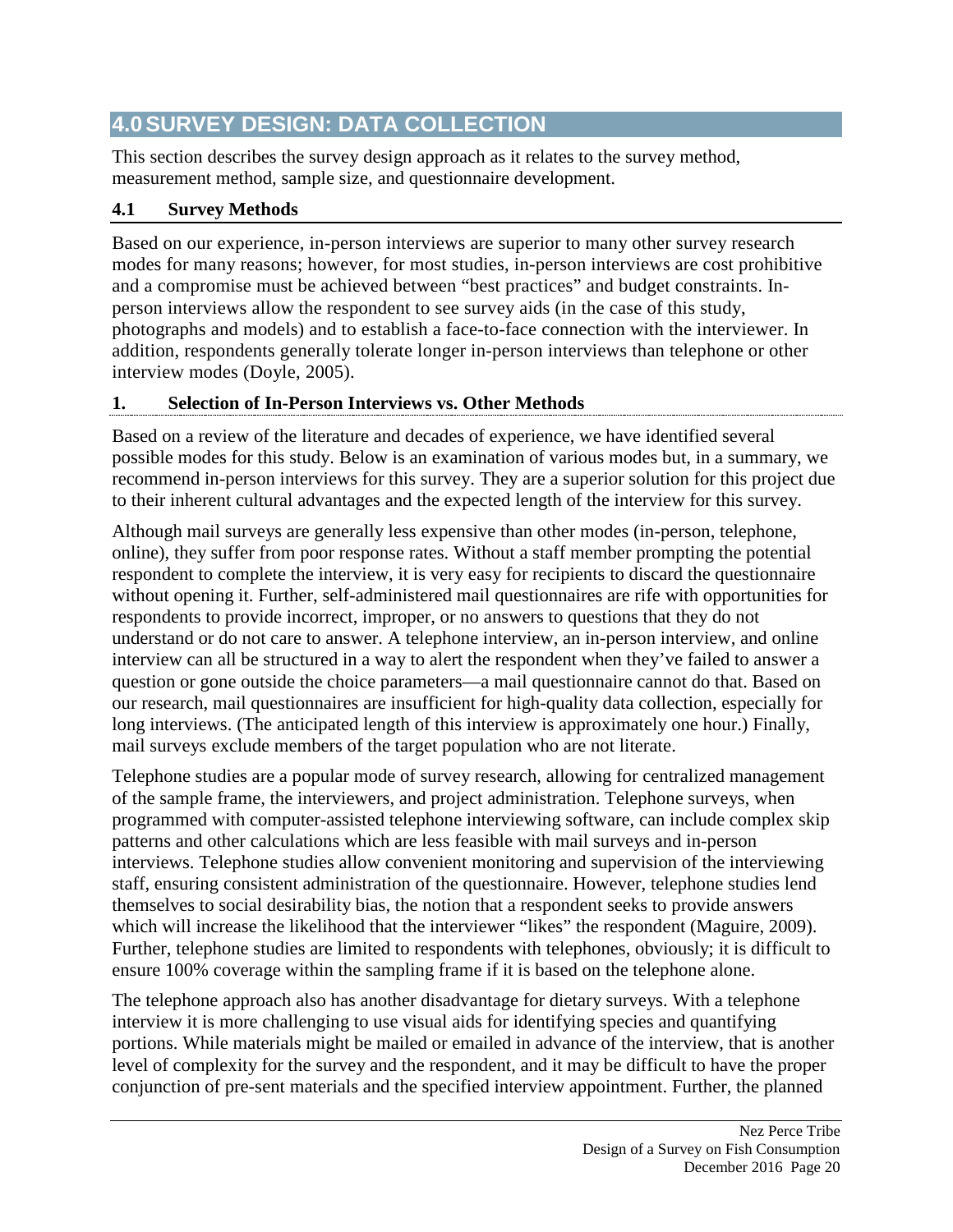interview goes into some detail on a number of topics and the hour or hour-plus duration of a phone interview may lose cooperation and accuracy of reporting.

# **2. Use of Photographs and Portion Size Models**

There are different ways to measure respondent food consumption, including administering questions verbally, with or without visual aids. The use of aids such as photographs and portion size models is a well-accepted measurement device when collecting respondent-reported data. This is consistent with other, large-scale, ongoing survey research projects, such as the National Health and Nutrition Examination Survey (NHANES), which uses portion size models for its initial in-person 24-hour dietary recall. The portion model representation will include composite dishes, such as stews, chowders and other mixtures.

In order to ensure the most accurate self-reported data about past food consumption, we strongly recommend the use of either photographs, portion size models, or a combination of both for this survey. Although photographs lack the tactile and 3-dimensional visual appeal of portion size models, they have been shown to be equally as effective (providing accurate measurement) as portion size models (Thompson and Subar, 2013). During the pilot test, portion models should be used to verify their efficacy.

The design team is collecting displays to use as species and portion-size choices for use in the interviews. See Section 4.4.6 for more information about development of these portion size models and other visual displays that will be useful tools for respondents to indicate fish consumption types and quantities during survey implementation.

# **3. Use of Tribal Interviewers**

This project represents an important step in the evaluation of fish consumption among native populations in Idaho. To encourage participation from respondents, professional interviewers will administer the questionnaire to each respondent. The interviewing staff will be selected, hired, and trained from among NPT members. Tribal representatives reported that Tribal interviewers are necessary to gain and maintain respondent trust. Further, Tribal interviewers are familiar with the local area.

Complementary goals during the survey include decreasing respondent burden and increasing respondent comfort. We expect that an interviewer who shares heritage with the respondent can more easily identify and adhere to cultural norms and sensitivities. The interviewer may be more attuned to the respondent's background, living situation, and local conventions and events. In short, we expect greater affinity between respondents and interviewers who are from the same Tribe than between respondents and interviewers who are not Tribal members. Additionally, this study covers a broad geography in rural Idaho. In addition to our efforts to match interviewers to anticipated socio-demographic characteristics of respondents, by using local Tribal interviewers, study and travel costs may be reduced.

# **4.2 Measurement Method**

The survey will use two methods to measure current fish consumption. The first method will be based a food frequency questionnaire (FFQ) which ascertains species-specific frequency of consumption and typical quantities eaten per eating occasion. The questionnaire will also allow these quantities to vary by 'season' with up to two periods per species. A 'season', as the term is used here, is one or more periods when the respondent reports consuming fish at a rate different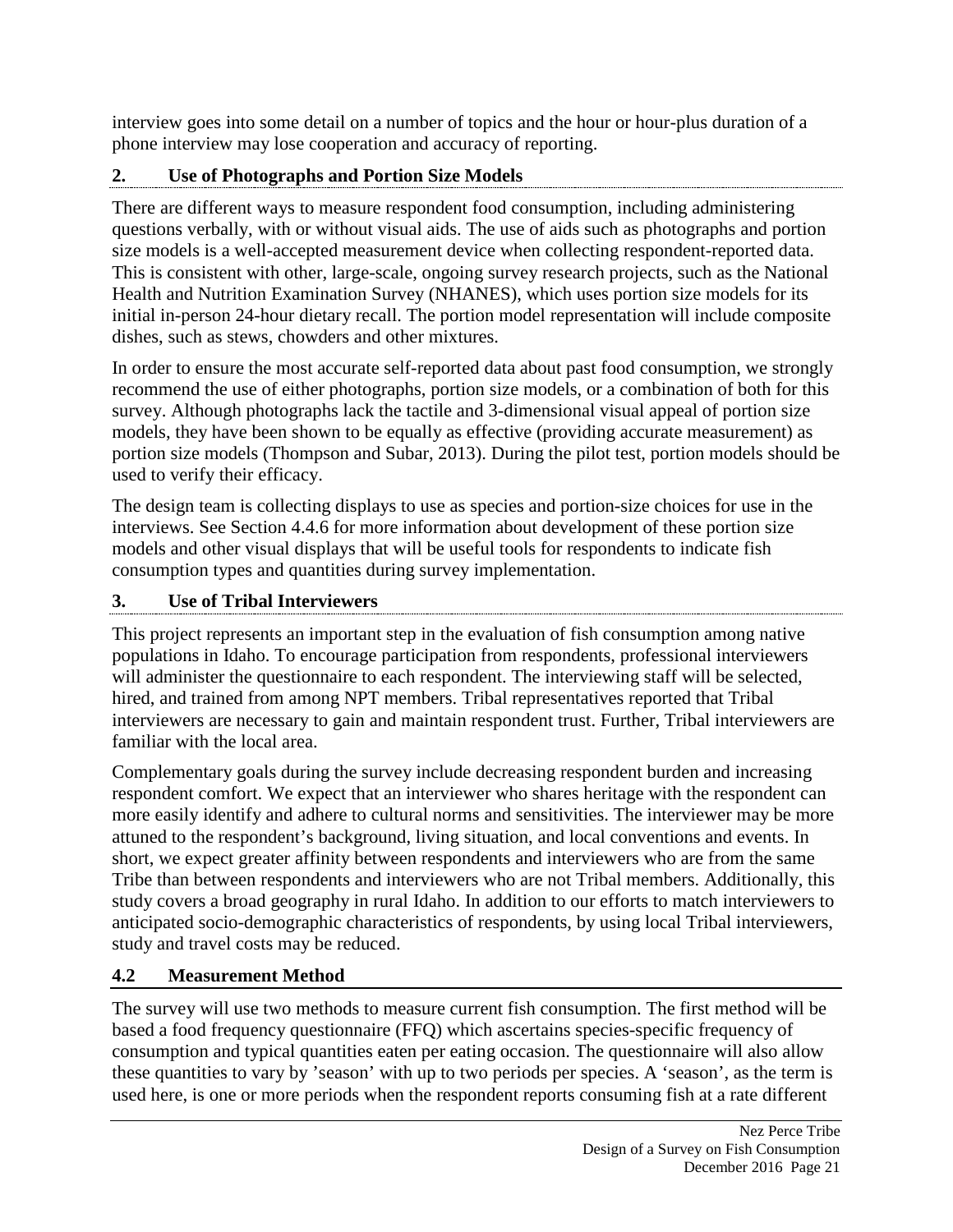than that of other periods during the year. Some species may be consumed by a particular respondent year-round at about the same rate, and that respondent would have one season (over one year) for that species. Consumption on ceremonial occasions and other special events will be covered by separate questions. See the questionnaire section of this document for the questions and wording of the FFQ (Appendix A).

The principle behind the FFQ is as follows. Briefly, a respondent's frequency of occasions of consumption of fish (per day, week, or month) multiplied by the typical quantity eaten per occasion will give the total quantity eaten per day, week, or month. This quantity is easily converted to total annual consumption, which, divided by 365 days, will yield an average quantity of the given fish species eaten per day. A straightforward extension of this basic method, described later, can include seasonal variation and consumption at special events.

The strength of the FFQ is that average frequency and quantities of fish consumption are reported directly by the respondent. The weakness of the FFQ is that the respondent is relying on memory and must internally average their varying frequencies and varying quantities of consumption to come up with 'typical' values.

The second method is based on the respondent's recall of fish consumption during two or more specified 24-hour periods. Each period is the day before an in-person or telephone contact. The second (and later) interviews will be matched on the weekday vs. weekend occurrence of the initial 24-hour recall interview for a given respondent. The reason for this day-matching is to hold other variables relatively constant so that the variation between days of consumption is random variation in consumption *per se* and is not influenced by other weekly cycles of eating. For example, the difference between weekday and weekend fish consumption may be a fixed average difference and not simply random variation. (With a substantially larger sample size than will be used in this survey, the NCI method, by using certain information collected about each eating occasion, could accommodate a mixture of weekday and weekend fish consumption per respondent.)

The second step in working with the 24-hour recall surveys is use of the 'NCI method' to analyze the data collected (Tooze, et al., 2006). The NCI method uses some assumptions and statistical models to generate a fish consumption distribution<sup>[6](#page-32-0)</sup> that is consistent with the observed data in the two 24-hour dietary recalls.

A strength of the NCI method is that the respondent is having to remember only items and quantities consumed on the previous day. A weakness of the NCI method is that some strong (but reasonable) assumptions are needed to generate the distribution of average daily intake for a population. An additional weakness of the NCI method in the context of a fish consumption study is that it may be able to supply consumption estimates only for all fish species combined and for one or two frequently consumed species. For the less frequently consumed species there may be too few consumption 'hits' on the sampled recall days to support a meaningful analysis. The design team recommends that the questions on the 24-hour recall be constructed to support estimates of frequency of consumption for a) all species combined, b) anadromous species, c) freshwater resident species, and d) marine species. The ability to make the consumption estimates for each of the individual species groups *a*, *b*, *c*, and *d* using the NCI method depends

 $\overline{a}$ 

<span id="page-32-0"></span> $6$  By 'distribution' in this report we are referring to values of the mean, median, and higher percentiles of the population's fish consumption rates. 'Distribution' has a more technical definition in the statistical literature.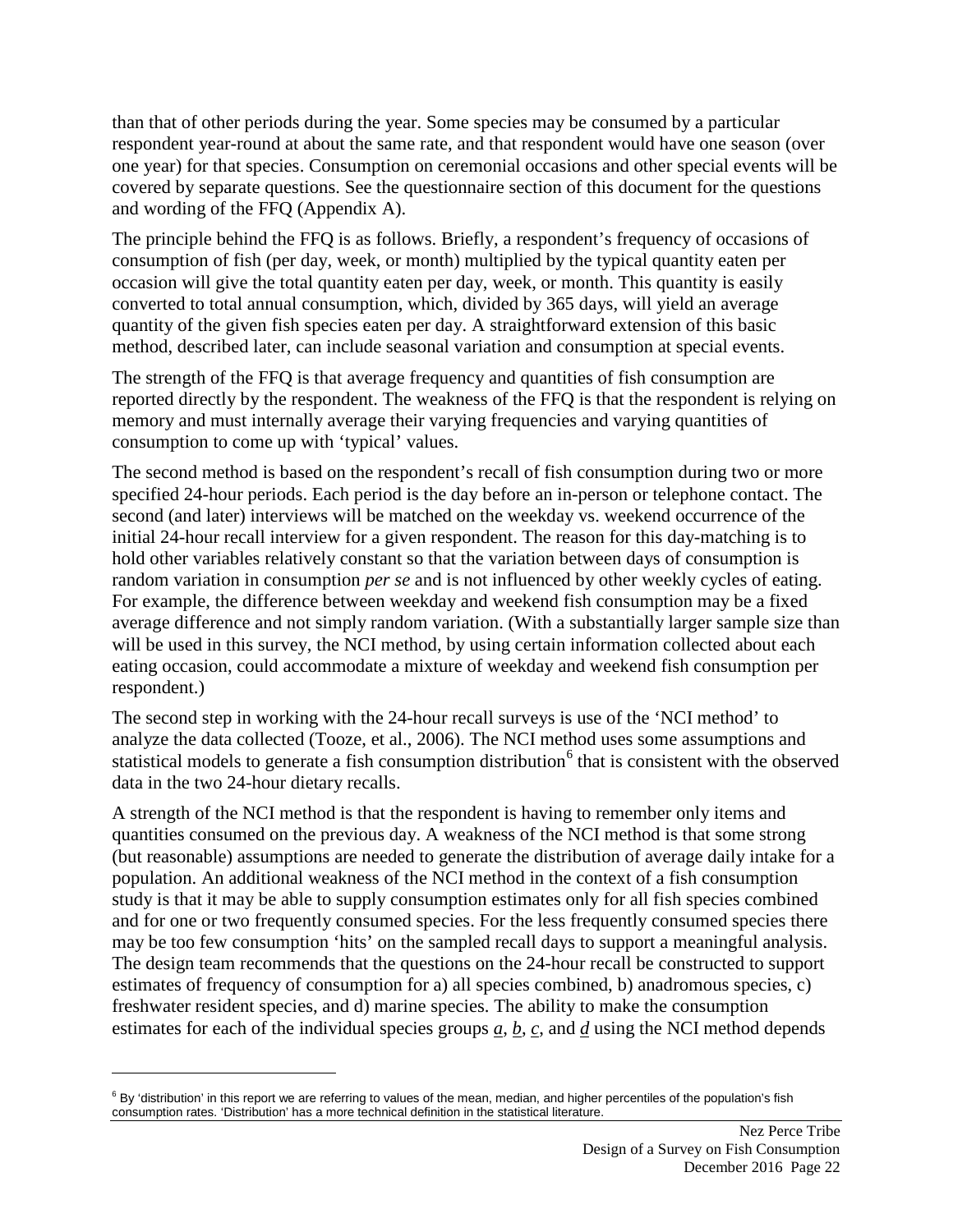on having an adequate number of respondents who report eating from the species group on both of the two 24-hour recall interviews. However, even if the NCI method cannot be used, the FFQ will be designed to allow calculation of the consumption rate distribution for each of the major species, for all species combined, and for various groups of species.

The FFQ and the 24-hour questionnaires that will be used to support the fish consumption estimates can be viewed in Appendix A of this document.

#### **4.3 Sample Size**

Multiple sample sizes are considered here, corresponding to the following survey components:

- Initial telephone screening operation to identify non-consumers and high consumers
- Food frequency questionnaire (FFQ)
- 24-hour recalls  $(1<sup>st</sup>$  and  $2<sup>nd</sup>$  recall days)

Some strata (or groups) of respondents will be sampled at a higher rate than others. For example, when characteristics of more frequent consumers or high consumers of fish are identified, a stratum of these tribal members will be sampled at a higher rate than members not in this stratum. Currently, the design team recommends that the high or frequent consumers be identified by the initial telephone screen. If one-quarter of the consumer population consists of high consumers, they may be sampled at four times the rate as the lower-level consumers, resulting in more than 50% of the sample consisting of high consumers. In the statistical analysis following data collection, each sampled high consumer would carry one-quarter of the weight compared to a low-end consumer in order to represent the entire population in an unbiased way. However, despite their quarter-weight, the extra sampling of high-end consumers will provide greater precision in estimation of the higher percentiles of fish consumption—percentiles of great importance in water quality regulation. Also, the over-sampling of high consumers will provide a better basis for carrying out the NCI method of analyzing the 24-hour recall data.<sup>[7](#page-33-0)</sup>

For each sampling operation considered, the driving factor in selection of a sample size is the trade-off between precision of an estimate—which improves with increasing sample size—and the mounting cost of a survey as sample size increases

#### **1. Screening of Participants**

An initial telephone screening call will be carried out to identify any non-consumers of fish and note reasons for non-consumption (described in more detail in Section 4.4.1). Non-consumers will not receive a personal interview.

# **2. FFQ Sample Size**

 $\overline{a}$ 

Prior to presenting notes on sample size for this survey, a caveat is that the final sample size will depend on results from the survey pilot testing and telephone screening as well a critical dependence on resources available to this project to carry out the surveys for the Idaho Tribes.

The desired effective sample size for the FFQ will be approximately 140 fish-consuming individuals. The "effective" sample size is smaller than the number of individuals sampled,

<span id="page-33-0"></span> $7$  One of the assumptions of the NCI method is that the within-person variance of the logarithm of the quantity consumed on a day with fish consumption is constant across all levels of consumption. If the assumption is true, there is no disadvantage to oversampling high consumers. It may be possible to check this assumption if there is a sufficient number of respondents with two days of consumption.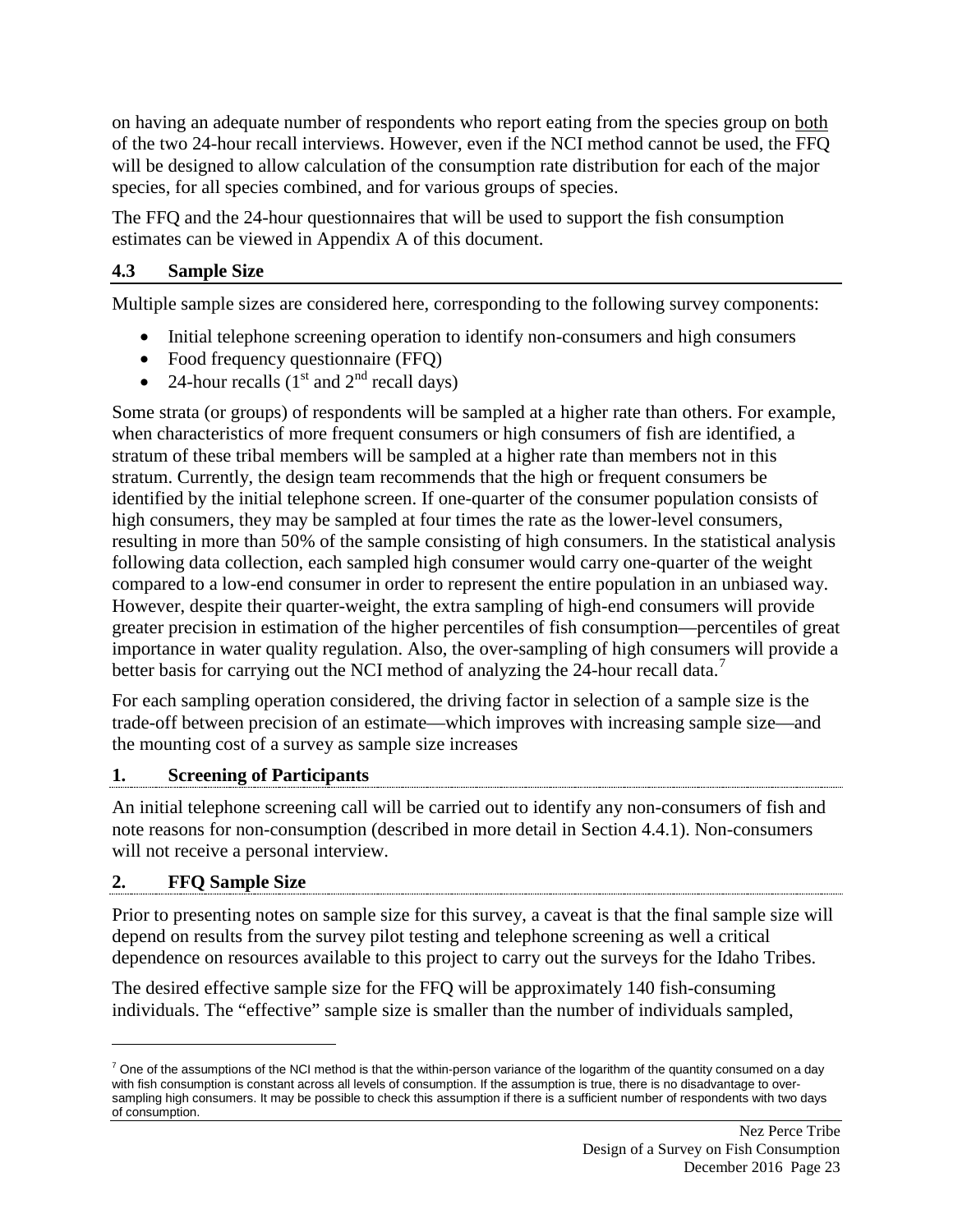because high consumers will be over-sampled in proportion to their numbers in the population. The effective sample size here takes into account the statistical weight given to each individual. A speculative guess is that 25% of consumers<sup>[8](#page-34-0)</sup> in the Tribe will be high consumers and if the high consumers are sampled at a fourfold rate compared to the low-consuming balance of the consuming population, then approximately 245 individual respondents will be included in the sample. The 245 individuals would include approximately 105 low consumers and 140 high consumers. The 140 high consumers would each have one-quarter statistical weight, yielding an effective sample size of 35 high consumers. (The full 140 high consumer respondents would be included in the analysis, but four high consumers carry the same statistical weight as one low consumer, thus the effective sample size of  $140/4 = 35$  for high consumers.) The 105 low consumers plus the effective sample size of 35 high consumers yields a total effective sample size of 140.

Based on some preliminary simulation analyses, 140 completed FFQ questionnaires from randomly selected Tribal members would yield a mean consumption rate with a 95% probability of falling within  $+/$ - 25% of the true population value.<sup>[9](#page-34-1)</sup> This is a conservative estimate of precision (i.e., precision would likely be better), because the effective sample size of  $n = 140$ stems from a much larger sample size of individuals, due to over-sampling of high-consumers. Under the same conservative assumptions, the  $90<sup>th</sup>$  and  $95<sup>th</sup>$  percentiles will have 95% probability of falling within about 40% of the true population value. Figure 4-1 shows the relationship between sample size and precision. It is apparent from the diagram that achieving high precision for the higher percentiles requires quite large sample sizes.

In order to yield approximately 140 high consumers and based on 25% high consumers and 30% refusals or no contact, the screening list will need to include approximately 800 individuals.<sup>[10](#page-34-2)</sup> The proportion of the population who are high consumers and the survey non-participation rate are speculative. For that reason, a phased start to the survey, as described in Section 3.2, is important with the implementation team learning from each wave of screening and then adjusting methods for the next wave.

 $\overline{a}$ 

<span id="page-34-0"></span> $8$  The Columbia River Inter-Tribal Fish Commission survey results (CRITFC, 1994) reported that 38% of adult fish consumers had two or more fish meals per week (Table 8). Given that some respondents may have consumed two or more of their weekly fish meals on a single day, the value of 25% of respondents consuming fish on two or more days per week (i.e., high consumers) may

<span id="page-34-1"></span>be a reasonable value to assume for this work.<br><sup>9</sup> The simulations were samples of size n = 100, 200 and higher from hypothetical surveys of populations with a lognormal distribution of fish consumption rates for consumers only. Different populations were considered to have mean consumption rates varying from low to medium to high (mean ± SD of 19 ± 21 g/day, 82 ± 128 g/day and 214 ± 273 g/day, respectively). For each population and sample size 10,000 simulated 'surveys' of the given sample size were drawn and the sample mean, median and 90<sup>th</sup> and 95<sup>th</sup> percentiles were calculated. From the simulation distribution of a descriptive statistic, such as the mean, the 2.5<sup>th</sup> and 97.5<sup>th</sup> percentiles of the descriptive statistic were calculated. This range, though not a confidence interval, shows estimated limits within which 95% of survey results for the specific statistic would be expected to fall for the given population and sample size. Across the low, medium and high fish consumption populations the maximum percentage difference of the limits from the true mean was 25% for a sample size of 140 (using linear interpolation between sample sizes of  $n = 100$  and 200). For the 95<sup>th</sup> percentile of consumption the corresponding maximum percentage deviation from the true 95<sup>th</sup> percentile was 3

<span id="page-34-2"></span>Approximately 200 high consumers would need to have contact attempts in order to yield 140 net high consumers after a 30% loss rate. If 25% of Tribal members are high consumers, 800 Tribal members (of any consumption rate) would need to be contacted to find the 200 net high consumers. The low consumers can be selected from the remaining 600 Tribal members—the balance of the 800 who are not high consumers.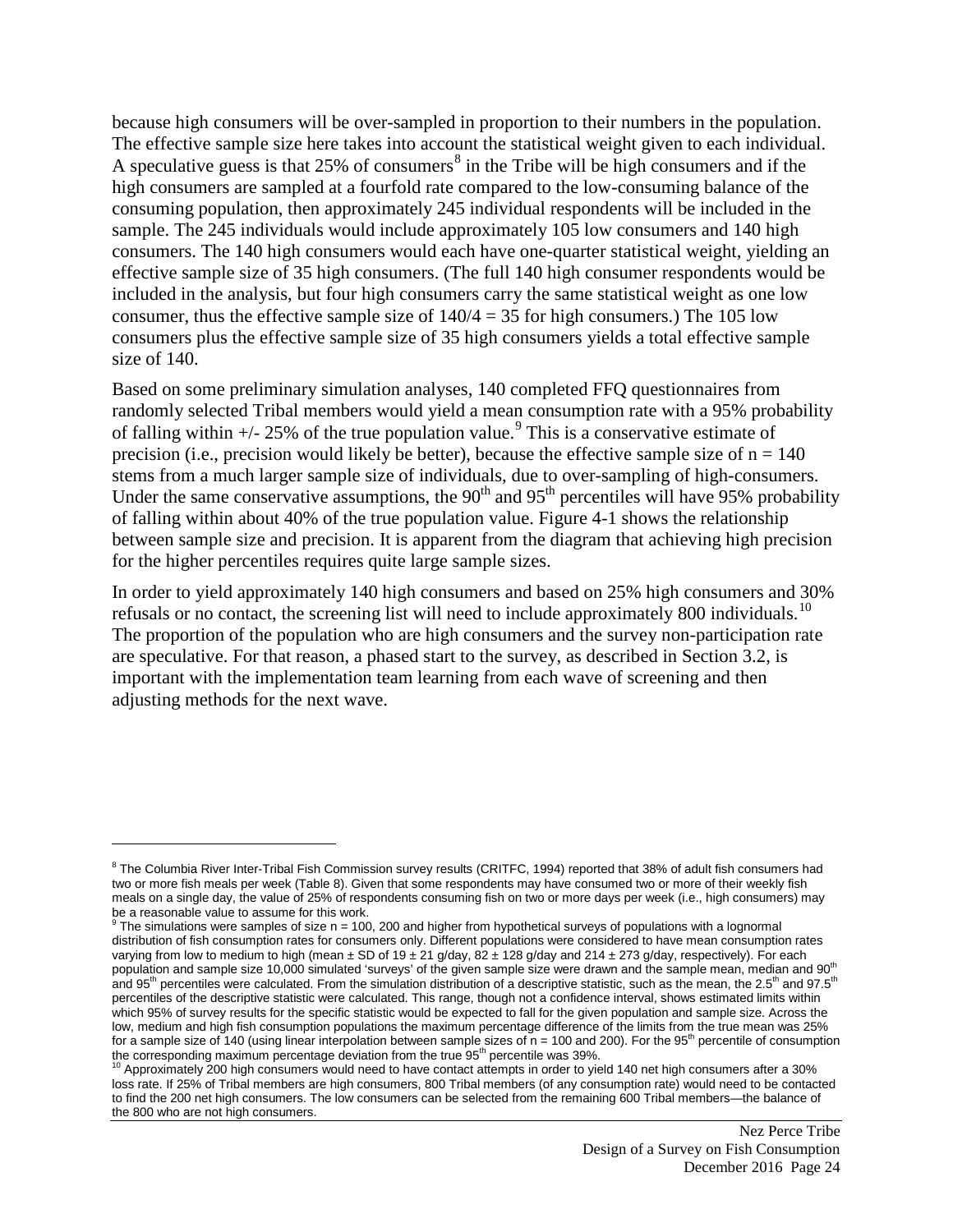Impact of Sample Size (High Rate)



**Figure 4-1. Precision of mean and selected percentile estimates vs. sample size** The upper and lower bounds for each estimate are expressed as a ratio to the true value. In 95% of surveys drawn from a population with a lognormal distribution of consumption rates, the estimated value of the statistic is expected to fall between the bounds corresponding to the survey's sample size (bounds are approximate from simulation).

#### **3. 24-Hour Dietary Recall Sample Size**

 $\overline{a}$ 

All of the expected 245 individual respondents will complete the first 24-hour dietary recall assessment. All of these 245 respondents will have the possibility of selection for the 2<sup>nd</sup> 24-hour recall interview, but the probability of selection will increase with increasing (grouped) quantity and frequency of consumption as determined from the FFQ. The goal is to adjust the net number sampled on day 2 of the recall to yield at least 50 respondents with fish consumption on both days of the 24-hour recall.<sup>[11](#page-35-0)</sup>

The implementation team will need to: a) choose a cut-off that defines frequent consumers in terms of the frequency of consumption (and possibly the quantity eaten on day 1 of the recall), and b) determine selection probabilities for day 2 of the 24-hour recall in order to have at least an expected 50 individuals with fish consumption on both days 1 and 2 of the 24-hour dietary recall. The key parameters in this calculation will be an estimated survey non-participation rate (refusal, no contact, etc.) projected to the day 2 attempted contact, the percentages of day 1 recall respondents who consume at various frequencies, and the day 1 quantity of fish consumed.

<span id="page-35-0"></span> $11$  The minimum number of respondents—50—who consume fish on both days of the 24-hour recall has been suggested by Dr. Kevin Dodd, one of the developers of the NCI method. This minimum sample size is based on the precision of a variance estimate. To put the n = 50 in perspective, standard deviations (SD) based on 25, 50, or 75 degrees of freedom for samples drawn from a normal distribution would have 95% confidence limits that differ from the estimated SD by no more than 39%, 25% or 19%, respectively. Thus, n = 50 has an associated 25% level of precision, which is fair (not excellent) precision.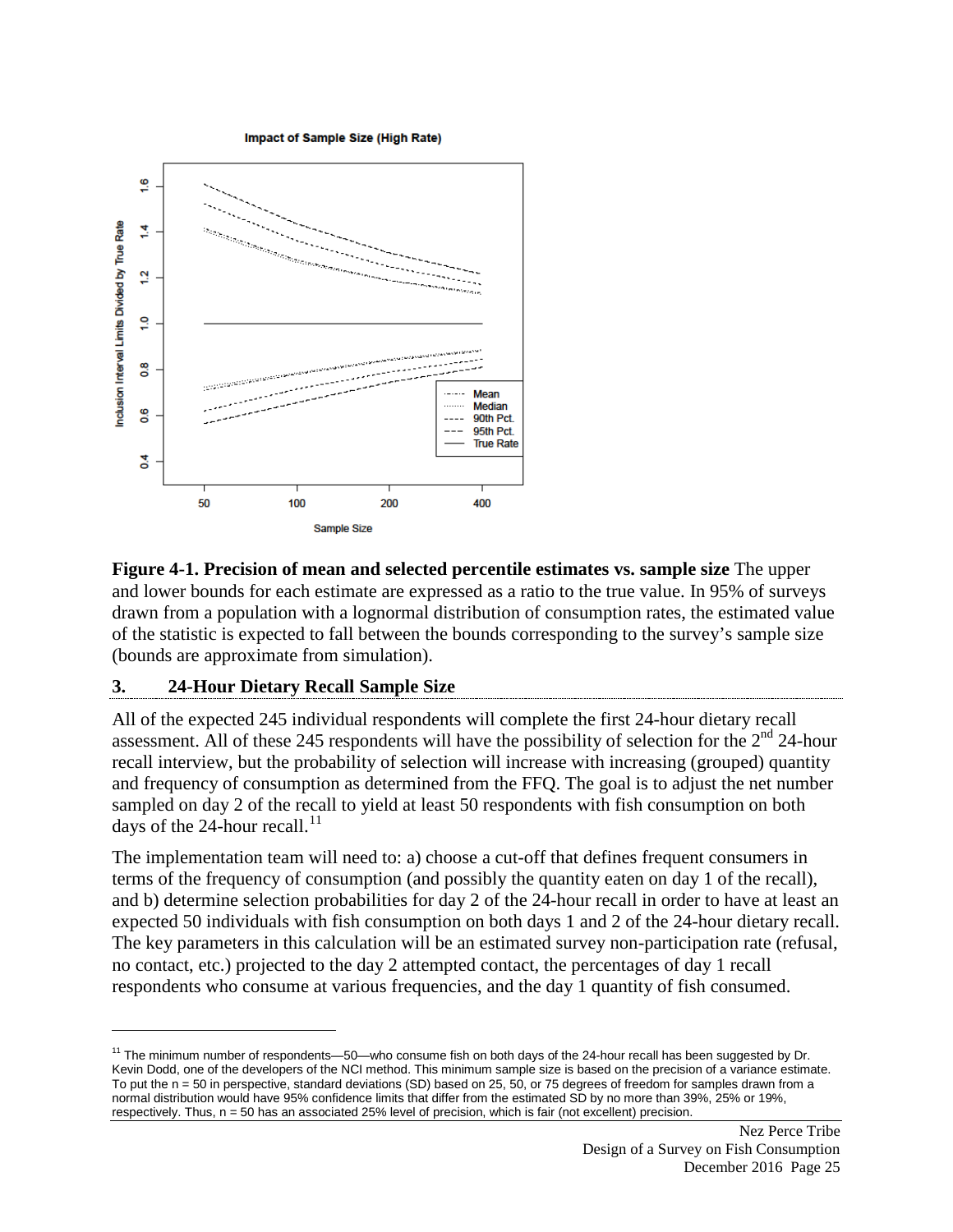As a side note, it is possible that the number of sampled individuals with two recall days of fish consumption will not be sufficient to yield a meaningful estimate of the fish consumption distribution using the NCI method. In that case, the data from multiple Tribes may be pooled and used with the NCI method, introducing the Tribe as a categorical covariate or as the personspecific fish consumption rate for the species group being evaluated. That procedure will yield a distribution for each Tribe. However, some assumptions about commonality among the Tribes of certain statistics of the distributions will need to be tested and noted.

## **4.4 Questionnaire Development**

A survey questionnaire, provided in Appendix A, was developed to help determine the fish consumption rate of the NPT. The purpose of the questionnaire is to ask Tribal members about their dietary patterns and activities related to fish consumption in the past 24 hours as well as in the preceding 12 months to determine current fish consumption rates. This will be accomplished by conducting two 24-hour dietary recall interviews (the second of which will be administered after a week, but within four weeks after the first recall interview) and a food frequency questionnaire, as discussed above. The second 24-hour recall will be administered to a randomly selected sample of the first-interview respondents, weighted toward those determined to consume fish more frequently, based on the first interview. Data will be collected regarding fish species consumed, frequency of consumption, and portion size, with additional information gathered about parts eaten, preparation methods, and special events. Data will also be collected regarding changes in fish consumption patterns from the past and expectations for future consumption to develop a more accurate FCR that is not restricted by current-day suppression factors.

The questionnaire is written such that the trained interviewer can clearly follow the line of questioning, read each question verbatim, and record (in written form, by check box or circling) the information given by each respondent in the space provided in a consistent manner. Words to be spoken by the interviewer are identified in bold text on the questionnaire, and each question will be asked in numeric order. Written information will only be recorded on the questionnaire form by the interviewer. Entry codes, species displays, and portion displays will be used during the interviews.

Past fish consumption surveys were reviewed, in addition to recent survey questionnaires developed by the Center for Disease Control and Prevention (CDC), for guidance in selecting wording for the current questionnaire. These resources are listed in Section 7. The questionnaire will be pre-tested (during a pilot survey) and revised as necessary prior to implementation. The questionnaire is organized according to the following sections, which are discussed in more detail below:

- 1. Telephone Screening
- 2. Interview Introduction
- 3. 24-Hour Dietary Recall
- 4. Food Frequency Questionnaire
- 5. General Information
- 6. Second 24-Hour Dietary Recall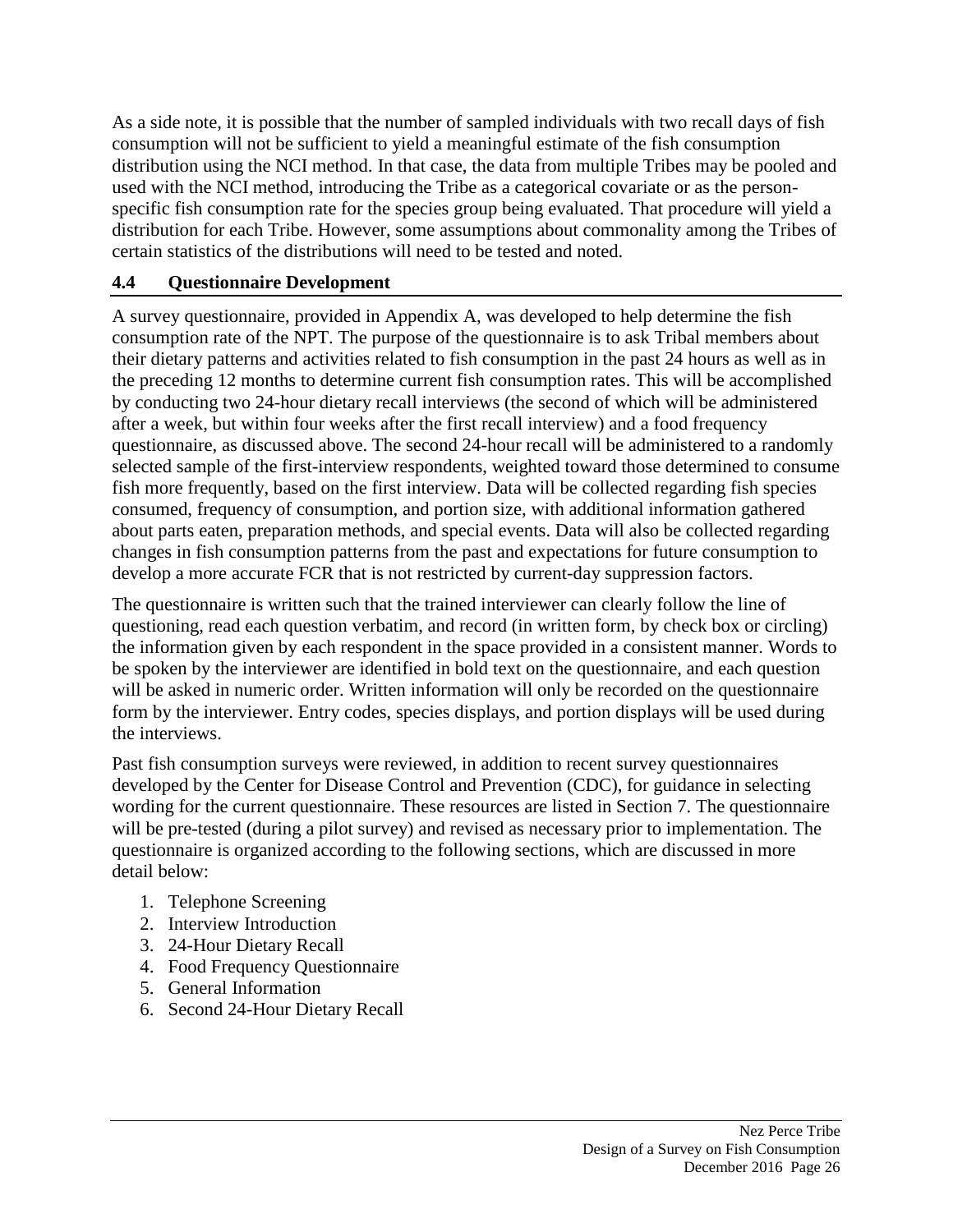#### **1. Telephone Screening**

Potential respondents will first be contacted by telephone. The initial phone contact will provide an opportunity to screen for fish consumers versus non-fish consumers and to discern why fish is not being eaten by the non-consumers. For those who do eat fish, an in-person interview will be scheduled with the respondent for a later date, if they are willing. The selection (or nonselection) of a tribal member reached through a screening call will be based on the survey's progress in filling in the required sample counts for each population stratum.

Each respondent will have his or her own Telephone Screening Contact Log. The Telephone Screening Contact Log will be maintained separate from the interview forms, as the contact log will provide the only documentation linking the respondent's name with the respondent's randomly assigned identification number. Subsequent interview forms will only include the respondent identification number to maintain confidentiality of the respondent.

This section of the questionnaire provides statements for the caller (interviewer) to make over the telephone and a log to record every contact attempt. If multiple attempts are made, the interviewer placing the call may vary (and may be different from the person who ultimately conducts the interview). The Telephone Screening Contact Log will include the date, day of the week, and time of the call, name and identification number of the interviewer making the call, results of the call according to the entry codes provided, and whether or not the respondent consumes fish. If an in-person interview is scheduled over the telephone, the date and location of the interview will be recorded on the contact log.

#### **2. Interview Introduction**

The primary in-person interview will begin by documenting basic identifying information about the interview (who, when, where) and introducing the respondent to the project and the purpose of the interview. Administrative information will be recorded before (or as) the interview begins and will include the interviewer's name and assigned identification number, the respondent's assigned identification number (no name), and the date, day, start time, and location (city, state, and venue) of the interview. After the administrative information is recorded, the interviewer will read the introductory narrative to the respondent to formally begin the interview. The respondent will be reminded that that their information will remain confidential. The primary inperson interview includes three parts, the 24-hour dietary recall, the FFQ, and general information. A second 24-hour dietary recall survey will be conducted for a subset of respondents by telephone.

# **3. 24-Hour Dietary Recall**

Following the introduction, a 24-hour dietary recall questionnaire will be administered to collect information on fish dietary patterns during the previous day. The objective of this component of the survey is to estimate total intake of fish that was consumed during the 24-hour period prior to the interview from midnight to midnight. The interviewer will read the questions in numeric order and complete the table, entering and circling answers as provided by the respondent.

The primary series of questions relate to the types of fish eaten over the past 24 hours, the quantity, preparation method, and source of the fish eaten. Once the interviewer has verified whether the respondent ate fish during the previous 24 hours, the interviewer will inquire about fish eaten during each occasion over those 24 hours, including species type (to be coded later),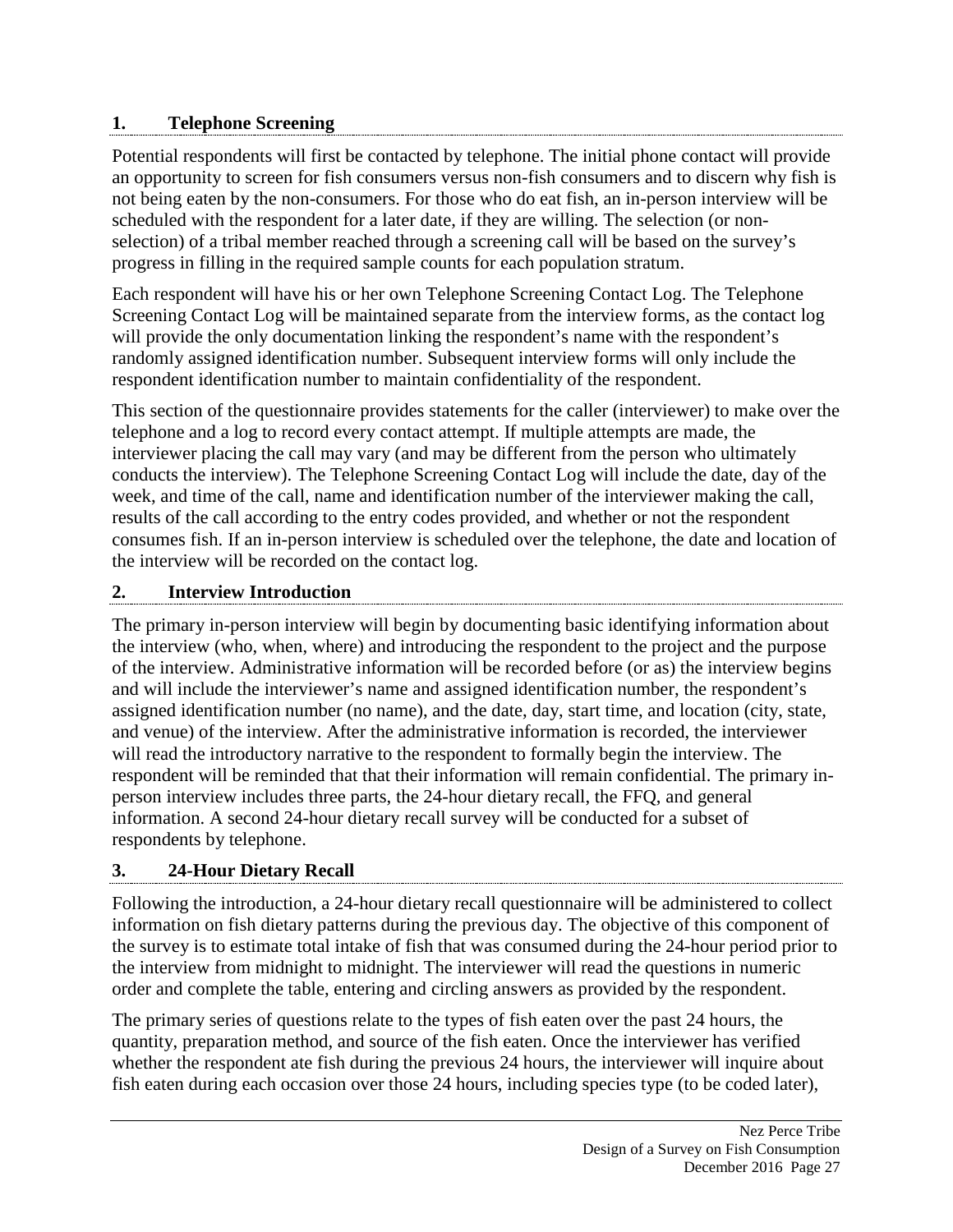portion size (quantity), preparation method, and source of each fish meal or snack consumed by the respondent. Species and portion displays will be used.

A representative selection of respondents, weighted toward those identified as being high fish consumers, will be contacted for a second (separate) 24-hour dietary recall survey by telephone after a week, but within four weeks after the first interview. The second 24-hour dietary recall questionnaire will mimic the first, repeating the same inquiries as administered during the primary 24-hour dietary recall interview. The method of identifying species and sizing portions on the second 24-hour interview (by phone) is still being determined, but it is likely that it will use either displays left with the respondent at the initial interview or else delivered to the respondent.

# **4. Food Frequency Questionnaire**

Following the 24-hour dietary recall, an FFQ will be administered to collect information on fish dietary patterns and associated activities over the past year. The objective of this component of the survey is to estimate total intake of fish that was consumed over the previous 12 months as well as to gather information about fishing activities and other factors that may affect consumption. The interviewer will read the questions in numeric order and complete the table in the questionnaire.

The first series of questions relate to the species, frequency, and quantities of fish eaten. If consumption varies with high and low-eating periods, questions will be asked for each period. Once the interviewer has verified whether the respondent ate fish during the previous 12 months, the interviewer will inquire about which type of species were eaten, the number of portions or frequency that each type was eaten, and typical portion sizes. Species and portion displays will be used.

Information will be gathered regarding parts of fish consumed, methods of preparation, and sources of fish consumed over the past 12 months. Information will also be gathered about activities associated with fish consumption, including special events, such as feasts and ceremonies, as well as fishing activities. Finally, several questions will attempt to gather more qualitative data on changes in fish consumption compared to the past and about intentions for fish-consumption in the future.

# **5. General Information**

General information will be collected at the end of the primary in-person interview. Demographic information will be recorded, including the respondent's gender, date of birth, age, height, weight, residence on or off reservation, education level, and household income. These items are being collected to provide sub-groups for rate-reporting, to support calculations of rates in other formats (e.g., g/kg-day), or to attempt to identify characteristics of high vs. low consumers of fish. After the demographic information is recorded, the interviewer will ask female respondents about their breastfeeding history (linkage to child health).

The interviewer will conclude the interview by reading the statements of appreciation, inquiring about future contact. At that point, the interviewer will record the end time (and calculated length) of the interview. Following the interview, the interviewer will record their opinion of the respondent's level of participation (cooperation and reliability) and acknowledge that they recorded the information truthfully and to the best of their ability by signing an attestation of authenticity.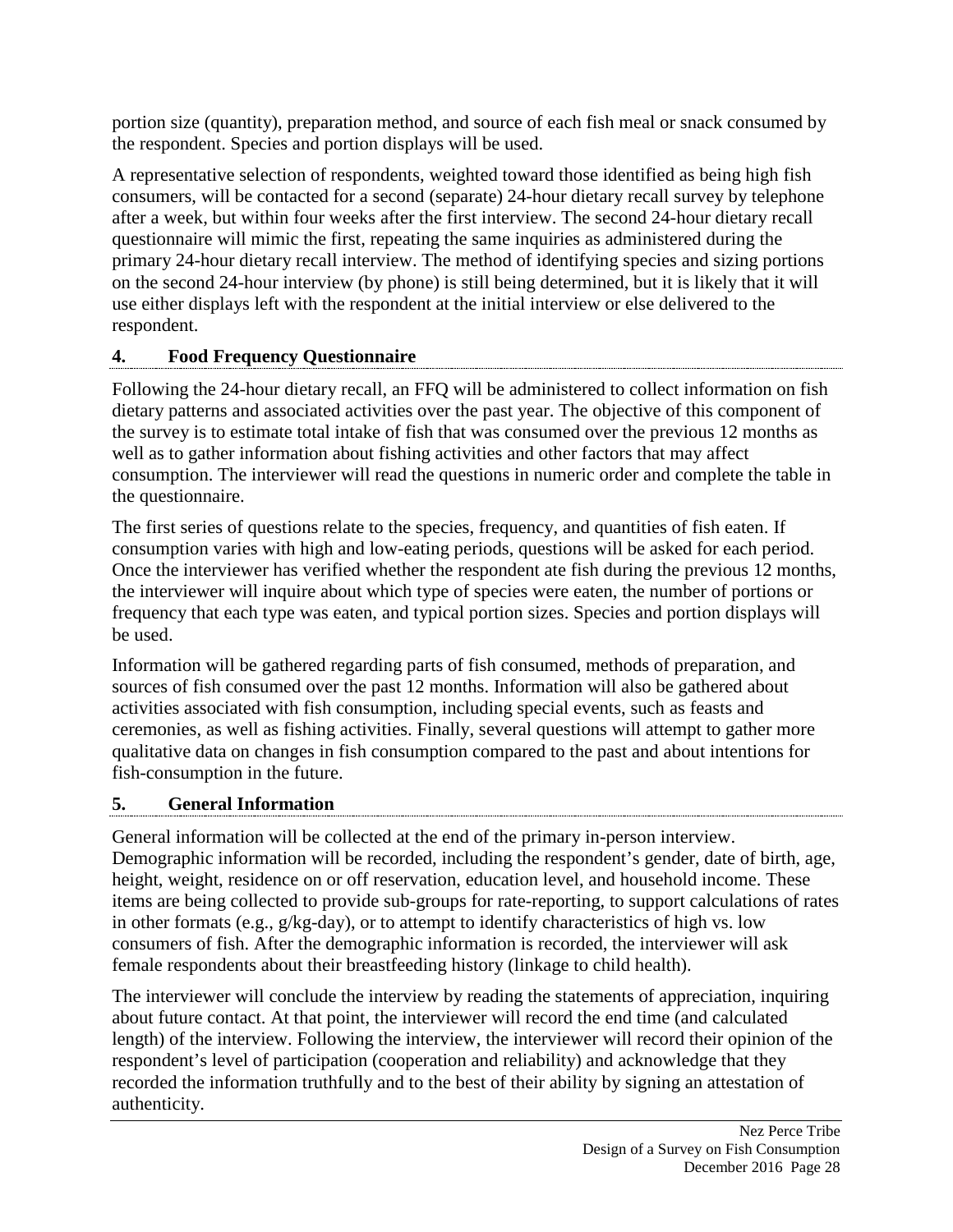#### **6. Photographs and Portion Models**

Portion models and graphics (photographs or other representations) will be used during the 24 hour recall and food frequency questionnaires and will be comparable to the U.S. Department of Agriculture (USDA) portion size booklet (and accompanying measuring implements) that is used by NHANES for national dietary surveys. These models will provide a visual display of quantities of fish consumed during each meal. These models will be reviewed and tested by the implementation team prior to survey interviews, and they will be evaluated for usefulness and appropriateness by the Tribes (and modified, if needed) during pilot testing of the questionnaire. The portion displays have not been fully evaluated by the survey team yet, but following are some general considerations in the selection and use of the final portion displays.

There may be a need to calibrate the portion displays to physical weights of the species represented and for each specific portion size shown in the display. Any portion displays should show the portions as actual (100%) size. If possible, the display should be shown to the respondent at a distance similar to the distance between a person and their meal, without being intrusive of personal space. This could usually be accomplished by handing the display to the respondent and asking them to indicate the particular portion mark within the display that corresponds to their consumption in response to a question.

All portion displays will have a specific code attached to them, and a separate table (to be used during data analysis) will show the volume and/or weight-per-species corresponding to each portion mark in the display. To maintain efficiency of the interview, the respondent will answer questions in terms of simple portion marks or codes on each display, saving the interviewer a table look-up for the species-specific weight of the noted portion.

Dishes such as stews, chowders, casseroles, and special composite dishes unique to the NPT will have their own portion models to indicate serving sizes. For example, measuring bowls will be used for respondents to identify portions of liquid dishes (with a fish ingredient list predetermined). The survey team will identify the tribal-specific dishes (only those which include fish as a component) and obtain approximate recipes for conversion of visual portion sizes to weight of fish by species. Other composite dishes that are reported will be handled using standard recipes (such as that complied by the EPA) to convert respondent-reported quantities consumed to weight of fish consumed.

# **7. In-House Testing and Revisions of Questionnaire**

In order to create the most effective questionnaire, the research design team identified the information of interest and crafted an initial design that was modeled after other questionnaires from recent, similar studies. Survey research experts from Pacific Market Research reviewed the questionnaire, along with statistical and subject matter experts.

Prior to widespread implementation, the questionnaire will be administered and tested among team members for content and length. After passage of that test, the questionnaire will be administered to a small subset of the target population. Following this "pilot test," sample respondents will be interviewed about their experience with the questionnaire, including:

- Was your overall impression of your interview experience positive or negative, and why?
- Which questions were challenging? If any were challenging, what might make them easier?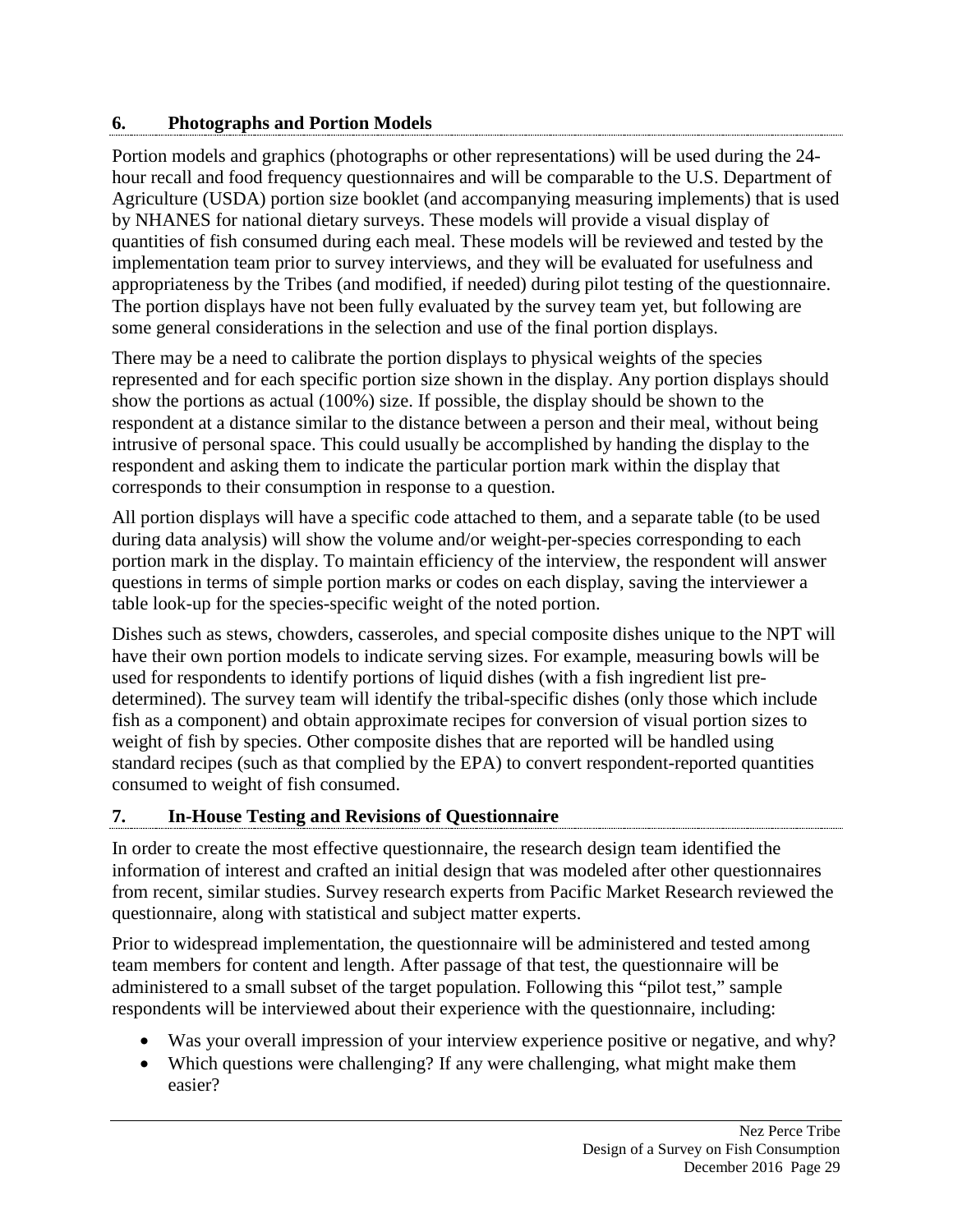- Keeping in mind that the study topic is fish consumption, are there any questions that ought to have been asked but weren't?
- Are there any questions which seemed unnecessary?

Each step of the process allows for questionnaire revisions as appropriate. Significant revisions and/or additions to the questionnaire deserve further testing.

# **8. Pilot Testing of Questionnaire and Field Operations**

The pilot test will cover most of the survey procedures, including screening, invitation and first contact, interview using the questionnaires (FFQ and 24-hour recall), field review and key entry. The persons selected for the pilot test will exercise all dimensions of the questionnaire. It is likely that 15-20 persons, at least, will be needed for an adequate pilot test.

Questionnaires may be revised continuously while the pilot test is underway, but substantial revisions may require additional pilot interviews to test new questions or new wording and formats. The following characteristics of pilot test respondents (who will not be eligible for inclusion in subsequent sample selection) will be covered.

- Age: elders and younger members
- Gender: males and females
- Lifestyle: modern and traditional
- Fishing: fishers and non-fishers
- Source of fish: primarily eat at home vs. eat out frequently
- Income: low-income and high-income
- Food preparation: respondents who do and do not usually prepare food for the household

A pilot test respondent may cover more than one dimension. For example, elder fishers may contribute to understanding the questionnaire performance on both elders and fishers. However, other combinations of characteristics with an elder and with a fisher should also be tested. Additional pilot test participants may be added until the various dimensions have been fully covered. During the pilot test it is important to interview different types of respondents so that all iterations of the questionnaire can be addressed. The pilot test should include the anticipated final questionnaire as well as other tools related to it, such as portion size models and photographs.

# **4.5 IRB Approval**

In order to meet accepted standards of protection for survey respondents, we will seek Institutional Review Board (IRB) approval of the survey design. We have identified Quorum Review IRB, a commercial IRB service, as a vendor for this purpose. The process consists of preparing a set of documents (see list below), working with the IRB for pre-review of the application, revising the application based on the pre-review, and then submitting the revised application for full review.

The following list provides an example of the documents needed for the IRB application; many forms and examples are available on the Quorum Review IRB website, at http://www.quorumreview.com/forms/.

• Submission forms, which include administrative details about the study, study locations, and study team.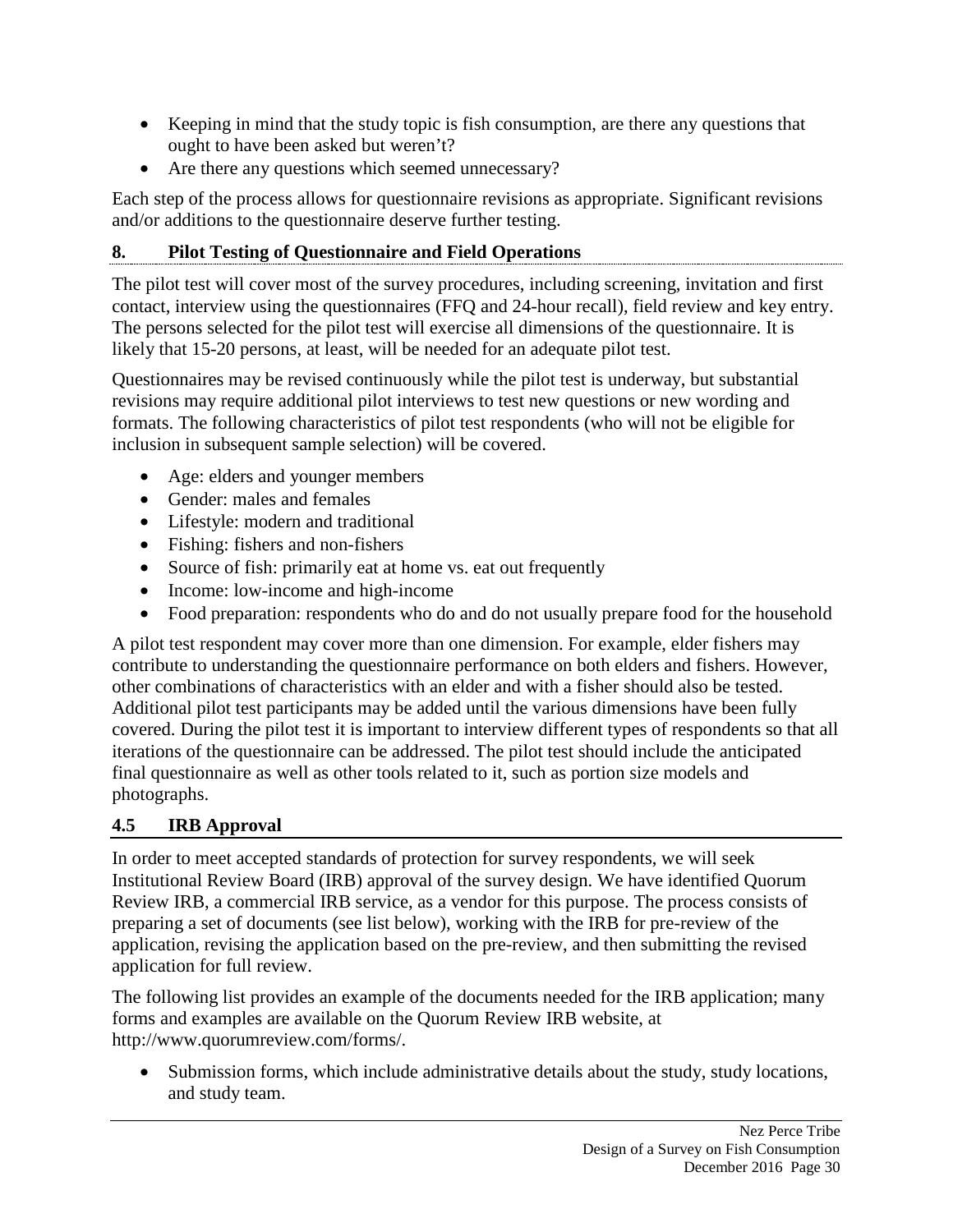- Study Protocol, including discussion of the purpose and benefits of the study, potential risks to the respondents, description of the study methods, selection criteria for respondents, and procedures to protect confidentiality.
- Curriculum vitae (CV) and other credentials of the Principal Investigator (PI). Only one PI is needed for the IRB application if that PI will be responsible for the protection of human subjects.
- Survey documents, including survey forms, consent forms, and any other written material which will be provided to respondents.

The goal of pre-review with the IRB prior to full submission is to improve the quality and completeness of the submission. Quorum Review provides a pre-review service for this purpose. The expected timeline for IRB approval is about 1 week from submission of all documents, depending on whether the pre-review identifies any issues. Since this survey is purely behavioral and risk to the study participants is minimal, we expect that it will qualify for expedited review.

# **4.6 EPA Human Subjects Review**

In addition to IRB review and approval, the survey will need review and approval from the EPA Human Subjects Research Review Official (HSRRO). The process consists of submitting an application and supporting documents to the HSRRO. The IRB review and approval is one input to the HSRRO review process. The HSRRO has final authority for review of human subjects research supported by the EPA. The following documents are needed for submission to the HSRRO; additional documents may also be requested:

- Application memorandum using a template provided by the HSRRO, which includes a brief discussion of the value of the research, any risk to the subjects from the research, and the approach for subject selection and informed consent.
- Documents submitted to the IRB, including the study design and survey documents such as consent forms, survey forms, and recruitment material.
- Documents received from the IRB, such as review comments and letters of approval or exemption.

The HSRRO review process takes place after IRB approval and prior to commencement of the survey.

The EPA provides educational resources for investigators to clarify human subjects research policies, such as the online tutorial "Human Subjects Research at the Environmental Protection Agency: Ethical Standards and Regulatory Requirements" at

[http://www.epa.gov/osa/phre/phre\\_course/index.htm.](http://www.epa.gov/osa/phre/phre_course/index.htm) The survey team will pursue and manage the human subjects approval process with EPA.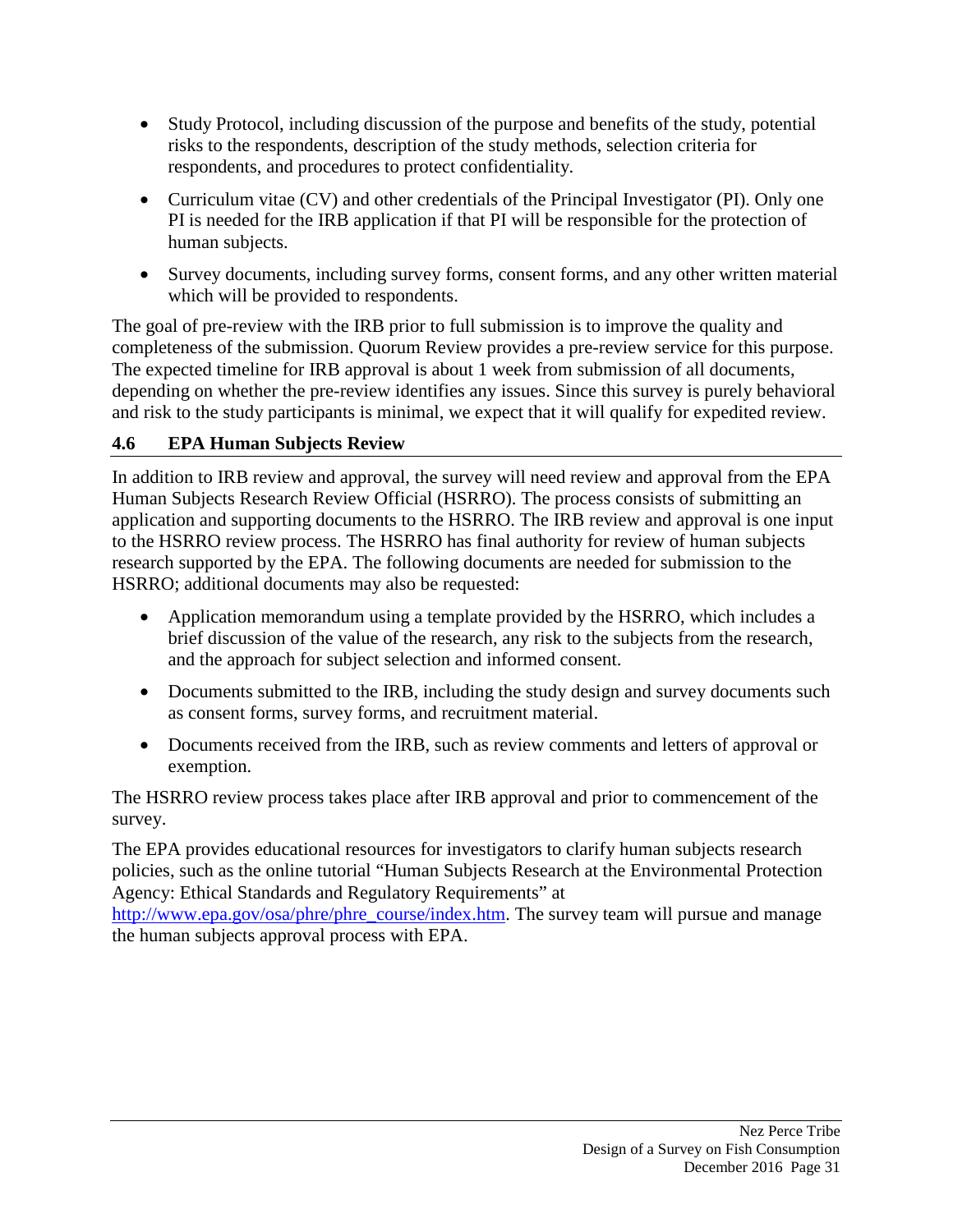# **5.0 SURVEY OPERATIONS**

This section describes the field operations, including interviewing and contacting participants, as well as pilot testing and key entry of the questionnaire.

## **5.1 Interviewing**

This section describes the selection and training of individuals who will administer the survey interviews; procedures for conducting the interviews; scheduling, monitoring, and recording interviews; and proper handling of the questionnaires.

#### **1. Interviewer Selection**

Interviewing positions will be filled in collaboration with the Tribal authorities with agreement on selection by both parties. Once hired, the interviewers will report to the survey team. Ideally, the Tribes will recruit or propose two to three individuals for each interviewer position. Additionally, the survey team hopes that the NPT will promote participation in this study, both for respondents and interviewers. For those who apply for the interviewing position, a survey team staff member will explain the job duties; those whose qualifications appear promising will be invited to complete various skills and aptitude tests that cover:

- Education
	- o High school diploma or GED
	- $\circ$  9<sup>th</sup> grade reading level
		- Reading sample survey script: silently and aloud
		- Comprehension and clarity
- Clerical skills
	- o Legible hand-writing
	- o Spelling
	- o Grammar
- Employment availability: part-time work for 9-12 months
- Transportation
- $\bullet$  18+ years old
- Courtesy and professionalism
- Ability to think "on one's feet" and to adapt to changing conditions
- Good communication skills
- Reliability
- Ability to follow directions, as it is important that surveys be administered using a common, scripted approach to maximize objectivity and to enhance comparability of answers.

#### **2. Interviewer Training**

Interviewers will be trained to follow "best practices" when it comes to in-person interviews. This classroom component of the training is expected to last approximately 4-8 hours. It will begin with an overview of survey research, including a brief history of its utility and the importance of its role. The training will include general and specific interviewing techniques and skills. In addition to an explanation of the origin of this survey, interviewers will receive surveyrelated materials and information about the critical nature of the project. As part of the training,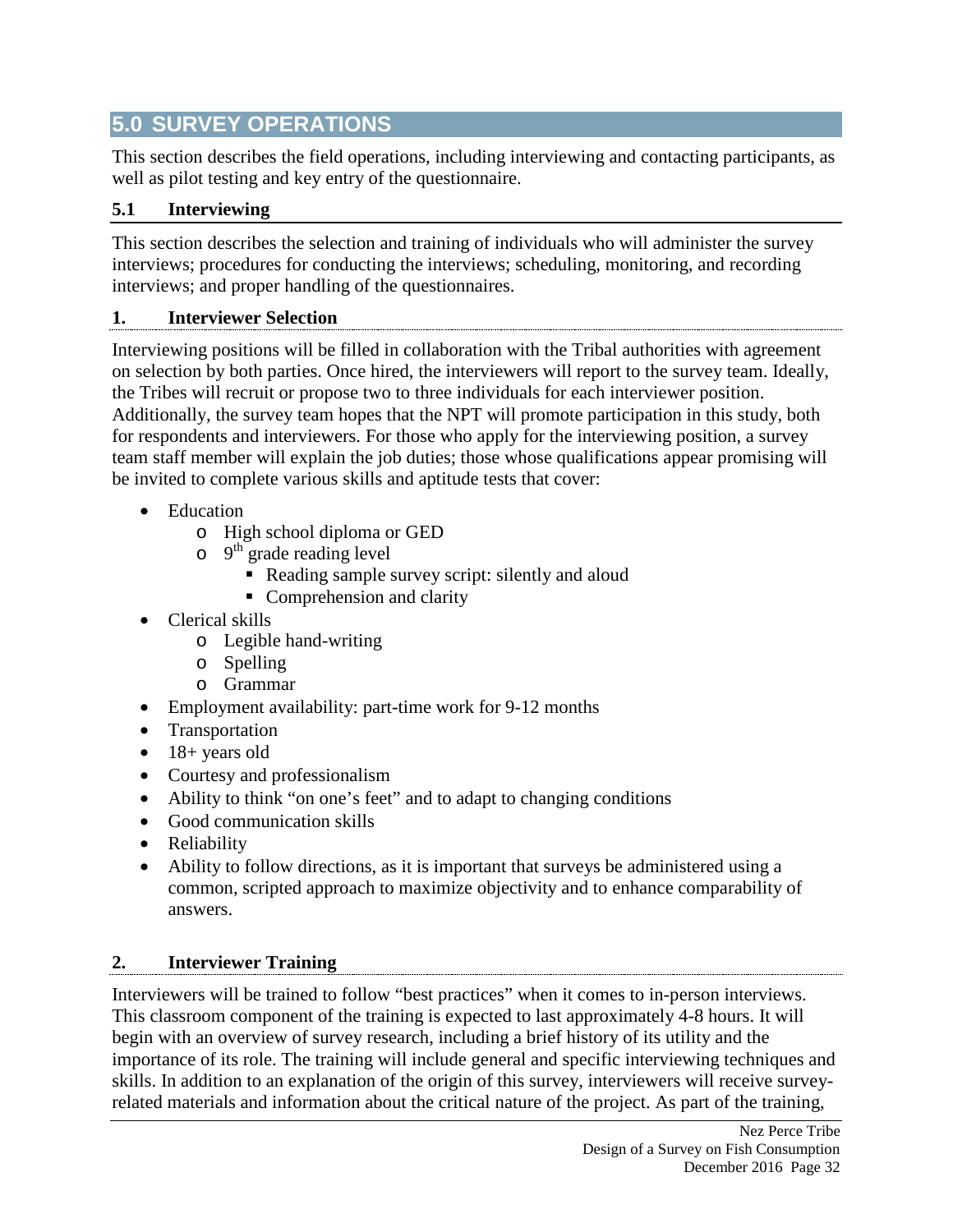the survey staff will themselves need some instruction in practices that are acceptable to or unacceptable to Tribal respondents. These important cultural points will be included in the training.

Interviewers will be exposed to general survey research principles related to interviewing. Objective data collection will be emphasized, as will the need to listen closely to what the respondent says and record it accurately. Interviewers will learn how to probe, clarify and check open-ended answers to ensure that they've elicited and captured all relevant information from the respondent. Most importantly, interviewers will participate in a lengthy and in-depth mock interview session during which the interviewer works directly with a supervisor or another coworker to try out the questionnaire and what they've learned. The supervisor will provide the interviewer with challenging but realistic answers to the questions.

Special attention will be devoted to cultural aspects which might prove challenging during verbatim administration of the questionnaire. For example, if a respondent does not understand a question, a typical interviewing technique is to repeat the question and to answer the respondent's inquiries with, "I can't interpret the question for you. It is whatever the question means to you." If the pilot test uncovers survey items which are unclear, additional probes and prompts will be developed in order to minimize interviewer interpretations while in the field.

# **3. Procedure Manual and Training for Interviewers and Supervisors**

All interviewers and supervisors will undergo a comprehensive training prior to beginning work on this project. The training will include basic and advanced topics necessary to successfully conduct in-person survey research. Below is an example agenda for the training sessions which would be required for all interviewing staff.

- Introduction of survey staff and implementation team
- Project background
- Overview of survey research
- Confidentiality requirements
	- o Dealing with Personally Identifiable Information (PII)
	- o What to do if you know the respondent
- Exploration of question types
	- o Close-ended items
		- Numeric items
		- $Scale$  items
	- o Open-ended items
- Importance of precision and accuracy when recording answers
- Objective research: non-bias by interviewer
- Techniques to probe and clarify
- Building rapport with respondents
	- o Being courteous and respectful
	- o Addressing challenging respondents
		- Older
		- Hard-of-hearing
		- **Angry**
- Review of questionnaire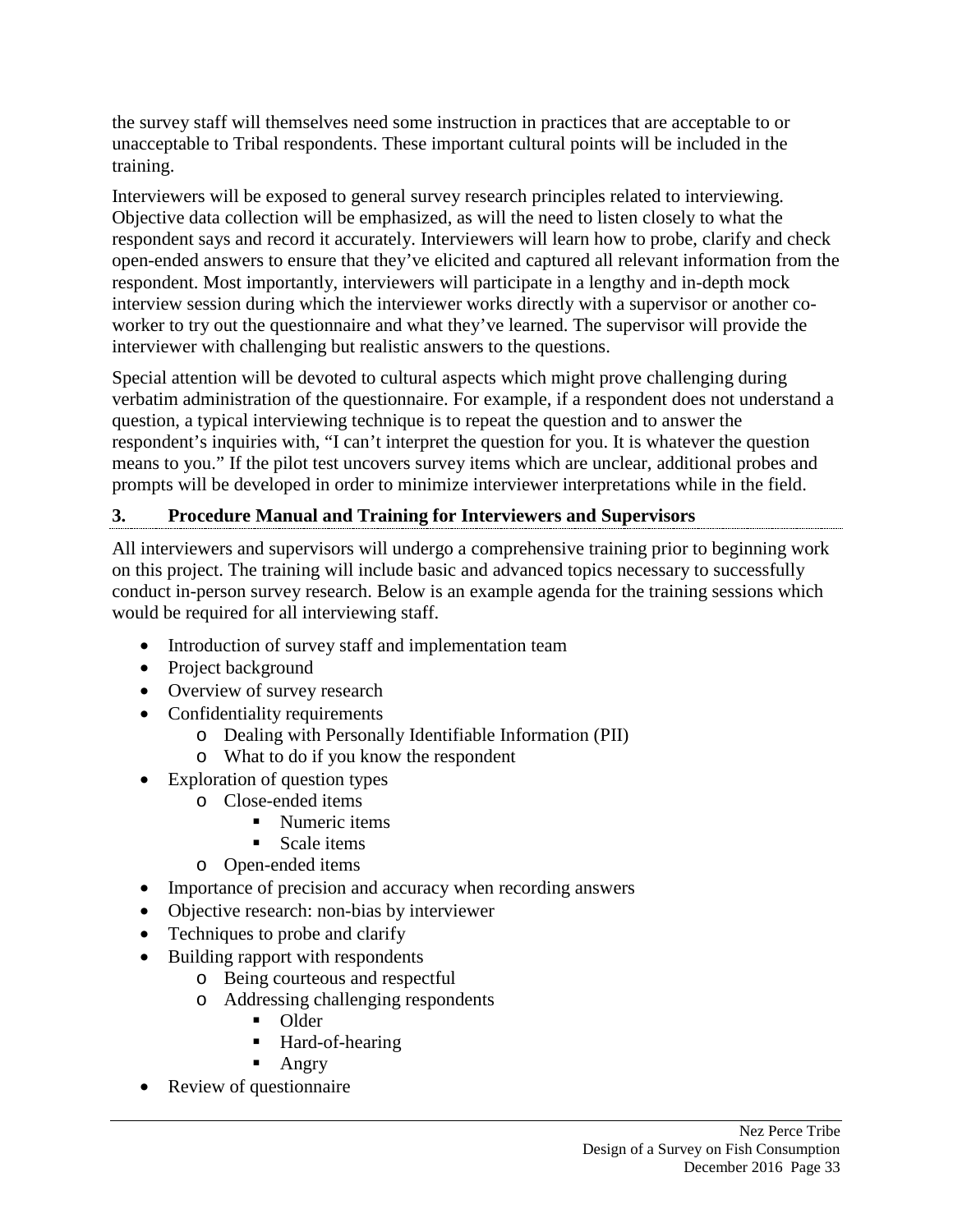- Quality control measures
	- o Self-monitoring
	- o Supervisor/data entry controls
	- o Call-backs and verification
	- o Statistical tests
- Productivity targets
- Logistics related to appointments, survey administration, etc.
	- o Reimbursement for expenses
	- o Contact information for all staff

#### **4. Scheduling and Monitoring Interviewers and Activities**

The process for assigning in-person interviews will be administered by the survey team's scheduler, who, initially, will be an employee of Pacific Market Research—one of the three firms which will be carrying out the survey implementation work. The scheduler will work closely with the interviewers to ensure that the in-person interviews are scheduled only during hours when the interviewers are available. Over time, some or all of the scheduling responsibility might be transferred to the interviewers with continued monitoring by the survey staff. Based on the estimated interview length, we anticipate that it will be possible for an interviewer to complete two interviews per day. This is expected to be the target quota for the interviewers, given the length of the interviews and activities associated with each interview. This depends on many factors, including the distance that the interviewer must travel, road conditions, and whether the respondents show up when agreed. We recommend setting a target of at least one half of all interviews being conducted at a central location on each reservation.

Consideration will be extended for respondents with mobility problems, ensuring that their responses are gathered even if they are homebound. Accounting for respondent availability and interviewer workload, interviews will be scheduled seven days a week starting as early as 8:00 a.m. with no interview beginning later than 8:00 p.m. To the extent possible, a primary goal is to minimize respondent burden; one way to do this is to offer an assortment of times and convenient locations for the interviews.

Any issues of calendar sensitivity (such as avoiding or minimizing interviews on Sundays or special occasions) will be addressed in conjunction with the Tribes prior to the commencement of interviewing. The survey implementation team will work with the Tribes to jointly design an initial approach to respondents that is consistent with the Tribes' way of carrying out activities and is also consistent with accepted scientific survey practice.

#### **5. Recording Interviewer Responses**

Interviewers will record interview answers on the hardcopy questionnaire. They will also record start date, the start time, the completion date, and the end time. Writing will be tidy and easily readable. Stray marks or mistakes will be corrected as necessary prior to handing off the completed questionnaire for data entry.

During data entry, the entry staff will review the questionnaires as they enter them. If the supervisor or the data entry personnel observe missing data or other problematic aspects with the questionnaire, it will be referred to the original interviewer for review and correction as appropriate.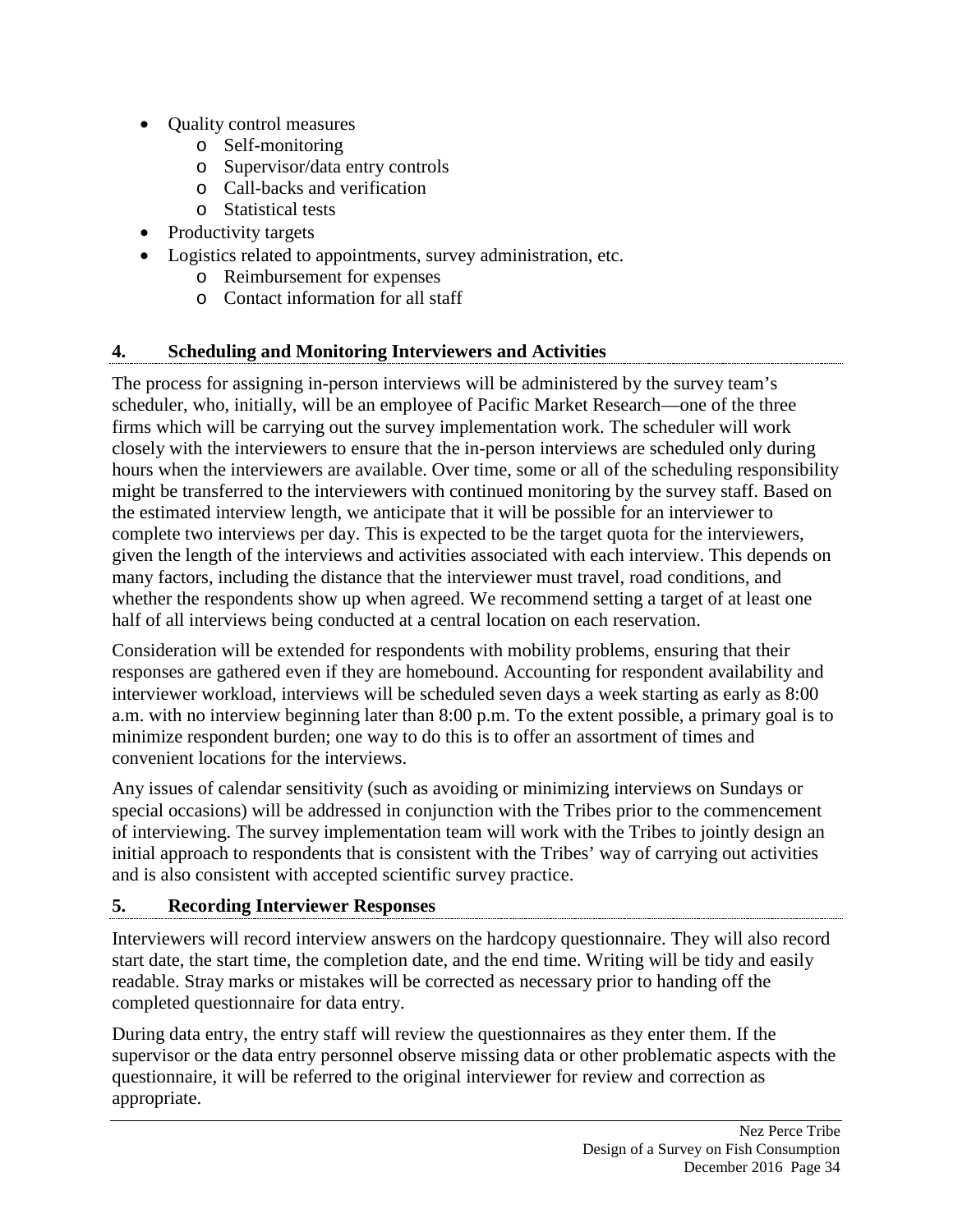#### **6. Integrity and Handling of Questionnaire Hardcopy**

The completed questionnaires will be protected by interviewers until the questionnaires have been delivered to the data entry staff or a secure holding area. Questionnaires must not be left out where non-survey staff might gain access to them. Instead the questionnaires should be kept with the interviewer, within his/her physical control, or in a locked area prior to handing off to data entry.

# **5.2 Contact with Respondents**

Respondents will first be contacted by mail and/or Tribal newsletter to introduce the project in general. Respondents will then be contacted by telephone, followed by a selection of those respondents who are willing to participate in the in-person interview(s).

# **1. Initial Contact by Mail and Telephone**

Initial contact with respondents will be by letter or postcard, alerting respondents that the survey is forthcoming and that their opinions are important. Follow-up contact will occur via telephone (up to 15 call attempts before assigning a record as deceased or otherwise ineligible). During the telephone call, respondents will be screened for fish consumers versus non-fish consumers, and an attempt will be made to schedule an appointment for an in-person interview with fish consumers.

The implementer will coordinate with individual Tribes to identify motivating factors such as incentives or other valuable rewards for prospective respondents. EPA funds cannot be used for remuneration but we strongly recommend providing a token of gratitude in order to establish good will and boost the response rate. Without incentives there is danger of survey failure due to a low response rate. If the main motivation for the respondents in this project is a sense of altruism, it is all the more important that the interviewers are extremely assertive and persuasive in convincing prospective respondents to participate. In order for the survey to be successful, the Tribal leadership will need to play a central role in informing the Tribe about the survey and promoting cooperation with the survey.

When contacting respondents by telephone, some individuals are expected to refuse to participate. The initial counterpoint to a respondent refusal is to explain the importance of the respondent's opinions and experiences in the study, sharing with him/her how the results will benefit the Tribes and community. If he/she still refuses, the interviewer will put the number back in the system, allowing several days to pass before attempting the number again. Call-back conversion attempts are often handled by "conversion experts," different from the original interviewer, which may be applied as necessary. Interviewers will use standard survey research practices to try to convert initial refusals to cooperative participants.

#### **2. In-Person Interviews**

Data collection will take place either in the respondent's home or in a central, public location. Part of the goal of the research is to promote a feeling of confidence and good will among the prospective respondents in order to conduct as many completed interviews as possible. To this end, we recommend conducting the interview in a location where the respondent feels comfortable and safe. The interviewer will either meet the respondent in a mutually agreed location or go to the respondent's home. Background materials relevant to the survey will also be provided to the respondent in advance.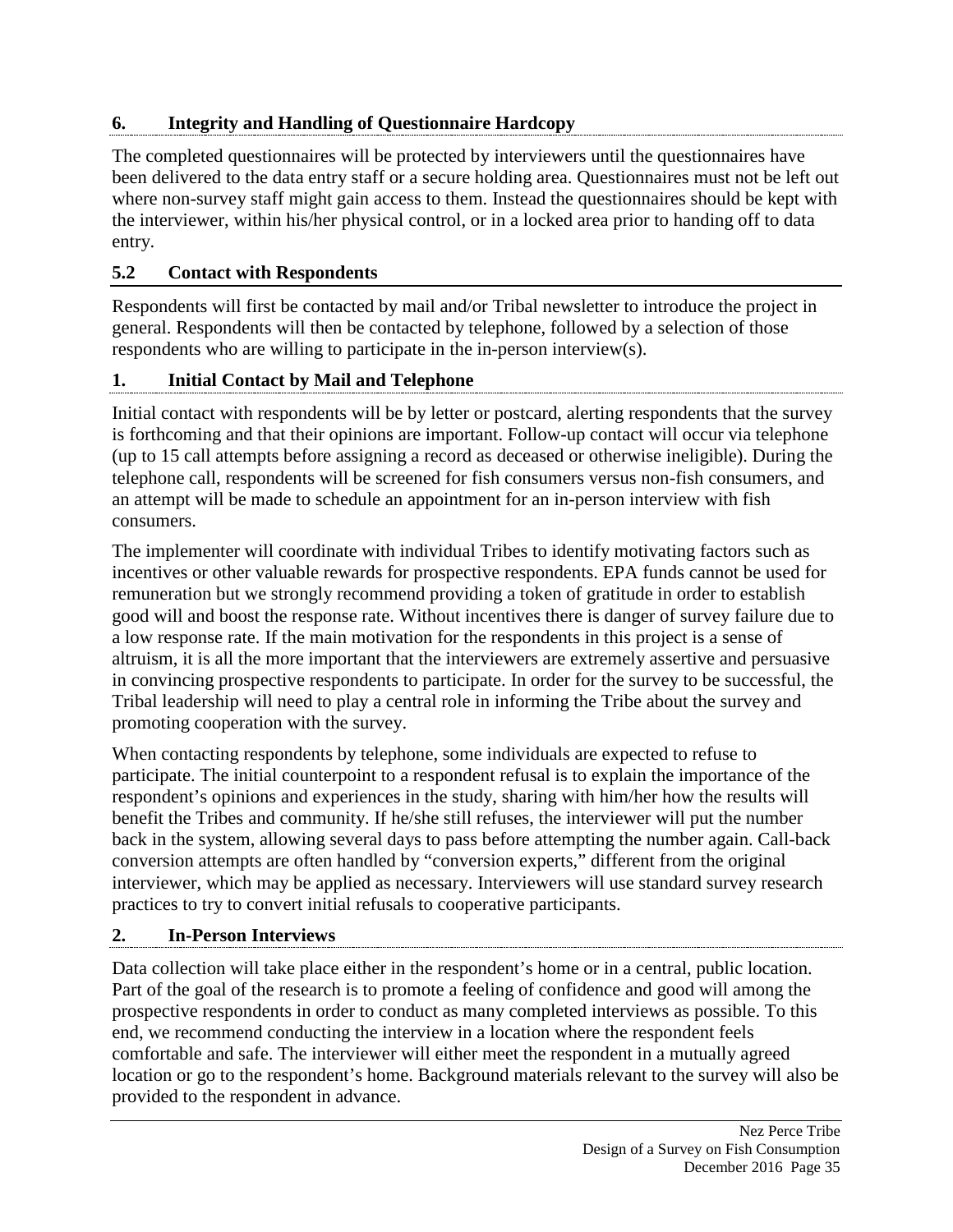At each interview's conclusion, the interviewer will graciously thank the respondent for his/her time, reiterate the importance of the study results, and quickly review the questionnaire so that the interviewer may administer follow-up questions for any items which have missing information. To the extent possible, interviewers will record interview feedback from respondents. This includes praise and complaints from respondents. Feedback will be provided to the scheduler or the supervisor at the end of each day. Interviewers are required to provide the outcome or disposition of each interview attempt as soon as possible after the attempt or at the conclusion of each day, whichever comes first. The disposition will be recorded in a master database so that the result is available for immediate and later analysis.

# **3. Follow-up Call and Re-Interview**

For quality control purposes, we recommend a follow-up call to every respondent. The follow-up call or verification call is intended to provide a double-check of the interview. Some respondents who receive a follow-up call will merely be asked whether they participated in the survey. But a sub-sample of the entire group will be asked to validate their data. By asking some of the same questions again, the researchers can test the reproducibility of the data. The questions will be selected to represent major sections of the questionnaire and will avoid questions with complex or long lead-in development.

# **5.3 Tribal Collaboration in Field Operations**

It is recommended that a primary technical contact for survey operations be identified by the Tribes. This contact person will be responsible for collaborating with the survey implementation team, providing access to the Tribal facilities for conducting interviews, assisting with the logistics of contacting and following-up with survey participants, and keeping the Tribal leadership and membership informed of the status of the survey.

To create and roll out a successful survey, it is critical to obtain Tribal support initially, particularly Tribal leadership, and to develop and maintain the relationship and support throughout the project. From the implementation team this requires familiarity with quantitative survey research as well as cultural sensitivity. The implementation team must be available to the Tribal representatives to address any outstanding survey issues. Two-way communication is crucial.

# **5.4 Key Entry of Questionnaire, Validity Checks, and Storage**

Data collection will be conducted with hard copies of the questionnaire. After the data have been recorded on the questionnaire, information will be keypunched or entered onto digital media. This provides an extra level of redundancy as well as, and more importantly, an automated method of organizing and eventually analyzing the data.

Many data entry software packages are available and they allow quick, efficient, reliable and secure data entry. Some of these include: SPSS Data Collection Data Entry, Voxco Interviewer Suite/Command Center, EpiData Software, SurveyAnalytics iPad Survey Tool, snap Surveys, Confirmit and even Excel. Pricing varies depending on the vendor and the type of solution, from many thousands of dollars to a nominal (or even no) fee for open source applications. Each software package has its benefits and drawbacks, but for this project we recommend SPSS Data Collection. For security purposes, sample files and data files shall be encrypted.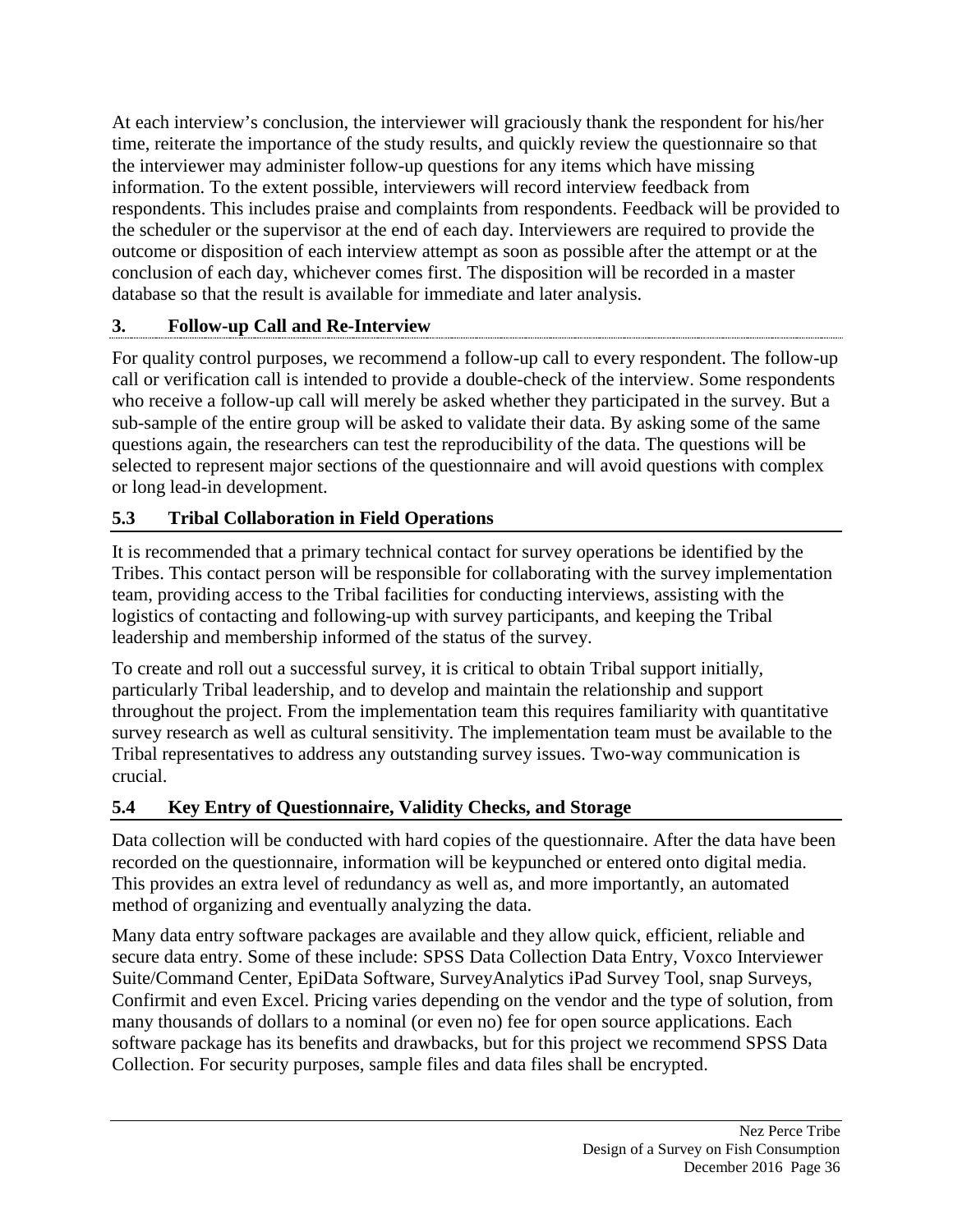Best practices demand that data entry is verified. This can be accomplished by spot-checking randomly selected data points in every  $n<sup>th</sup>$  interview or entering all responses for every  $n<sup>th</sup>$ interview twice. The most reliable way to check the accuracy of the data entry is to perform 100% verification. This means that *all* data points for *every* interview are entered twice. We strongly recommend 100% verification.

To effect reliable data verification, two or more parties will be involved in the process. An initial keypunch operator enters the data for one interview; it is verified (re-entered) by a different keypunch operator. Each record or line of data related to the questionnaire is checked against its respective original record. If discrepancies are found, a supervisor or other staff member will review both of the electronic records and the hard copy of the questionnaire to determine which data entry point is correct.

Error rates will be tracked among survey responses in general and also by cross-tabulating responses by various demographic or other information, and looking for anomalies or statistically significant differences.

# **1. Field Validity Checks and Re-interview**

Of the many places where an error can be introduced into the data, the collection point is among the first. A typical way to test for interviewer errors is to re-contact some respondents and re-ask several questions. Due to the additional burden on respondents during this follow-up process, it's unrealistic to administer the entire interview again; instead a subset of questions may be asked to validate the data recorded by the interviewer. Not all respondents will be re-contacted. In the event that significant differences are found (between the originally recorded answers and the validation answers), the interview for that respondent will either be discarded or a new interviewer will be sent to administer the full questionnaire again. Each interviewer's work will be evaluated for consistency and accuracy. Selected questions will be re-asked of a selected sub sample.

# **2. Handling Missing Values**

Missing survey data, whether because of survey design problems, interviewer error, respondent misunderstanding or simply refusal to answer questions, can be problematic for any project. Ideally there will be no missing data. In the event that a record is missing some of its data—and it is due to respondent-caused factors—there are several acceptable steps for adjusting the data to accommodate missing values. By using data analysis software we can impute new values where once the data were missing. That is, based on the values in other, similar cases, data can be pushed into the records which had missing data. The replacement data might be based on copying a value from a random case, mean substitution, regression, or multiple imputation. Generally, the most robust method is with multiple imputation; we recommend using multiple imputation for this project. This will be implemented during analysis.

# **3. Naming and storage of electronic files**

Data files will be stored and named according to the specifications of the selected data entry software. Generally the file name suffix should be a concise but descriptive annotation of the file's contents and the date of last revision. For example, a data file created in Excel which holds information about the NPT should be named *fish\_consumption\_NPT\_2014\_04\_23.xls*, where "fish\_consumption" describes the study, "NPT" identifies the Tribe and "2014\_04\_23" is the date that the file was last modified. In most cases the file extension will depend on the data entry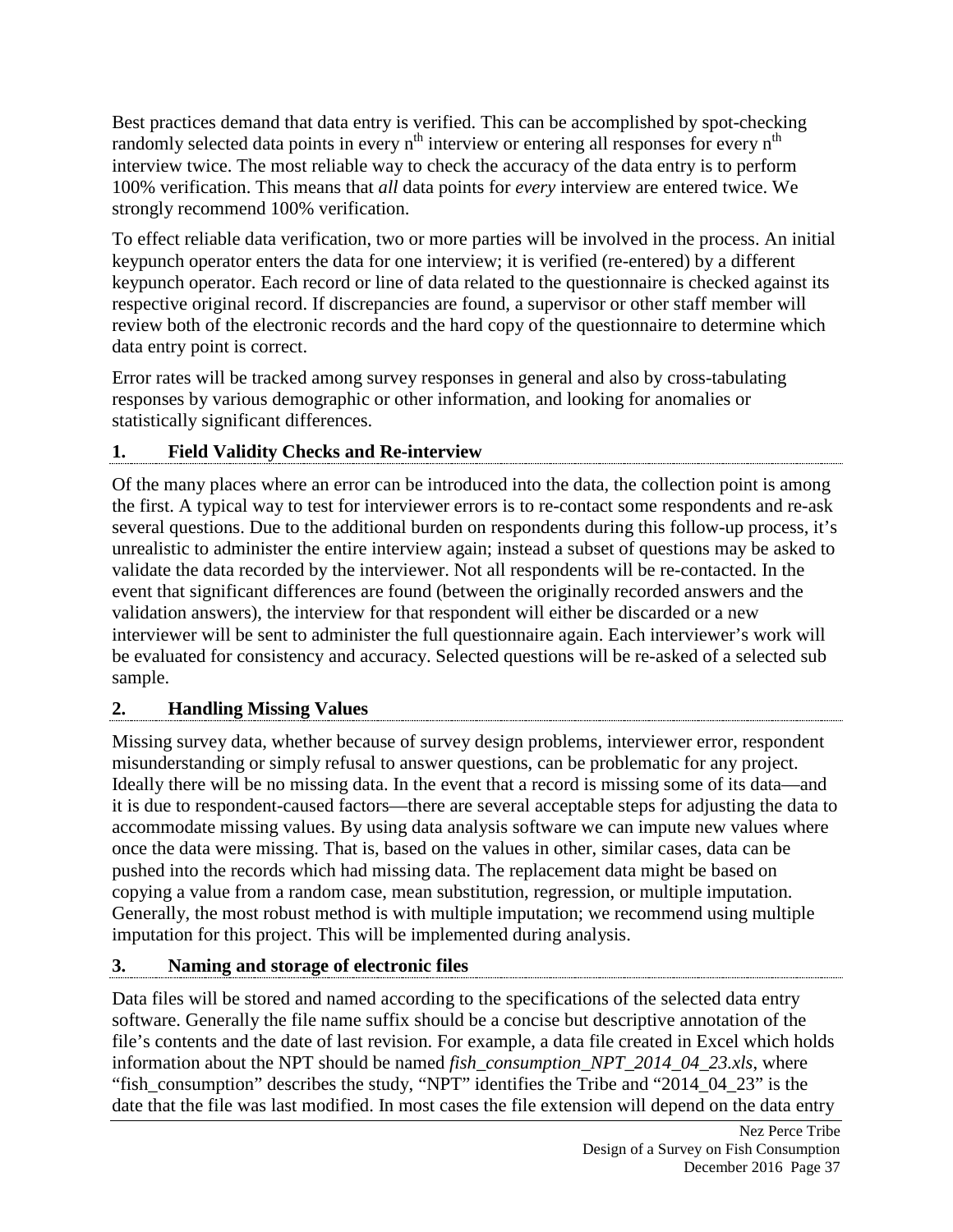software. Some systems do not allow long file names. In this case, the file name will be shortened to convey as much information as possible without exceeding file-naming rules for the respective operating system.

# **4. Back-up and Transfer Protocols**

Data back-ups shall be completed on a basic grandfather-father-son rotation schedule. Backups will be completed daily, weekly, and monthly. Media for daily back-ups are rotated daily, weekly back-ups are rotated weekly, and monthly back-ups are rotated monthly. For example, a back-up is completed each day. After the initial back-up, additional back-ups will be incremental (i.e., backing up only the files which have changed since the previous back-up).

The transfer of files which contain Personally Identifiable Information (PII) or Protected Health Information (PHI) shall be conducted via secure messaging or via a Secure File Transfer Protocol (SFTP) site. Sensitive data must not be transmitted via "regular" e-mail or other unsecured means.

#### **5.5 Sensitive Information**

During the administration of this survey, the Tribe will provide information about their membership. Some of this information is considered "sensitive information" and must be protected from disclosure. Sensitive information includes PII and PHI. Various laws and regulations affect the handling of PII and PHI.

#### **5.6 Confidentiality and Data Management**

Tribal Committees and the Tribal Office of Legal Council will be included in discussions and plans to maintain the confidentiality of the data during the survey operation. All survey staff will be required to sign a Proprietary Information Agreement and a Non-Disclosure form prior to gaining access to private or sensitive information and certainly before beginning work on the data collection. The agreement will include confidentiality during the interviews and confidentiality of the survey results.

#### **1. Confidentiality of Hardcopy and Electronic Files**

Hardcopy questionnaires, with data on them, whether completed or not, must be stored in a secure location if they include PHI or PII. A secure location is an area that cannot be easily breached by the public or by non-authorized personnel. An example of a secure location is within a safe, a locked filing drawer or sometimes a locked office. However, a locked office is often insufficient as custodial staff or other workers might have access to the area.

Data files which contain PII or PHI shall be stored on secure password-protected devices. In this case a password-protected device is an electronic medium which requires a unique username (not shared among users) and a strong password in order to access the file. The strong password should include a combination of alphanumeric characters, with uppercase and lowercase letters and numbers. The file should be encrypted using at least AES 256-bit security.

# **2. Communicating Confidentiality to Participants**

Respondents will be informed in advance and again at the beginning of the interview that their survey responses will remain confidential and that all research results will be reported in an aggregate manner. No individually-identifiable data or answers will be shared with anybody outside of the survey staff. The respondents will be assured that they can safely and honestly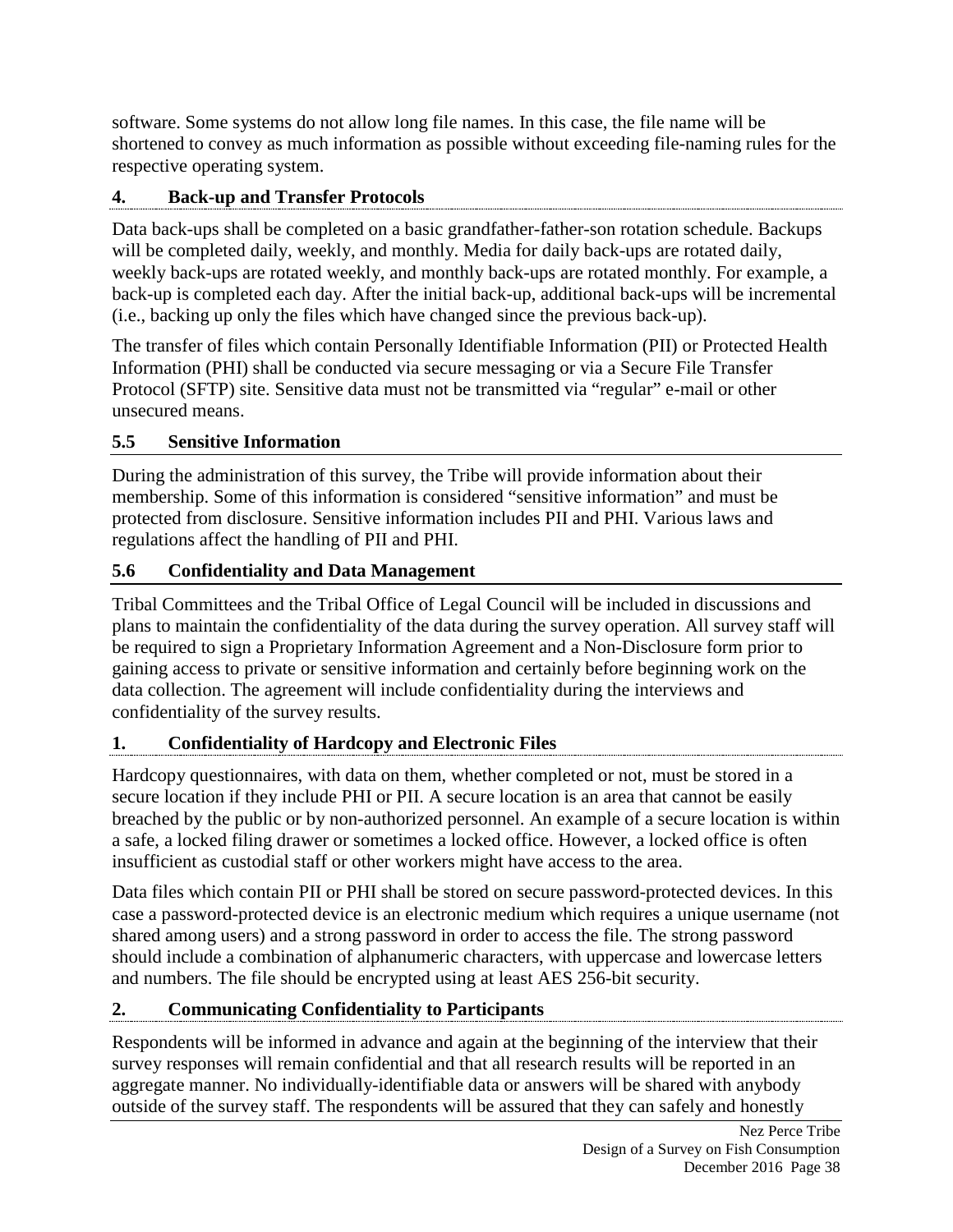answer the questions, since they will remain anonymous after completion of the interview. Respondents will be advised that a Freedom of Information Act (FOIA) request might nullify the study sponsor's promise of confidentiality. However, the usefulness of the data, on an individual level is dubious: a FOIA request is unlikely to affect divulgence of individual information.

The EPA and the NPT have yet to agree on and sign confidentiality agreements; communication to the respondents will be specified (and reviewed by the Tribes) after such agreements are in place. The survey will not proceed on administering any interviews with tribal members until confidentiality agreements are in place between the NPT and EPA and the survey has received both IRB and EPA Human Subjects approval.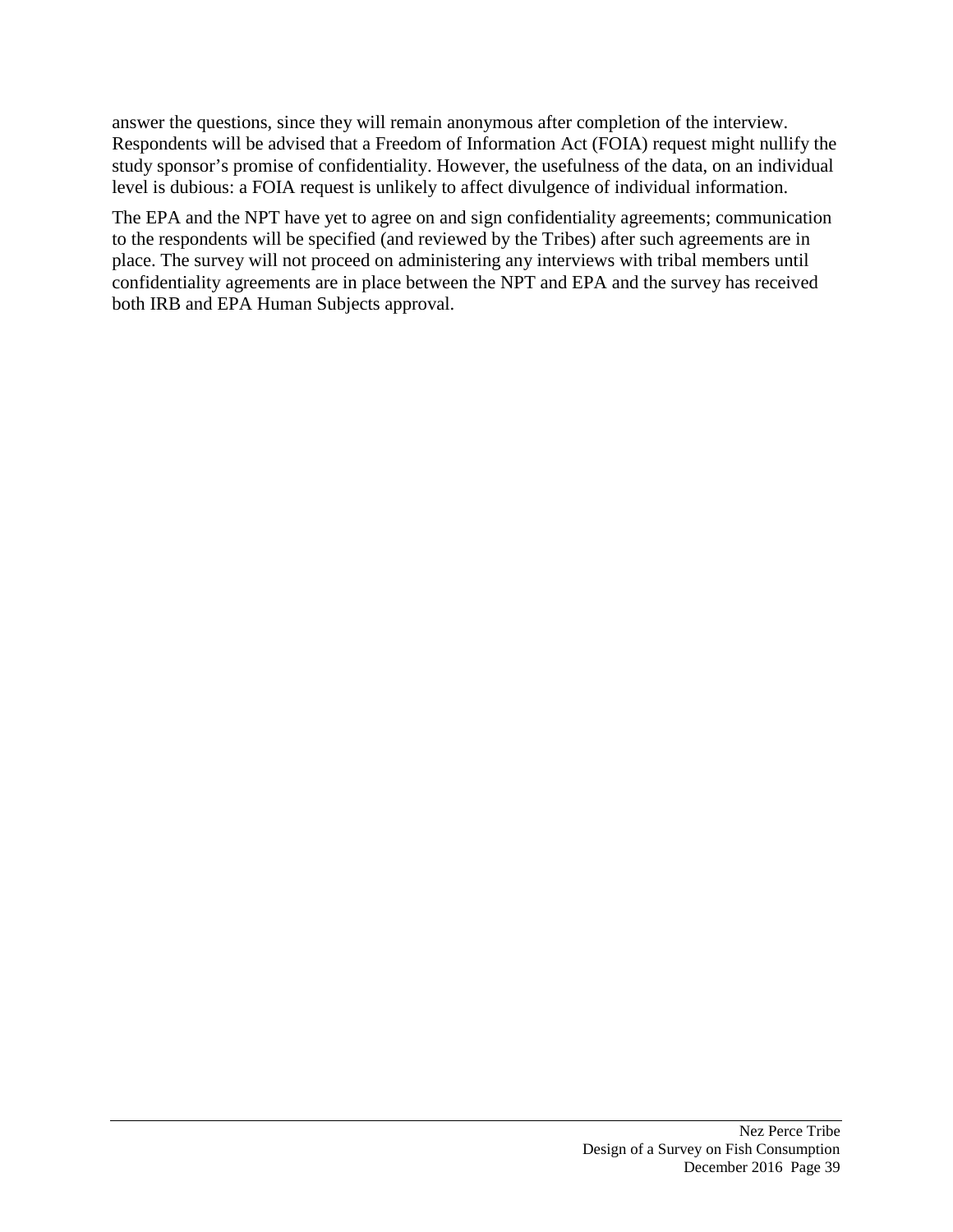# **6.0 ANALYSIS, REPORTING, CLOSE-OUT OF STUDY**

This section discusses the methods for analyzing data collected from the FFQ and 24-hour dietary recall surveys, as well as final reporting and completion of the study.

# **6.1 Analysis of FFQ results**

 $\overline{a}$ 

The data collected from the FFQ will enable a fish consumption rate  $(g/day)$  to be determined for each sampled individual. For an individual, the rate can be determined for each species or species group (anadromous, resident freshwater, and marine). Briefly, an annual amount consumed arising from consumption in a particular season can be calculated per species from the typical portion size (grams) consumed for that species multiplied by the frequency of consumption, then multiplied by the duration of the season (or period). The sum of this total seasonal quantity for the two seasons yields an annual quantity. Secondly, the amount consumed (grams) in ceremonial or special events can be calculated from the typical consumption amount at those events multiplied by the number of such events attended per year by the individual. This can be added to the total amount for two seasons to yield a total consumption for a year. Division by 365.24 days (taking into account leap years) will yield a daily amount in grams per day for the given species. The daily consumption rate for a species group can be calculated for an individual by summing the daily rates for the individual species included in the group. Some selected analyses can be carried out to express consumption rates in grams per kilogram of body weight per day  $(g/kg$ -day),<sup>[12](#page-50-0)</sup> since some consumption studies report rates in these units.

The computation of means, medians and other percentiles will need to take into account the stratification and weighting used in the sampling, as well as any correlation among respondents' data introduced by the occurrence of two sampled adults in the same household.

Quantities reported for the NPT should be accompanied by appropriate indications of uncertainty and, where applicable, an estimate of variation across individuals. All means reported for fish consumption rates or for other variables should be accompanied by standard deviations along with a notation of the weighted and unweighted sample size underlying the calculation. Other estimated quantities (aside from means), such as percentiles of the fish consumption distribution, should be reported with standard errors and, for rates that are likely to be considered for setting water quality standards or other regulatory actions, the estimate should be accompanied by 95% confidence intervals. Again, for percentiles and other quantitative estimates, the underlying weighted and unweighted sample size should be noted.

There are several methods available for computing percentiles of an empirical distribution. See Hyndman and Fan (1996), for a discussion of the different methods. The design team recommends the calculation of type 7 percentiles, as noted in the Hyndman article.

A number of other quantities and responses are collected in relation to the FFQ. These quantities will consist of continuous variables (such as age) and categorical variables (such as gender or education). The continuous variables can be summarized by means (and medians if there are highly skewed distributions), standard deviations, minimum and maximum values and, if appropriate, standard errors. Categorical variables can be summarized by percentages per category. The total sample size underlying each set of summary statistics for variables should also be shown.

<span id="page-50-0"></span> $12$  Body weight data will be collected with general demographic information during the in-person interviews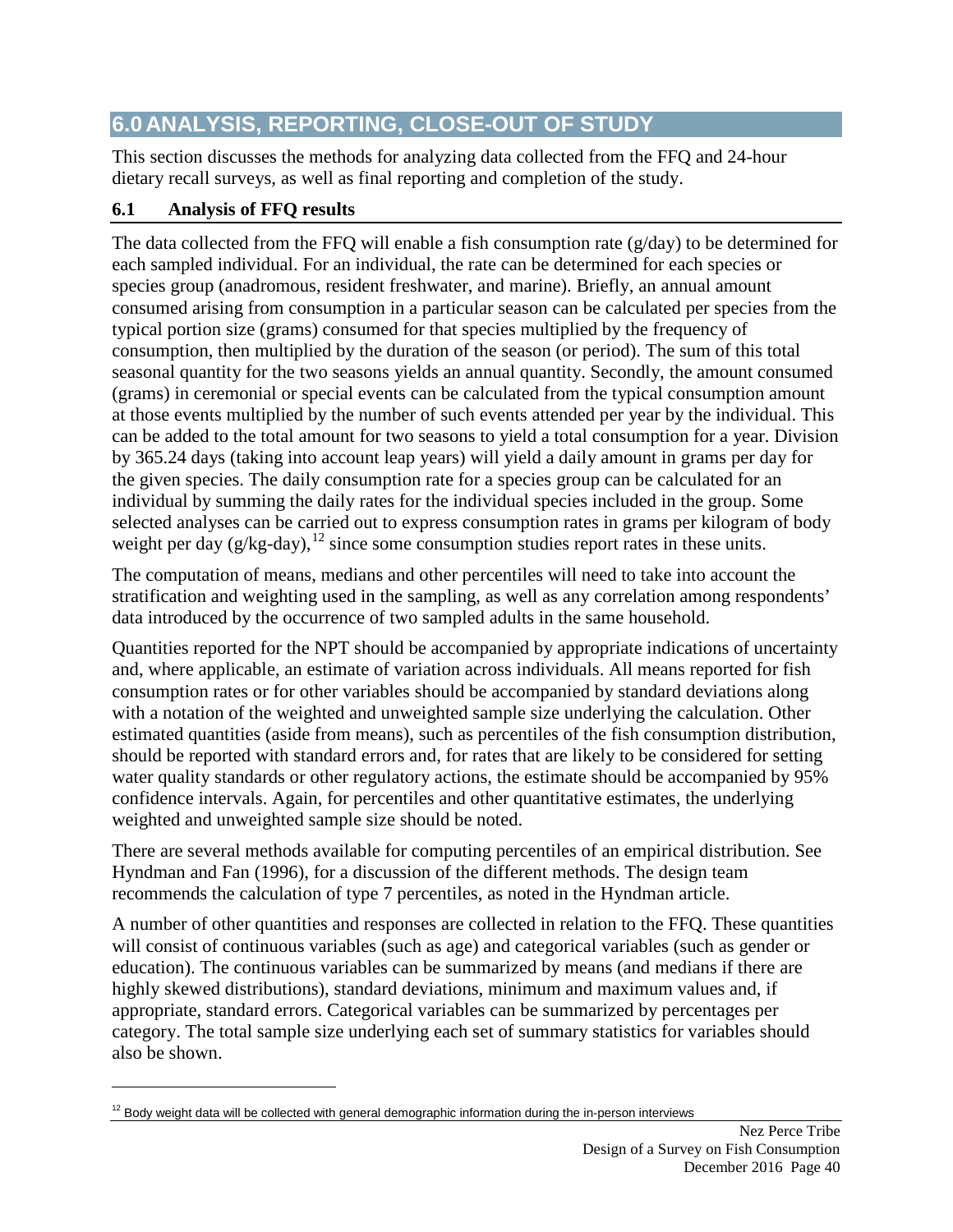Confidence intervals (95% level) for the various statistics can be calculated by several methods. The choice of method depends heavily on the distribution of the values used to calculate the statistics and on the sample size. For the larger sample sizes (e.g., over 100), the nonparametric Bootstrap will usually work well for the mean, median and percentiles near the median, but other methods may be needed for the higher percentiles. (The Bootstrap method will need to be adapted to the particular weighting and stratification scheme used for the NPT.) Experiments with the Bootstrap for 95% confidence intervals for various percentiles or the mean from random samples from a lognormal distribution show less than 95% coverage for samples sizes of the magnitude discussed in this report. For the  $90<sup>th</sup>$  and  $95<sup>th</sup>$  percentiles (and possibly other nearby percentiles), non-parametric confidence intervals can be based on the ranking method described by Hollander and Wolfe (1999).

Alternatively, if the distribution appears close to the lognormal or another distribution that can be specified in closed form, the parametric bootstrap can be used. For example, a lognormal distribution can be fitted to the data (taking account of weighting) and the bootstrap algorithm can be applied to calculate percentiles for samples drawn from the fitted distribution, again taking account of weighting and stratification. In fitting a distribution to the data, another method that may be useful is to fit a broken-stick spline to the Q-Q plot (using normal distribution quantiles). The parametric bootstrap can then be carried out with the fitted distribution.

# **6.2 Analysis of 24-hour Recalls**

The 24-hour recall data will be analyzed using the "NCI method." An example of analysis of fish consumption data using the NCI method, along with a heuristic description of the method can be found in Polissar, et al., 2012. Dr. Kevin Dodd of the NCI, one of the developers of the method, has offered to assist in implementation of the method for the Idaho Tribes. The implementation team statistician will be in touch with Dr. Dodd to carry out this work. Helpful references for this method can be found in Tooze, et al., 2006; Dodd, et al., 2006; and Kipnis, et al., 2009. An excellent series of webinars, including a talk and materials by Dr. Janet Tooze on the NCI method, are available at [http://riskfactor.cancer.gov/measurementerror/.](http://riskfactor.cancer.gov/measurementerror/) The SAS software for the method is available from Dr. Dodd at NCI and it will need to be adapted to this specific survey methodology. Confidence intervals are not provided by the methodology, but they may be computed by some potentially computationally extensive methods.

As noted previously, there may not be a sufficient sample size of respondents with two fish consumption days from the two 24-hour recall interviews to support the NCI method for the NPT considered alone. In that case it may be possible to estimate fish consumption rates for the NPT by pooling data with other Tribes (for this purpose alone) and then using a covariate or covariates to generate a unique NPT distribution of consumption rates. The covariate might be either a tribal indicator variable or else the respondent-specific consumption rate from the food frequency questionnaire.

# **6.3 Reporting of Results**

The results of this survey are likely to be used for years ahead, if not decades, therefore a very complete report should be prepared. Some of the tribal fish consumption surveys in the Pacific Northwest continue to be used for environmental regulation more than 20 years after their completion. This survey will likely also have that long-term utility.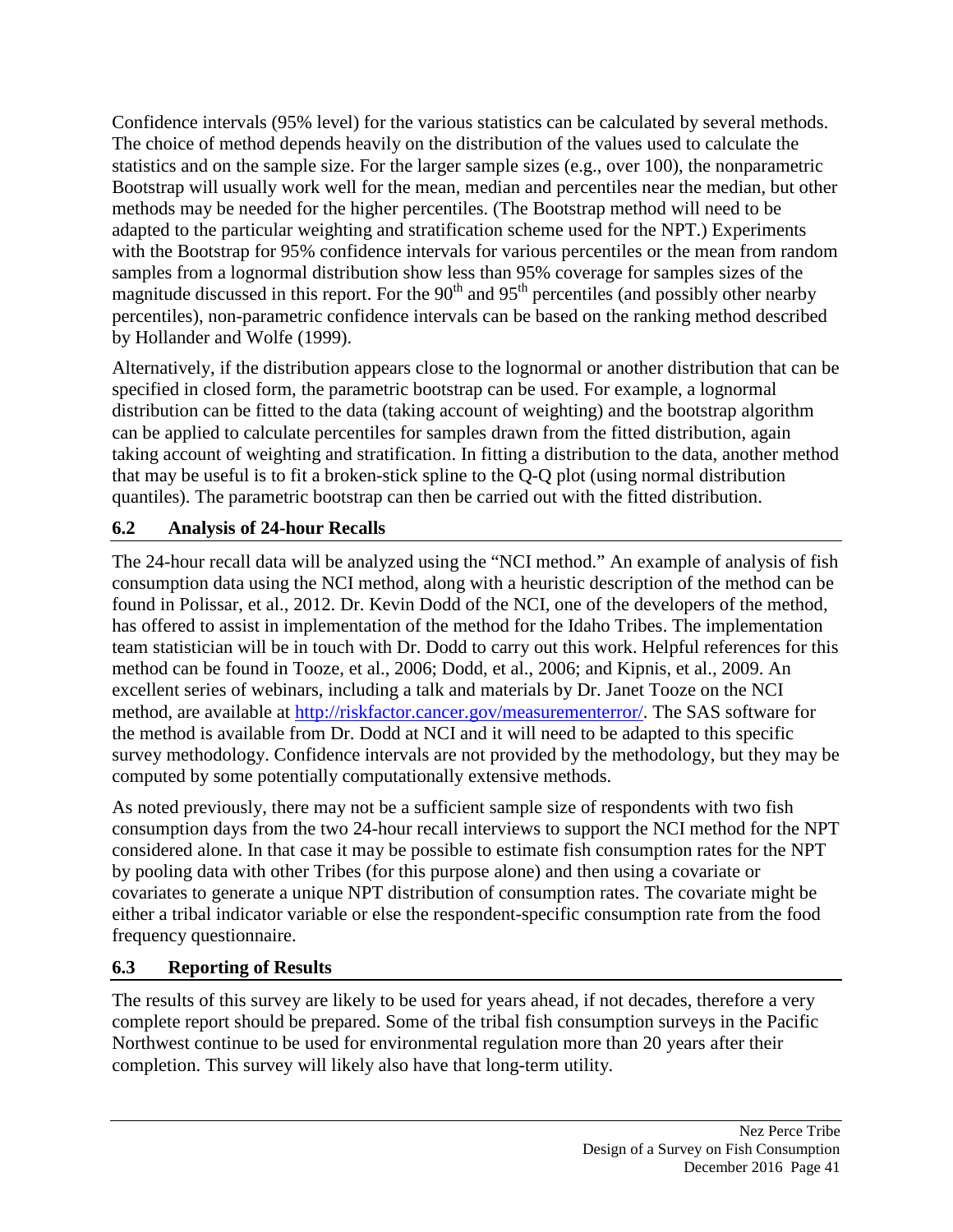In addition to the report describing the methods and results of the survey, the implementation team may also prepare a short procedural history of the survey, including lessons learned and changes in design made during the survey operation. Such a report will help users of the results to understand the context of data collection more thoroughly.

The suggested format for the report on suppression and quantitative rates is the commonly used sequence of:

- Executive summary
- Introduction (including background and motivation)
- Methods (including methods for survey design, survey operations and statistical methods for data analysis—for both the suppression study and the current consumption survey)
- Results (extensive tables and displays along with textual commentary) on the suppression study and the current consumption survey
- Discussion (including main findings, comparison of the rates from the FFQ and the NCI method, strengths, weaknesses, remaining uncertainty, potential applications of the results in water quality regulation and conclusions)
- References
- Appendices (including more detailed tables than presented in the body of the report, technical notes, and other supporting material)
- Acknowledgments (thanking, in particular, tribal council, tribal respondents and tribal staff)

The suppression study will fit into this framework as well, as part and parcel of the report. There have been many studies of historic rates and suppression in the past, but their isolation from a report on current rates may have denied them the attention they deserve. The primary quantitative results from the suppression study are likely to be mean (average) consumption per day with a plausible range bracketing the mean. To the extent possible, the rates will be categorized by broad species groups.

The methods section of the report can include plain-language description of methods, but highly technical material should be placed in the appendices. This should be a report whose main body is very readable by Tribal leaders and managers, environmental scientists, political leaders, regulatory staff, and by anyone with previous exposure to the topic.

The main results such as the mean, median, and percentiles of fish consumption for all species combined and for various species groups can be presented in tabular and graphical format in the main body of the report. The various rates can be presented for age, gender, income and educational attainment groups, but more detailed tables (e.g., with more percentiles, more subdivided groups, and with confidence intervals) can be presented in the appendices. The implementation team should keep in touch with the team conducting the surveys for the State of Idaho and attempt to include tables in the report that have comparable species and demographic groups as the main tables of the State surveys.

The State of Idaho will be surveying anglers (in addition to their survey of the general population) and the NPT's report can also report on Tribal anglers who are sampled within the survey process. The anglers may be defined by, for example, having fished at least a certain number of times during a defined period (using questions included in the in-person interview). The extent of results reported for anglers will depend on the number of anglers encountered.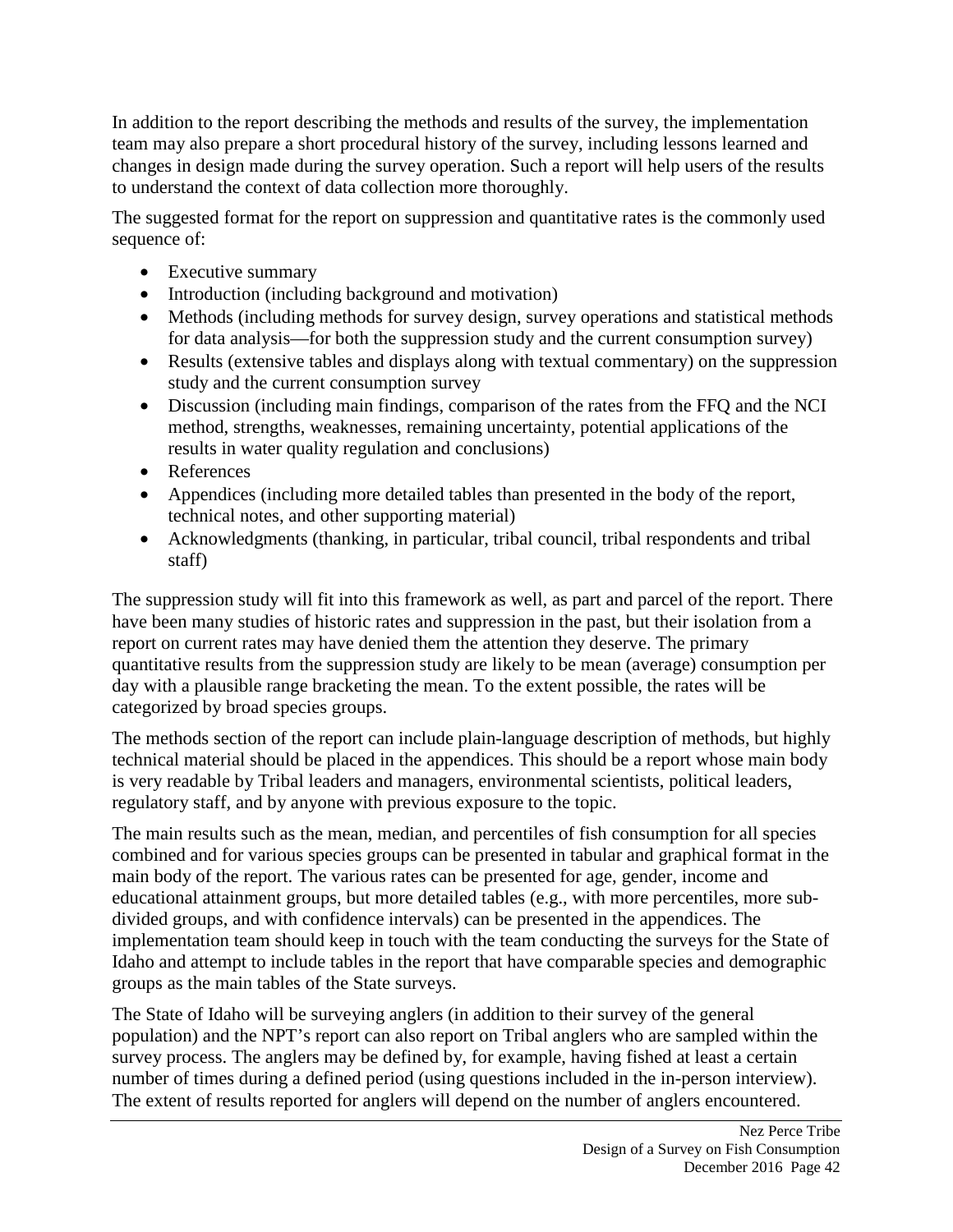#### **6.4 Peer Review**

The design team recommends that a technical peer review panel be convened. The topic of fish consumption rates is controversial, and there are always opportunities for mistakes in a survey as large and complex as this one. The panel may consist of an environmental scientist familiar with issues in fisheries and fish consumption, a PhD-level statistician familiar with surveys, a scientist familiar with reconstruction of heritage consumption rates, and a support or reference person who is familiar with the use of FCRs for environmental regulation.

#### **6.5 Archiving, Ownership, Sharing of Data**

The EPA management staff for this project will be communicating with the Idaho Tribes, with this design team, and with other EPA staff to develop a globally satisfactory policy for confidentiality and ownership of, access to, and potential sharing of the data developed from this survey. The design team has provided input on this process and various issues related to this topic. The formal agreement on ownership of current and future access to the survey electronic and hardcopy data will be an agreement between EPA and the Tribes, it is anticipated. A survey team representative(s) may also be a signer – in the role of one implementing parts of the agreement. The survey team will request to review and comment on any proposed agreements to ensure that there is compatibility between the agreements and survey operations, planned data analysis, and final reporting.

Undoubtedly the results of this survey will be a precious resource for the Tribe and others, documenting the status of fish consumption and factors affecting it both historically and at this time. Future aspirations for fish consumption are also covered.

Given the present and future importance of the survey results, it will be important to archive the material carefully. The quantitative data should be saved in electronic system and text files, accompanied by data dictionaries, including the name of each variable (field), its definition and meaning, file position and width, and codes used with a definition of each code. At least two copies of the files should be kept on external media and the two or more sets of files should be maintained in widely separate locations to avoid common loss in case of a disaster. At least annually (signaled by a tickler file) a copy should be made of each set of files (and verified) to avoid loss through physical deterioration of media. As storage modes change over time (e.g., the past transition from tape to disc), the storage mode of the survey files should be kept up to date.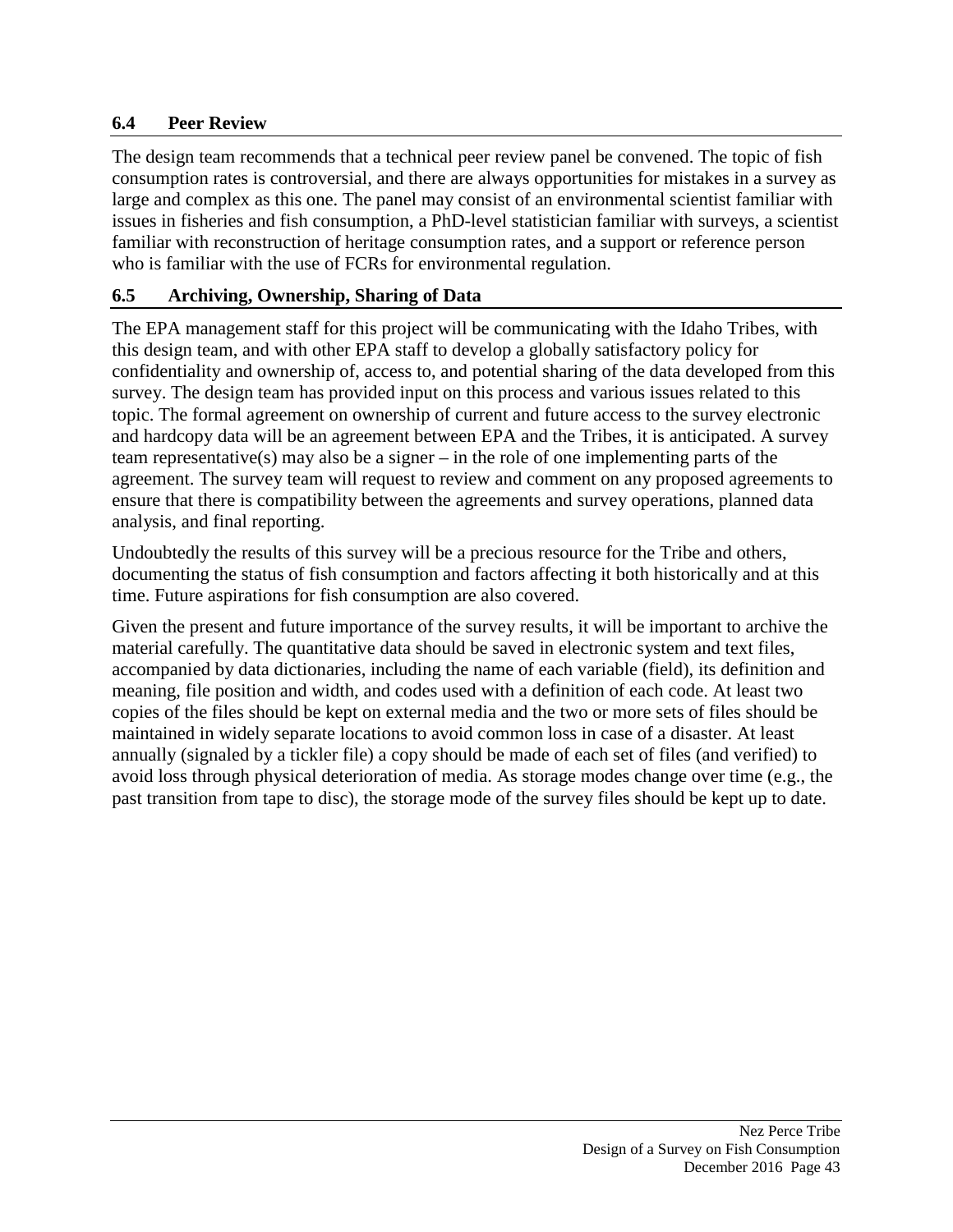# **7.0 DESIGN TEAM, ACKNOWLEDGEMENTS, AND RESOURCES**

The survey design team coordinated with the Idaho Tribes, EPA, and the State of Idaho to develop this survey design. Various resources were compiled and reviewed as much as possible to support design development.

#### **7.1 Names and affiliation**

The survey design was conducted as a collaboration between The Mountain-Whisper-Light Statistics (TMWL) and RIDOLFI Inc., with support from Pacific Market Research (PMR), and consisted of the following key team members:

- Dr. Nayak Polissar of TMWL
- Dr. Derek Stanford of TMWL.
- Callie Ridolfi of RIDOLFI Inc.
- William Beckley of RIDOLFI Inc.
- Kristin Callahan of RIDOLFI Inc.
- Anthony Salisbury of PMR

#### **7.2 Acknowledgements**

The survey design team would like to thank the following Tribal representatives for their support and input during the design phase:

- Silas Whitman, Nez Perce Tribal Executive Committee (NPTEC) Chairman
- Joel Moffett, NPTEC Vice-Chairman
- McCoy Oatman, NPTEC Treasurer
- Anthony Johnson, NPTEC Secretary
- Daniel Kane, NPTEC Asst. Sec./Treasurer
- Leotis McCormack, NPTEC Chaplain
- Samuel Penney, NPTEC Member
- Albert Barros, NPTEC Member
- Brooklyn Baptiste, NPTEC Member
- Julie Kane, Managing Attorney, Office of Legal Counsel
- Michael Lopez, Staff Attorney, Office of Legal Counsel
- David Cummings, Staff Attorney, Office of Legal Counsel
- Carla Timentwa, Enrollment and Chair of General Council
- James Holt, Director of Water Resources Division
- Ken Clark, Water Quality Program Coordinator
- Joseph Oatman, Deputy Program Manager, Department of Fisheries Resource Management
- Patrick Baird, Tribal Historic Preservation Officer, Cultural Resources
- Nakia Williamson, Tribal Ethnographer, Cultural Resources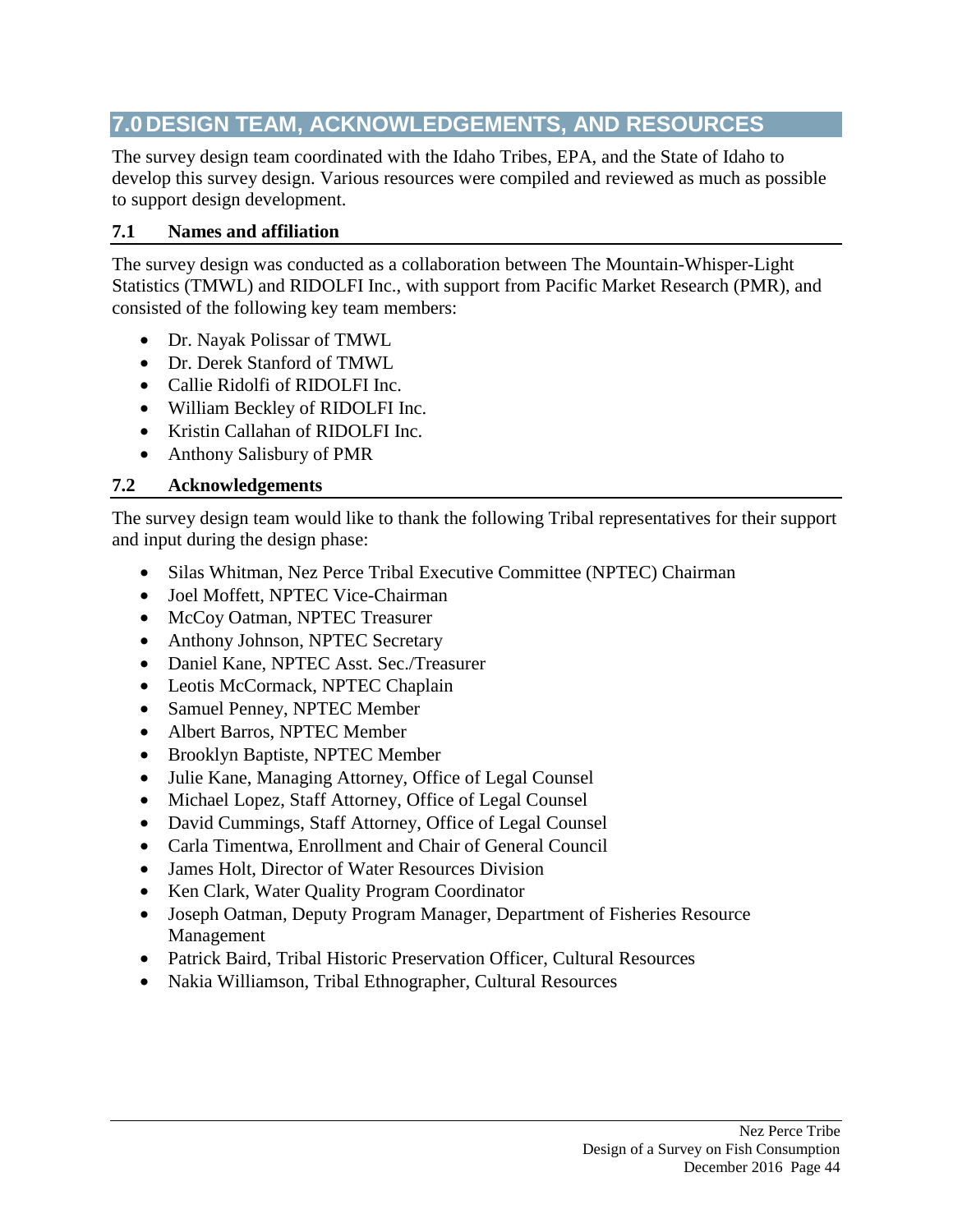#### **7.3 Resources**

A list of resources pertinent to developing and implementing a FCR survey is presented below, including agency guidance documents, existing surveys and methodology reports, and traditional lifeways and suppression studies. These resources, in addition to the references cited within this design report (Section 8), will provide additional guidance, background information, and research to support implementation of the survey.

#### **1. Guidance, Regulations, and Other Agency Reports**

- Idaho Department of Health and Welfare (IDHW). 2013. *Eat Fish, Be Smart, Choose Wisely, A guide to Safe Fish Consumption for Fish Caught in Idaho Waters*. Bureau of Community and Environmental Health.
- U.S. Environmental Protection Agency (EPA). 1998. *Guidance for Conducting Fish and Wildlife Consumption Surveys*. Office of Water. EPA-823-B-98-007. November.
- U.S. Environmental Protection Agency (EPA). 2000a. *Methodology for Deriving Ambient Water Quality Criteria for the Protection of Human Health*. Office of Water, Office of Science and Technology. EPA-822-B-00-004. October.
- U.S. Environmental Protection Agency (EPA). 2000b. *Guidance for Assessing Chemical Contaminant Data for Use in Fish Advisories*. Volumes 1-4. Office of Water. EPA-823- B-00-007. November.
- U.S. Environmental Protection Agency (EPA). 2002. *Columbia River Basin Fish Contaminant Survey, 1996-1998.* EPA Region 10. EPA 910-R-02-006.
- U.S. Environmental Protection Agency (EPA). 2006. *Paper on Tribal Issues Related to Tribal Traditional Lifeways, Risk Assessment, and Health & Well Being: Documenting What We've Heard.* The National EPA-Tribal Science Council. April.
- U.S. Environmental Protection Agency (EPA). 2007. *Framework for Selecting and Using Tribal Fish and Shellfish Consumption Rates for Risk-Based Decision Making at CERCLA and RCRA Cleanup Sites in Puget Sound and the Strait of Georgia*. EPA Region 10. August.
- U.S. Environmental Protection Agency (EPA). 2013a. Human Health Ambient water Quality Criteria and Fish Consumption Rates Frequently Asked Questions. January. Available online:
	- http://water.epa.gov/scitech/swguidance/standards/criteria/health/methodology/index.cfm.
- U.S. Environmental Protection Agency (EPA). 2013b. *National Rivers and Streams Assessment 2008-2009,* A *collaborative Survey, DRAFT.* Office of Wetlands, Oceans and Watersheds, Office of Research and Development. EPA/841/D-13/001. February 28.
- U.S. Environmental Protection Agency (EPA). 2013c. *Fish Consumption in Connecticut, Florida, Minnesota, and North Dakota*. Office of Research and Development. EPA/600/R-13-098F. August.
- U.S. Environmental Protection Agency (EPA) and Toxicology Excellence for Risk Assessment (TERA). 1999. *Comparative Dietary Risks: Balancing the Risks and Benefits of Fish Consumption.* Results of a Cooperative Agreement between EPA and TERA. August 6.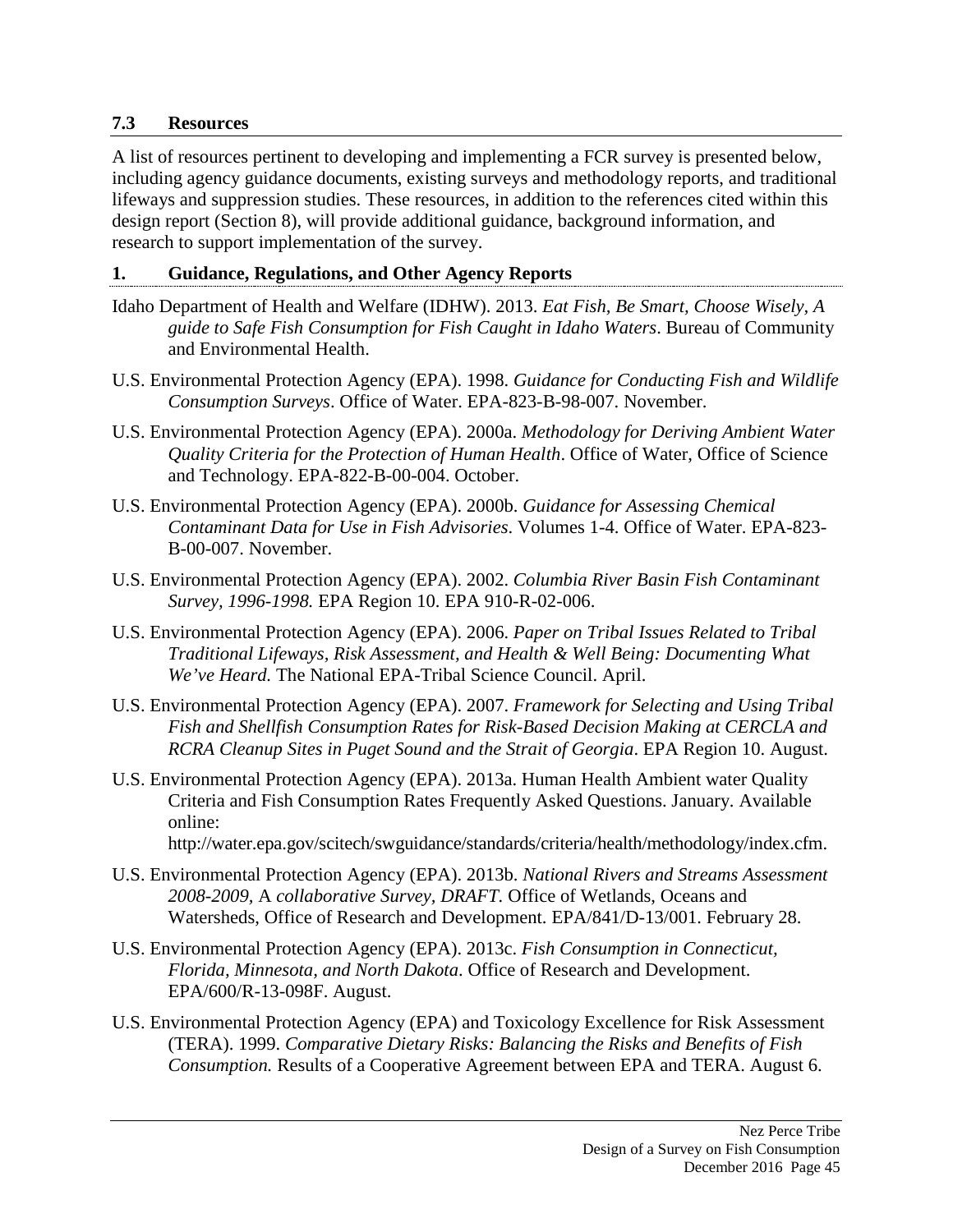#### **2. Fish Consumption Surveys and Survey Methodology**

- Columbia River Inter-Tribal Fish Commission (CRITFC). 1994. *A Fish Consumption Survey of the Umatilla, Nez Perce, Yakama, and Warm Springs Tribes of the Columbia River Basin.* Technical Report 94-3. October.
- Freimund, J., M. Lange, and C. Dolphin. 2012. *Lummi Nation Seafood Consumption Survey.*  Water Resource Division, Lummi Natural Resources Department. Prepared for Lummi Indian Business Council. August, 31.
- Groves, R.M., F.J. Fowler, Jr., M.P. Couper, J.M. Lepkowski, E. Singer, and R. Tourangeau. 2013. Survey Methodology, 2<sup>nd</sup> Edition.
- Harper, B.L, B. Flett, S. Harris, C. Abeyta, and F. Kirschner. 2002. "*The Spokane Tribe's multipathway subsistence exposure scenario and screening level RME."* In: Risk Analysis. 22: 3, 513 - 526.
- IDM Consulting. 1997. *Establishing Alaska Subsistence Exposure Scenarios.* ASPS #97-0165. Prepared for Alaska Department of Environmental Conservation. September 1.
- Kissinger, L., 2010. *"Development of a computer-assisted personal interview software system for collection of tribal fish consumption data."* In: Risk Analysis. 30: 12, 1833-1841.
- Landolt, M.L, F.R. Hafer, A. Nevissi, G. van Belle, K. Van Ness, and C. Rockwell. 1985. *Potential Toxicant Exposure Among Consumers of Recreationally Caught Fish from Urban Embayments of Puget Sound.* Memorandum to Pacific Office, Coastal and Estuarine Assessment Branch, Ocean Assessments Division, Office of Oceanography and Marine Assessment, National Ocean Service, National Oceanic and Atmospheric Administration (NOAA). November.
- Landolt, M.L, D. Kalman , A. Nevissi, G. van Belle, K. Van Ness, and F. Hafer. 1987. *Potential Toxicant Exposure Among Consumers of Recreationally Caught Fish from Urban Embayments of Puget Sound:* Final Report. Memorandum to Pacific Office, Coastal and Estuarine Assessment Branch, Ocean Assessments Division, Office of Oceanography and Marine Assessment, National Ocean Service, National Oceanic and Atmospheric Administration (NOAA). April.
- Mayfield, D.B., S. Robinson, and J. Simmonds. 2007. "*Survey of Fish Consumption Patterns of King county (Washington) Recreational Anglers."* In: Journal of Exposure Analysis and Environmental Epidemiology. Natural Publishing Group. 17: 7, 604-612. February.
- McCallum, M. 1985. *Seafood Catch and Consumption in Urban Bays of Puget Sound.*  Washington State Department of Social and Health Services. January.
- Merrill, T. and M. Opheim. 2013. *Assessment of Cook Inlet Tribes Subsistence Consumption.*  Revised. Seldovia Village Tribe, Environmental Department. Prepared for the SVT Council. May 20.
- Murray, D.M. and D.E. Burmaster. 1994. "*Estimated Distributions for Average Daily Consumption of Total and Self-Caught Fish for Adults in Michigan Angler Households."* Revised. In: Risk Analysis. 14: 4, 513-519. February.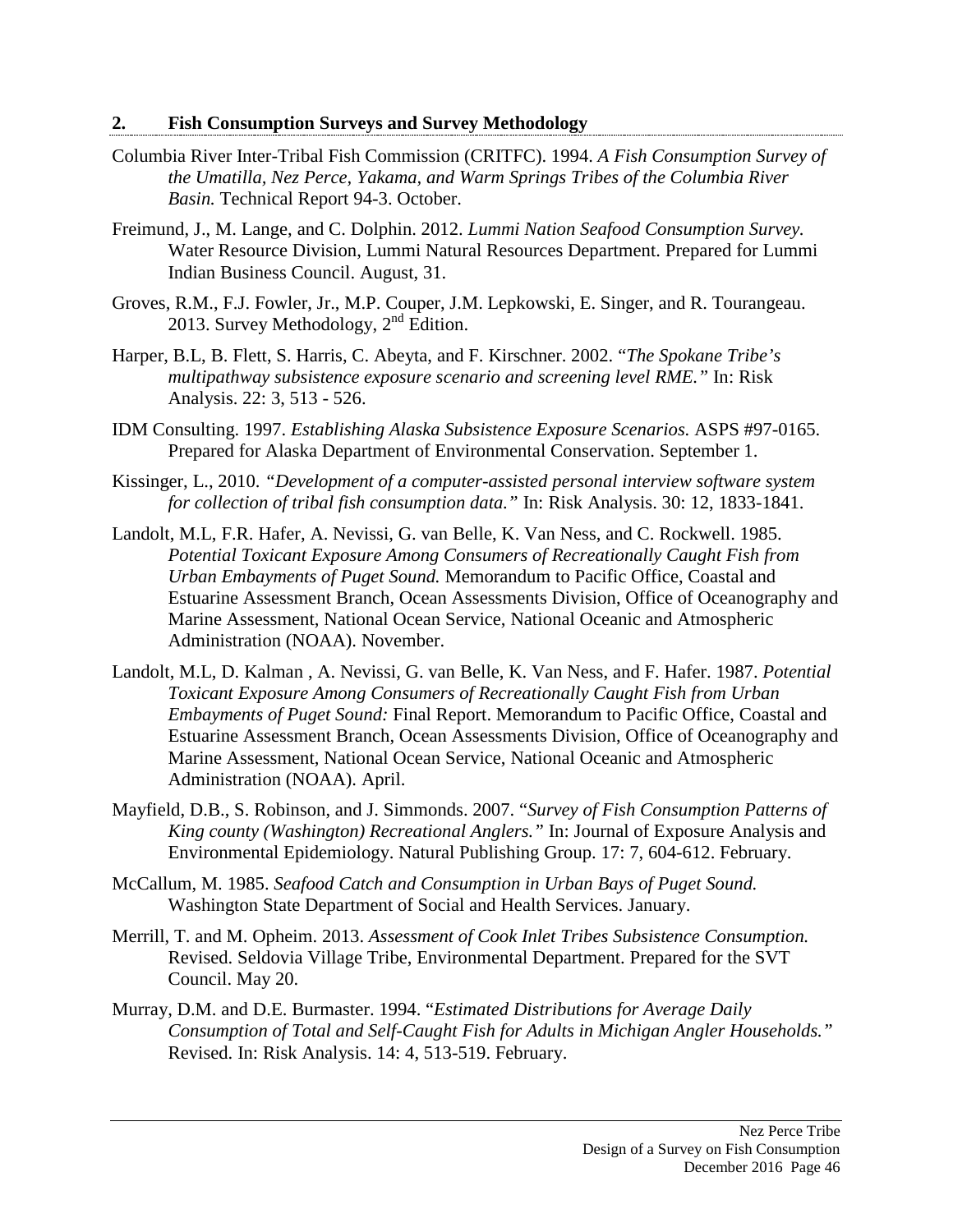- Ochsner, Jean. 1996. *Technical Memorandum on the results of the 1995 Fish Consumption and Recreational Use Surveys – Amendment No. 1.* Memorandum to Chee Choy. Adolfson Associates, Inc. April 19.
- Patterson, R.E., A.R. Kristal, L.F. Tinker, R.A. Carter, M.P. Bolton, and T. Agurs-Collins. 1999. *Measurement Characteristics of the Women's Health Initiative Food Frequency Questionnaire.* Ann Epidemiol.1999;9(3):178–187.
- Pierce, D. 1981. *Commencement Bay Seafood Consumption Study.* Preliminary Report. Tacoma-Pierce County Health Department. December.
- Polissar, N., M. Neradilek, A.Y. Aravkin, P. Danaher, and J. Kalat. 2012. *Statistical Analysis of National and Washington State Fish Consumption Data, DRAFT.* The Mountain-Whisper-Light Statistics. September 18.
- Prentice, R.L., Y. Mossavar-Rahmani, Y. Huang, L. Van Horn, S.A.A. Beresford, B. Caan, L. Tinker, D. Schoeller, S. Binghamy, C.B. Eaton, C. Thomson, K.C. Johnson, J. Ockene, G. Sarto, G. Heiss, and M.L. Neuhouser. 2011. *Evaluation and Comparison of Food Records, Recalls, and Frequencies for Energy and Protein Assessment by Using Recovery Biomarkers.* Am J Epidemiol. 2011;174(5):591–603.
- RIDOLFI Inc. (Ridolfi). 2007. *Yakama Nation Exposure Scenario for Hanford Site Risk Assessment.* Prepared for the Yakama Nation ERWM Program. September.
- Ruffle, B., D.E. Burmaster, P.D. Anderson, and H.D. Gordon. 1994. *"Lognormal distributions for fish consumption by the general U.S. population."* In: Risk Analysis. 14: 4, 395-404. January 3.
- Sechena, R., C. Nakano, S. Liao, N. Polissar, R. Lorenzana, S. Truong, and R. Fenske. 1999. *Asian and Pacific Islander Seafood Consumption Study.* EPA Environmental Justice Community/University. EPA 910/R-99-003. May 27.
- Singer, E. and C. Ye. 2013*. "The use and effects of incentives in surveys."* In: The ANNALS of the American Academy of Political and Social Science. 645: 112.
- Spokane Regional Health District. 1998. *1998 Fish Consumption Survey.*  Assessment/Epidemiology Center. Prepared for the Washington State Attorney General's office and the Department of Ecology.
- Sun Rhodes, N.A. 2006. *Fish Consumption, Nutrition, and Potential Exposure to Contaminants Among Columbia River Basin Tribes, A Thesis.* Prepared for Department of Public Health and Preventive Medicine, Oregon Health and Science University. April.
- Suquamish Tribe. 2000. *Fish Consumption Survey of the Suquamish Indian Tribe of the Port Madison Indian Reservation, Puget Sound Region.* Port Madison Indian Reservation, Fisheries Department. August.
- Towksjhea, A., S. Iwenofu, L. Kissinger, and A.H. Williams. *RARE Project Tribal Seafood Consumption Survey Software.* Quinault Indian Nation.
- Toy, K.A., N.L. Polissar, S. Liao, and G.D. Mittelstaedt. 1996. *A Fish Consumption Survey of the Tulalip and Squaxin Island Tribes of the Puget Sound Region.* Department of Environment, Tulalip Tribes and Mountain-Whisper-Light Statistical Consulting. October.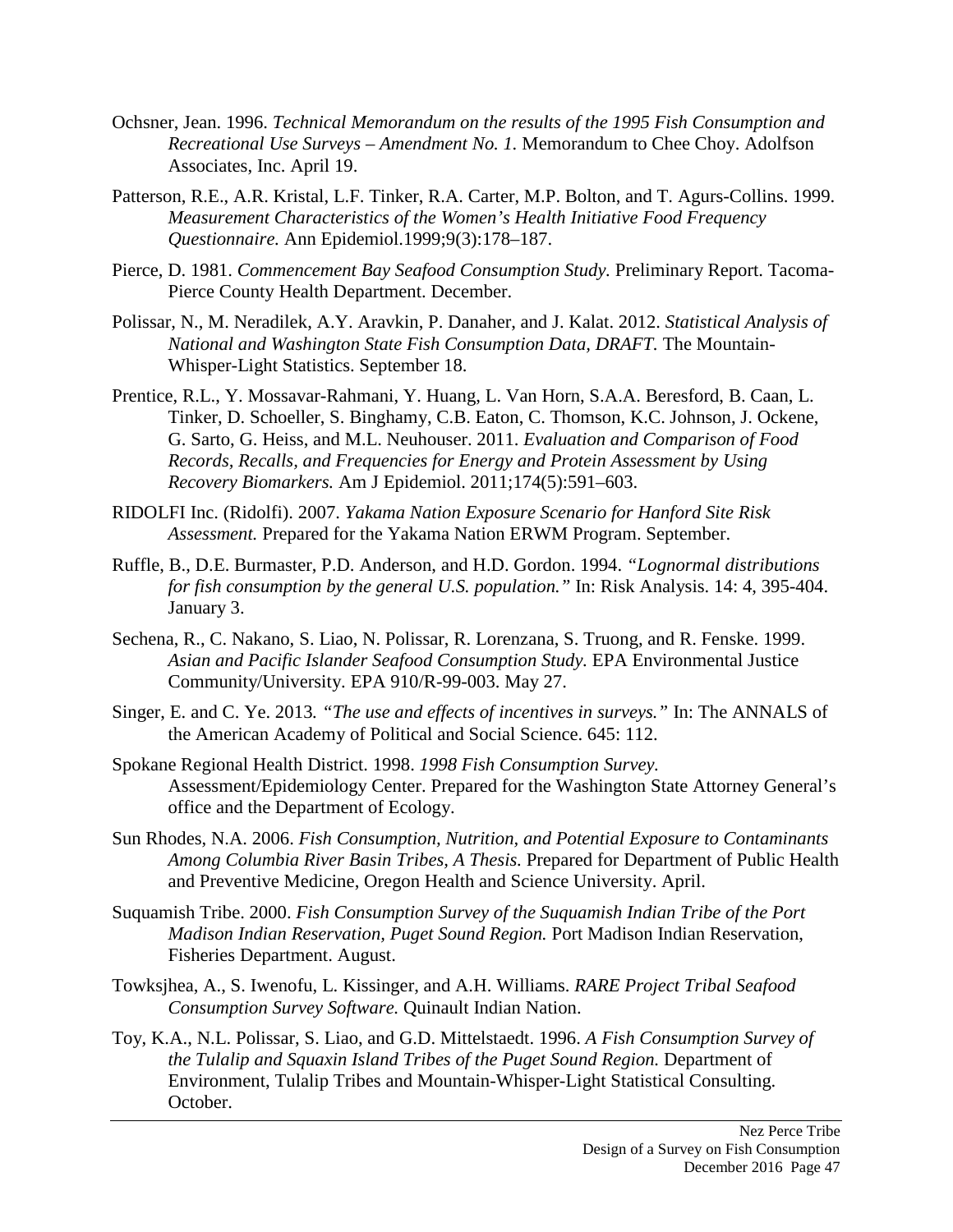- Tran, N.L., L.M. Barraj, X. Bi, L.C. Schuda, and J. Moya. 2012. *"Estimated long-term fish and shellfish intake—national health and nutrition examination survey."* In: Journal of Exposure Science and Environmental Epidemiology. Nature America. 23, 128-136. October 10.
- U.S. Department of Health and Human Services. 1989. *The Relationship of Human Levels of Lead and Cadmium to the Consumption of Fish Caught in and Around Lake Coeur D'Alene, Idaho.* Final Report. Agency for Toxic Substances and Disease Registry, Division of Health Studies. Technical Assistance to the Idaho State Health Department and the Indian Health Service. September.
- U.S. Environmental Protection Agency (EPA). 2002. *Estimated Per Capita Fish Consumption in the United States.* August.
- Washington State Department of Health (WADOH). 1997. *Anglers Who Frequently Fish Lake Roosevelt.* September.
- Washington State Department of Health (WADOH). 2001. *Lake Whatcom Residential and Angler Fish Consumption Survey.* April.
- Westat. 2012. *Upper Columbia River Site Remedial Investigation and Feasibility Study Tribal Consumption and Resource Use Survey*. Final Report. Prepared for the U.S. Environmental Protection Agency. June 22.

Western Institutional Review Board (WIRB). 2013. *A Guide for Researchers.* 

#### **3. Traditional Lifeways and Suppression Studies**

- Baumhoff, M.A. 1963. "Ecological determinants of aboriginal California populations." In: *University of California Publications in American Archaeology and Ethnology*. Cambridge University Press. Vol. 49, No. 2, pp.155 - 236. May 28.
- Burger, J. 1999. *American Indians, Hunting and Fishing Rates, Risk, and the Idaho National Engineering and Environmental Laboratory.* Environmental Research, Section A, 80, 317-329.
- Craig, J.A. and R.L. Hacker. 1938. *The History and Development of the Fisheries of the Columbia River.* United States Bureau of Fisheries. Bulletin No. 32.
- Dall, W.H. 1897. "Alaska and Its Resources." Boston Lee and Shepard Publishers. Digitized by Google.
- Donatuto, J. and B.L. Harper. 2008. *"Issues in evaluating fish consumption rate for native American tribes."* In: Risk Analysis. 28: 6, 1497-1506.
- Dunn, L. and W.S. White. 2013. *The Incidence of Disease in the Lower Elwha Klallam Tribe as Related to the Decrease in Fish Consumption, Specifically Salmon and Shellfish.* Lower Elwha Klallam Tribe.
- Environmental Health Perspectives (EHP). 2013. *Meeting the Needs of the People, Fish Consumption Rates in the Pacific Northwest.* Vol. 121, No. 11-12, p. A335-339. November-December.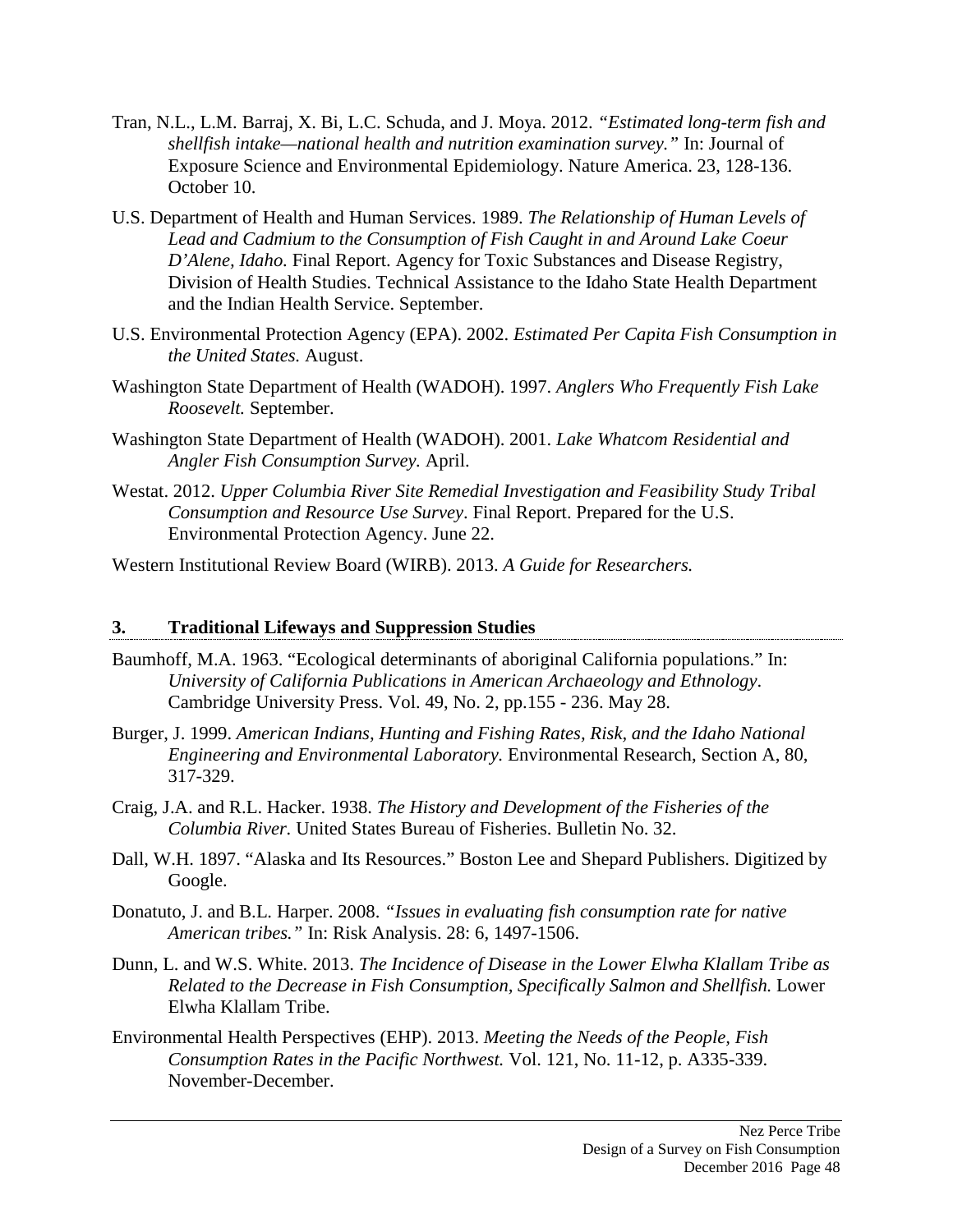- Harper, B.L. 2007. *Traditional Tribal Subsistence Exposure Scenario and Risk Assessment Guidance Manual.* EPA-STAR-J1-R831046. August.
- Harper, B. and D. Ranco. 2009. *Wabanaki Traditional Cultural Lifeways Exposure Scenario.*  Prepared for EPA. July, 9.
- Harper, B., A. Harding, S. Harris, and P. Berger. 2012. *Exposure Assessment Articles: Subsistence Exposure Scenarios for Tribal Applications.* Human and Ecological Risk Assessment, 18:810-831.
- Harris, S.G., and B.L. Harper. 1997. *"A native American exposure scenario."* Revised. In: Risk Analysis. 17: 6, 789-795. April 29.
- Harris, S.G., and B.L. Harper. 2000. *"Using eco-cultural dependency webs in risk assessment and characterization of risks to tribal health and cultures."* In: Environmental Science and Pollution Research (ESPR). Ecomed Publishers. Special Issue 2, 91-100.
- Harris, S.G. and B.L. Harper. 2004. *Exposure Scenario for CTUIR Traditional Subsistence Lifeways.* Department of Science & Engineering, Confederated Tribes of the Umatilla Indian Reservation, Pendleton, Oregon.
- Hewes, G.W. 1947. *Aboriginal use of fishery resources in northwestern North America.* Doctoral dissertation, University of California, Berkeley.
- Hewes, G.W. 1973. *Indian fisheries productivity in precontact times in the Pacific salmon area.* Northwest Anthropological Research Notes 7:133–155.
- HistoryLink.org. 2013. *Northwest Indian Fisheries Commission*. HistoryLink File #9786. Accessed May 2013. Available: [http://www.historylink.org/index.cfm?DisplayPage=output.cfm&file\\_id=9786.](http://www.historylink.org/index.cfm?DisplayPage=output.cfm&file_id=9786)
- Hunn E.S. 1990. *Nch"i-Wana, The Big River: Mid-Columbians and Their Land.* University of Washington Press, Seattle, Washington.
- Hunn, E.S. and C.L. Bruneau. 1989. *Estimates of Traditional Native American Diets in the Columbia Plateau.* Work supported by the U.S. Department of Energy and Pacific Northwest Laboratory. August.
- O'Neill, C.A. 2000. *Variable Justice: Environmental Standards, Contaminated Fish, and "Acceptable" risk to Native Peoples.* Sanford Environmental Law Journal. 19 stan. Envtl. L.J.3. January.
- O'Neill, C.A. 2007. *Protecting the Tribal Harvest: The Right to Catch and Consume Fish.* J. Envtl. Law and Litigation. Vol. 22, 131.
- O'Neill, C.A. 2008. *Environmental Justice in the Tribal Context: A Madness to EPA's Method.* Environmental Law, Lewis & Clark Law School. Issue 38:2.
- O'Neill, C.A. 2013. "Fishable Waters." In: *American Indian Law Journal.* Vol. 1, Issue 2, pp. 181-284.
- Ray, V.F. 1977. *Ethnic Impact of the Events Incident to Federal Power Development on the Colville and Spokane Indian Reservations*.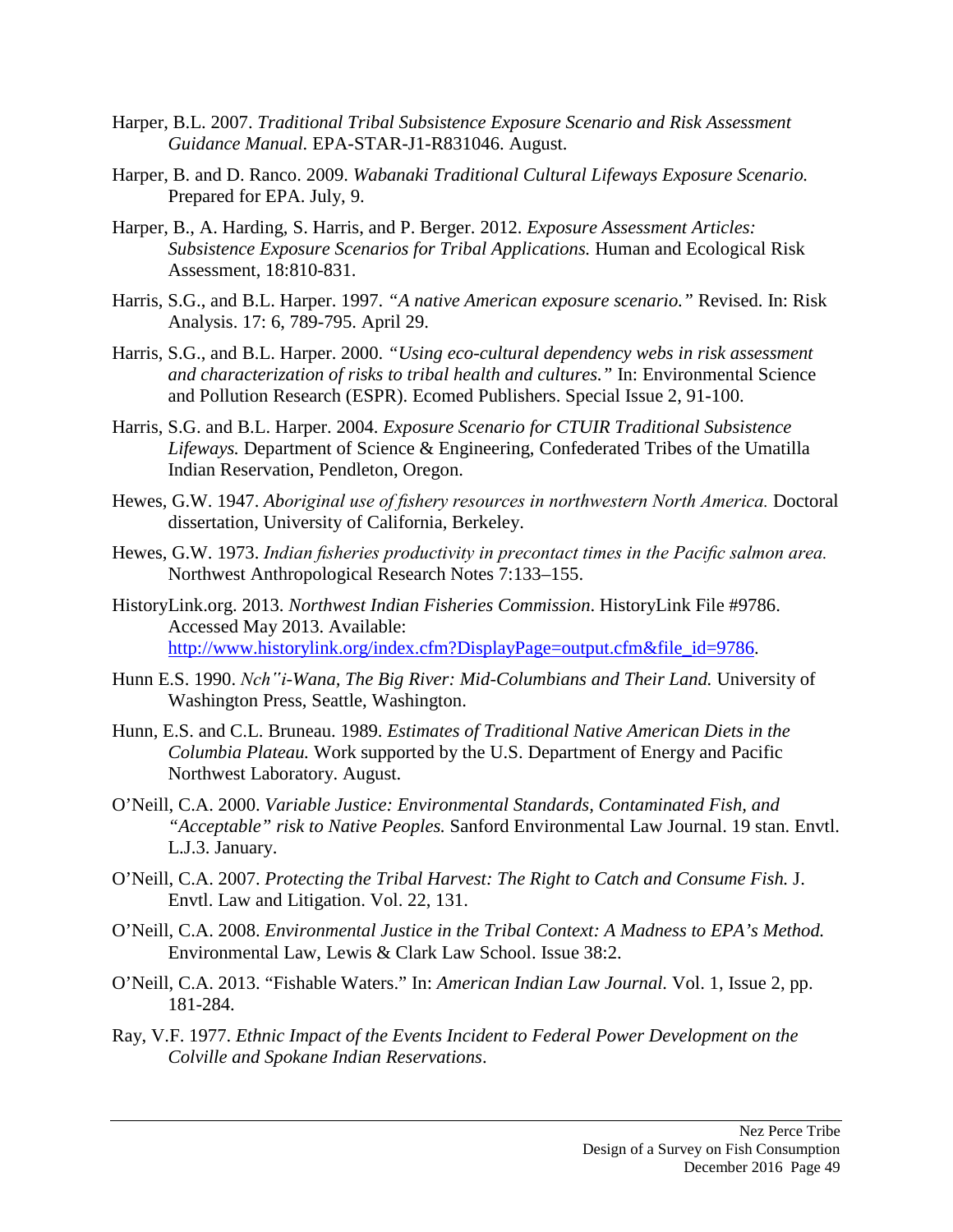- Riley, D.M., C.A. Newby, and T.O. Leal-Almeraz. 2006. *"Incorporating ethnographic methods in multidisciplinary approaches to risk assessment and communication: cultural and religious uses of mercury in Latino and Caribbean communities."* In: Risk Analysis. 26: 5, 1205-1221.
- Sanger, D. 1988. *"Maritime adaptations in the gulf of Maine."* In: Archaeology of Eastern North America. Eastern States Archeological Federation. 16, 81-99.
- Schalk, R.F. 1986. *Estimating salmon and steelhead usage in the Columbia basin before 1850: the anthropological perspective.* Northwest Environmental Journal. Vol. 2 (2), p. 1-26.
- Sullivan, R.J. 1942. "The Ten'a food quest." In: *The Catholic University of America Anthropological Series*. Dissertation. The Catholic University of America Press. No. 11.
- Swindell, E.G. 1942. *Report on source, nature and extent of the fishing, hunting and miscellaneous related rights of certain Indian tribes in Washington and Oregon together with affidavits showing location of a number of usual and accustomed fishing grounds and stations.* United States Department of the Interior, Office of Indian Affairs, Division of Forestry and Grazing. Los Angeles, California. July.
- Tiller, V.E.V. 2005. *Tiller's Guide to Indian Country, Economic Profiles of American Indian Reservations*.
- Walker, D.E. 1967. "Mutual cross-utilization of economic resources in the plateau: an example from aboriginal Nez Perce fishing practices." In: *Washington State University Laboratory of Anthropology Report of Investigations.* No. 41, p. 1-70.
- Walker, D.E. 1992. "Productivity of tribal dipnet fishermen at celilo falls: analysis of the Joe Pinkham fish buying records." In: *Northwest Anthropological Research Notes*. Vol. 26: No. 2, pp. 123 - 135.
- Walker, D.E. (ed). 1998. *Handbook of North American Indians, Volume 12: Plateau.* Washington, DC: Smithsonian Institution.
- Wolfe, R.J. and R.J. Walker. 1987. "Subsistence economics in Alaska: productivity, geography, and development impacts." In: *Arctic Anthropology*. Vol. 24, No. 2, pp. 56-81.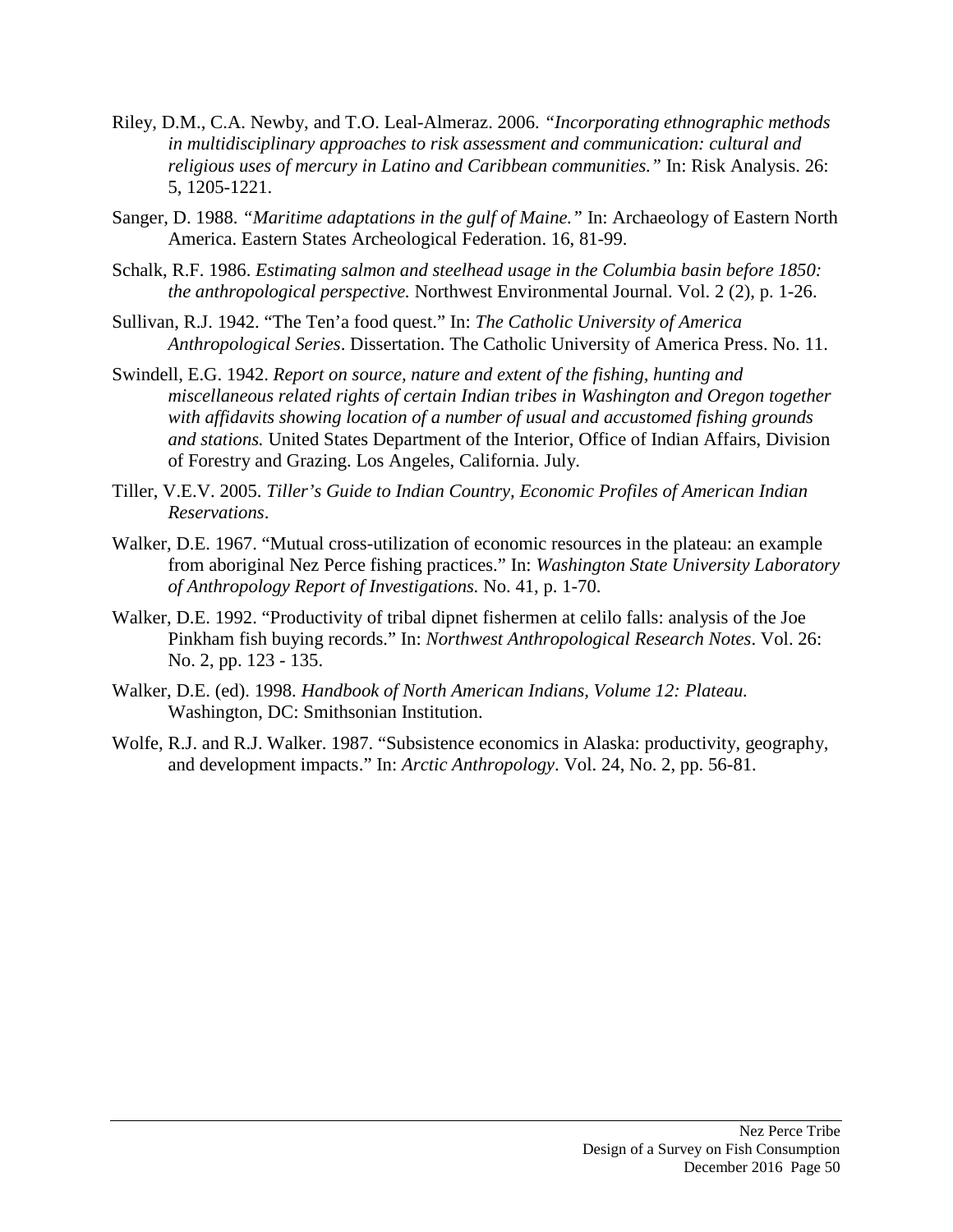# **8.0 REFERENCES CITED**

- Center for Columbia River History (CCRH). 2013. *Nez Perce, Nee-Me-Poo.* Available: http://www.ccrh.org/comm/river/profile/nezperce.php. Accessed September 19.
- Coulston, A.M., C.J. Boushey, and M.G. Ferruzzi. 2001*. Nutrition in the Prevention and Treatment of Disease.* Third Edition, p. 12. Available: [http://appliedresearch.cancer.gov/diet/adi/thompson\\_subar\\_dietary\\_assessment\\_methodol](http://appliedresearch.cancer.gov/diet/adi/thompson_subar_dietary_assessment_methodology.pdf) [ogy.pdf.](http://appliedresearch.cancer.gov/diet/adi/thompson_subar_dietary_assessment_methodology.pdf)
- Dodd, K.W., P.M. Guenther, L.S. Freedman, A.F. Subar, V. Kipnis, D. Midthune, J.A. Tooze, and S.M. Krebs-Smith. 2006. "Statistical methods for estimating usual intake of nutrients and foods: a review of the theory." J Am Diet Assoc 2006; 106(10):1640-50.
- Doyle, J.K. 2005. Face-to-Face Surveys. Available: http://www.wpi.edu/Images/CMS/SSPS/Doyle\_-\_Face-to-Face\_Surveys.pdf.
- Everett, S., C. Beasley, R. Johnson, C. Davenport, and R. Larson. 2006. *"Nez Perce Tribal Hatchery Project; Coho Salmon Master Plan, Clearwater River Basin", 2003-2004 Annual Report,* Project No. 198335000, 134 electronic pages, (BPA Report DOE/BP-00004035-1). FishPro Division of HDR Engineering.
- Hollander, M. and D.A. Wolfe. 1999. Non-parametric Statistical Methods, Second Edition, Wiley.
- Hyndman, R.J. and Y. Fan. 1996. "Sample Quantiles in Statistical Packages". *American Statistician* (American Statistical Association); 50 (4): 361–365. November.
- Idaho Department of Fish and Game (IDFG*Chinook Salmon (Snake River Spring/Summer Run) Conservation Status.* Available: http://fishandgame.idaho.gov/ifwis/cwcs/ pdf/Chinook%20Salmon%20%28Snake%20River%20spring\_summer%20run%29.pdf. Accessed September 13,
- Kipnis V., D. Midthune, D.W. Buckman, K.W. Dodd, P.M. Guenther, S.M. Krebs-Smith, A.F. Subar, J.A. Tooze, R.J. Carroll, and L.S. Freedman. 2009. "Modeling data with excess zeros and measurement error: application to evaluating relationships between episodically consumed foods and health outcomes." Biometrics 65, 2009, pp. 1003-1010.
- Landeen, D. and A. Pinkham. 1999. *Salmon and His People: Fish and Fishing in Nez Perce Culture.*
- Maguire, K.B.. 2009. *Does mode matter? A comparison of telephone, mail, and in-person treatments in contingent valuation surveys.* J Environ Manage. Aug;90(11):3528-33. Available: http://www.ncbi.nlm.nih.gov/pubmed/19647362.
- Meyer Resources, Inc. 1999. *Tribal Circumstances and Impacts from the Lower Snake River Project on the Nez Perce, Yakama, Umatilla, Warm Springs, and Shoshone Bannock Tribes.* Prepared for CRITFC, funded by USACE.
- National Environmental Justice Advisory Council (NEJAC). 2002. *Fish Consumption and Environmental Justice*. Report developed from NEJAC Meeting of December 3-6, 2001 (Federal Advisory Committee to the EPA). November.